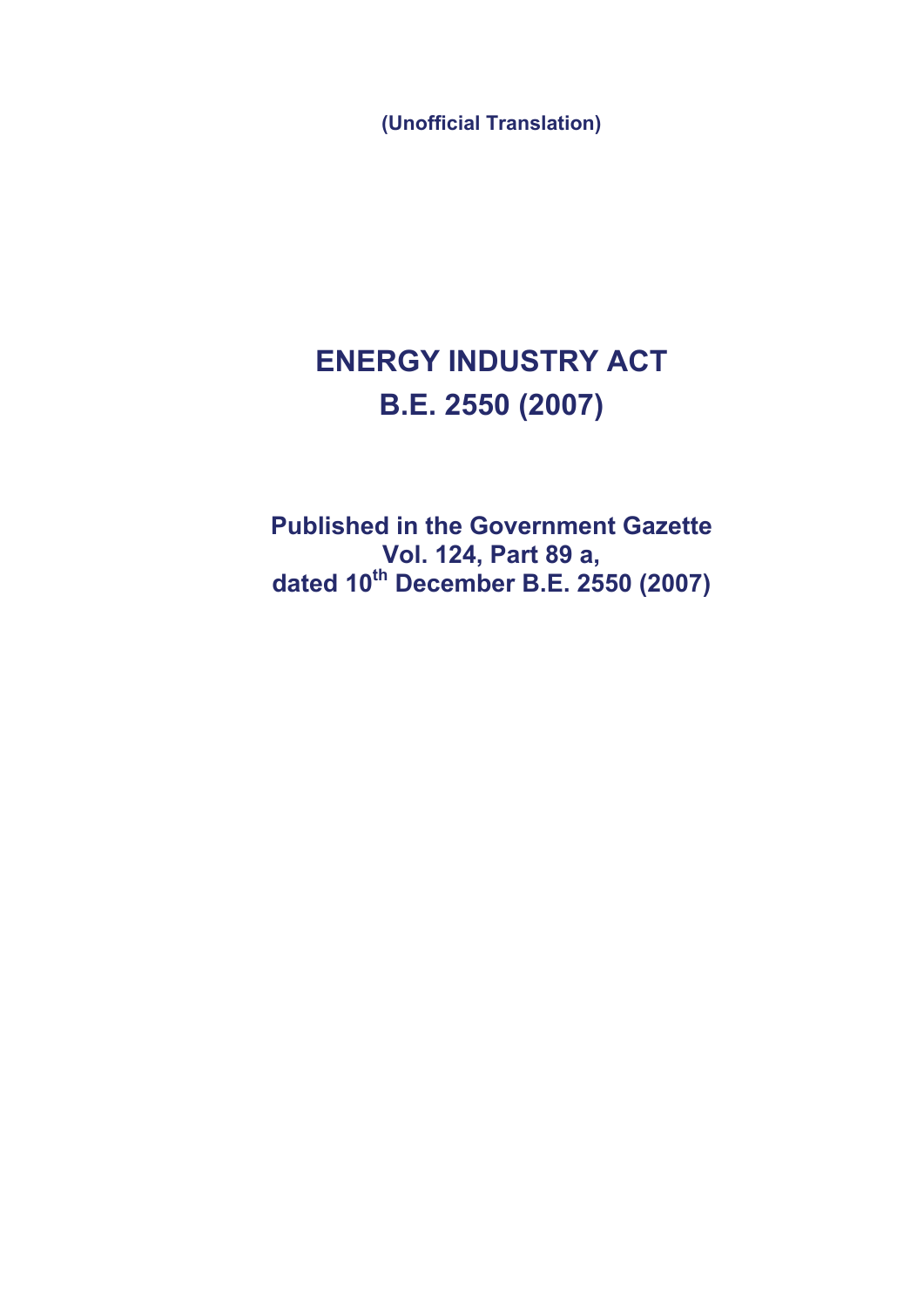## **CONTENTS**

#### **PREAMBLE/DEFINITIONS** (Section 1-6)

#### **DIVISION 1: GENERAL PROVISIONS** (Section 7-9)

**Objectives**  Fundamental Policy Guidelines on Energy Industry Authority and Duties of the Minister

## **DIVISION 2: THE REGULATORY BODY FOR THE ENERGY INDUSTRY OPERATION**

Part 1: The Energy Regulatory Commission (Section 10-29)

Part 2: The Office of the Energy Regulatory Commission (Section 30-46)

## **DIVISION 3: REGULATION OF THE ENERGY INDUSTRY OPERATION**

Part 1: License for the Energy Industry Operation (Section 47-63)

- Part 2: Tariffs for the Energy Industry Operation (Section 64-71)
- Part 3: Establishment of Standards and Safety in the Energy Industry Operation (Section 72-78)
- Part 4: The Energy Network Systems and the Energy Network System Operators (Section 79-88)

## **DIVISION 4: ENERGY CONSUMER PROTECTION**

- Part 1: Service Standards and Service Extension (Section 89-92)
- Part 2: The Power Development Fund (Section 93-97)

Part 3: Regional Energy Consumer Committees (Section 98-103)

## **DIVISION 5: UTILIZATION OF IMMOVABLE PROPERTY**

(Section 104-118)

**DIVISION 6: REDRESS OF DISPUTES AND LODGING OF APPEALS**  (Section 119-121)

## **DIVISION 7: COMPETENT OFFICIALS**

(Section 122-126)

## **DIVISION 8: DISCIPLINARY PROCEDURES**

(Section 127-128)

**DIVISION 9: PUNISHMENT** 

(Section 129-141)

## **TRANSITIONAL PROVISIONS**

(Section 142-155)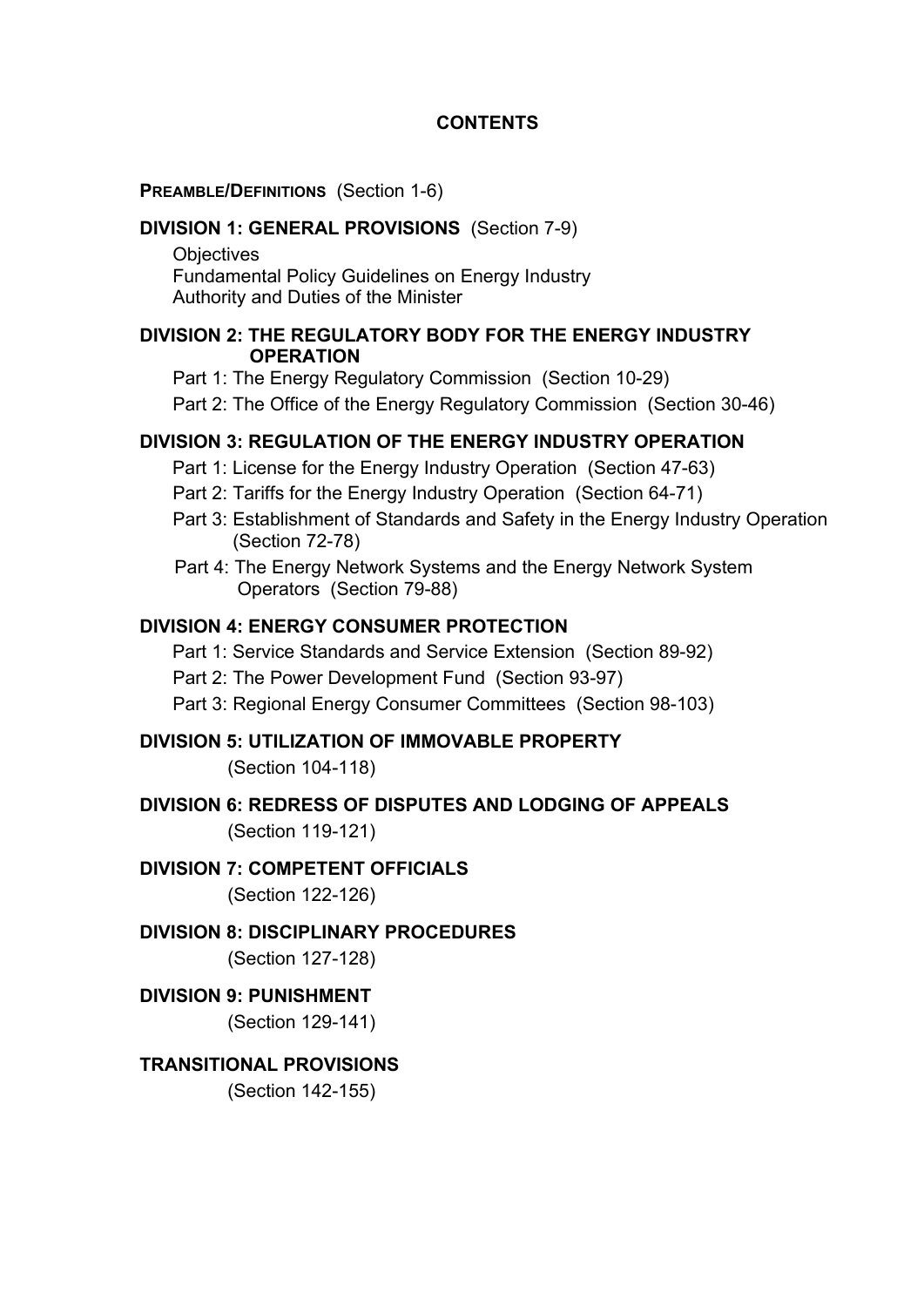(Unofficial Translation)

## **ENERGY INDUSTRY ACT B.E. 2550 (2007)**

**\_\_\_\_\_\_\_\_\_\_\_\_\_\_\_\_\_\_\_\_\_\_\_\_\_\_\_\_** 

## **BHUMIBOL ADULYADEJ, REX.,**

Given on the  $9<sup>th</sup>$  day of December, B.E. 2550; Being the 62<sup>nd</sup> Year of the Present Reign.

His Majesty King Bhumibol Adulyadej has been graciously pleased to proclaim that:

Whereas it is deemed appropriate to enact a law on energy industry operation;

This Act contains certain provisions that restrain the rights and liberty of an individual, which is allowed by the provisions under Section 29, conjoined with Section 33, Section 41, Section 42 and Section 43 of the Constitution of the Royal Kingdom of Thailand.

His Majesty the King, by and with the advice and consent of the National Legislative Assembly, is graciously pleased to enact an Act as follows:

## **Section 1:**

This Act shall be called the "Energy Industry Act, B.E. 2550."

## **Section 2:**

This Act shall come into force as from the day following the date of its publication in the Government Gazette.

## **Section 3:**

This Act is not enforceable on the following cases:

- (1) Petroleum industry under the law on petroleum, exclusively those located in the exploration blocks or between the exploration blocks that are associated with each other.
- (2) Petroleum industry under the law on Thailand-Malaysia Joint Organization and the law on other joint organizations of the like, exclusively in the joint development areas or areas with a similar sense.
- (3) The safety standards of petroleum transportation and storage under the law on petroleum control.
- (4) The application to be a petroleum trader, the report on the trade volume, the reserve and the petroleum quality under the law on petroleum trade.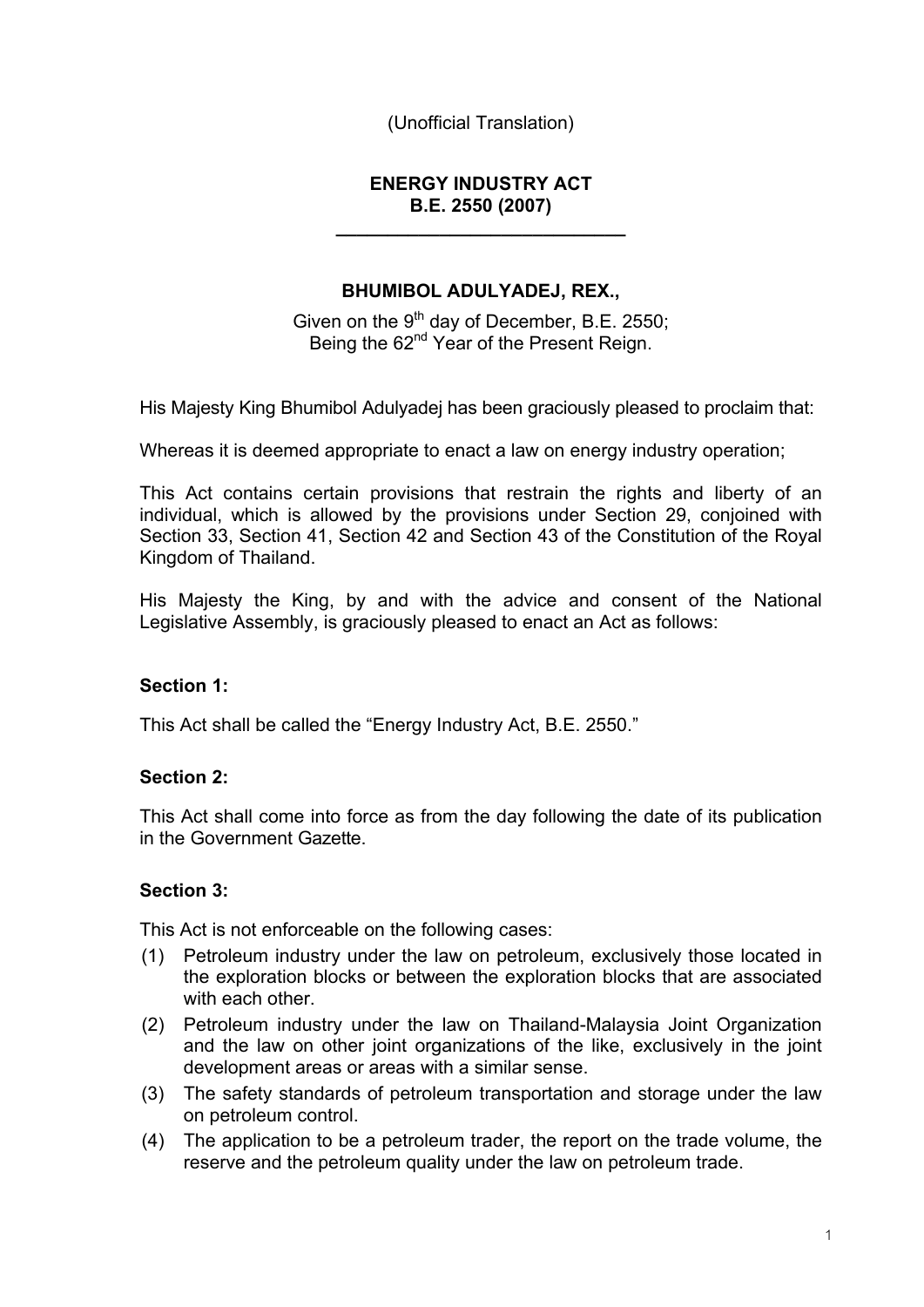#### **Section 4:**

This Act shall have effect on any conduct of the energy industry undertaken anywhere in Thailand.

#### **Section 5:**

In this Act,

"Energy" means electricity or natural gas.

"Renewable energy" means renewable energy under the law on the National Energy Policy Council.

"Natural gas" means hydrocarbon compounds with methane being the major component, in the form of gas or liquid.

"Energy industry" means the electricity industry, the natural gas industry or the energy network system business.

"Electricity industry" means the production, procurement, transmission or distribution of electricity, or the control of a power system.

"Natural gas industry" means the natural gas transmission through pipelines via a natural gas transmission system, natural gas storage and transformation of natural gas from liquid to gas, natural gas procurement and wholesale, or natural gas retail via a natural gas distribution system, exclusive of the natural gas industry operation in the transportation sector.

"Energy network system" means a power network system or a natural gas network system.

"Power network system" means a power transmission system or a power distribution system.

"Power system" means a power generation system, a power transmission system and a power distribution system which are under the operation and control of licensees.

"Power generation system" means the power generation system of a licensee from the power plant to the connecting point with a power network system, and shall mean to include the fuel supply system for the power generation.

"Power transmission system" means a system that transmits electricity from a power generation system to a power distribution system, and shall mean to include the power system operator controlling that given power transmission system.

"Power distribution system" means a system that transmits electricity from a power transmission system or a power generation system to power consumers who are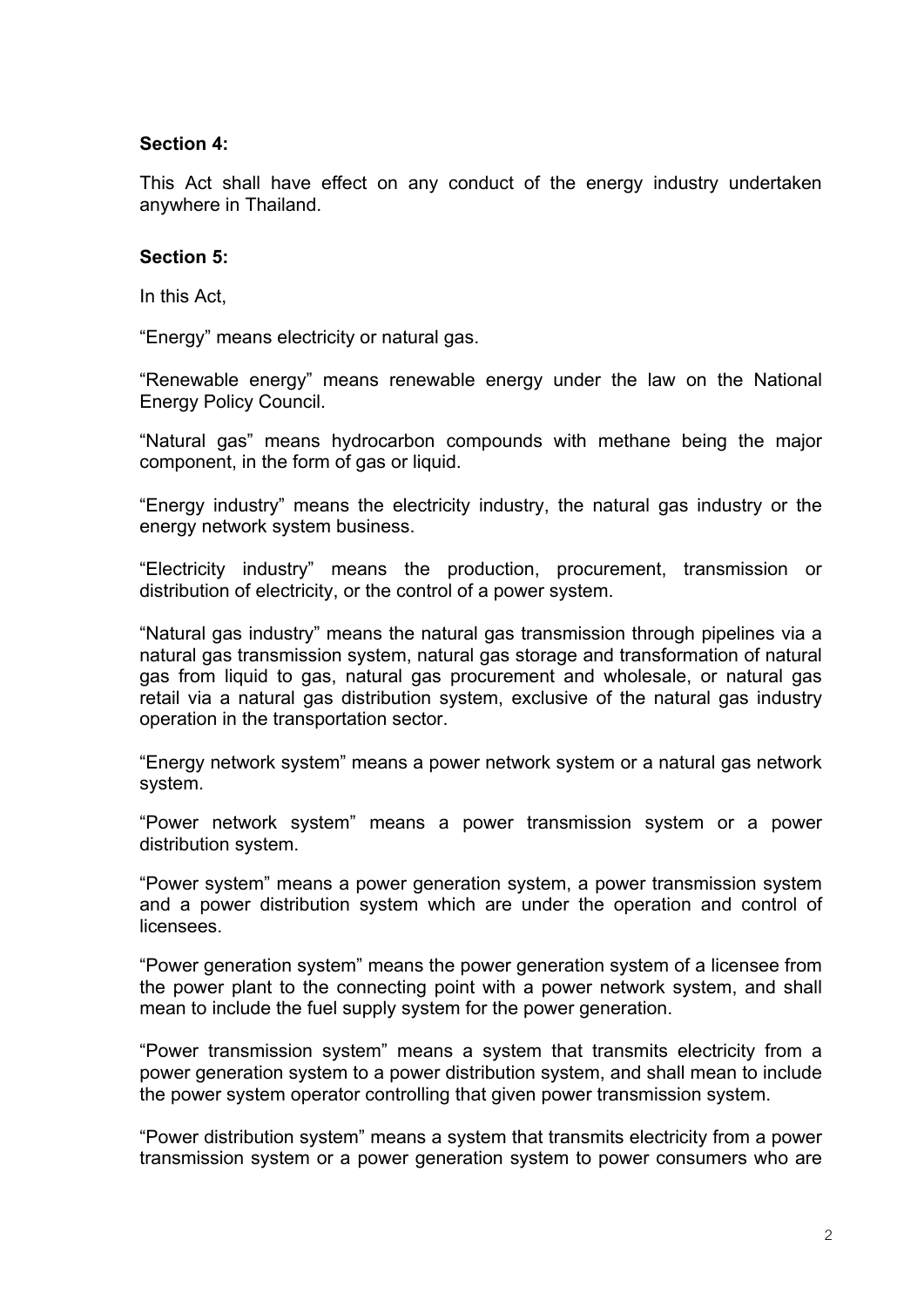not licensees, and shall mean to include the power system operator controlling that given power distribution system.

"Natural gas network system" means a natural gas transmission system or a natural gas distribution system.

"Natural gas transmission system" means a pipeline system used for receiving natural gas from a natural gas purchasing point and for transmitting it to a natural gas distribution point or a natural gas distribution system or a power plant of the Electricity Generating Authority of Thailand or a power plant of an Independent Power Producer, including the equipment or any other thing necessary for receiving and transmitting natural gas.

"Natural gas distribution system" means a pipeline system connecting with the natural gas transmission system, including the equipment or any other thing necessary for the distribution of natural gas.

"Energy network system operator" means the power system operator or the natural gas transmission operator.

"Power system operator" means the agency responsible for the power system control.

"Energy industry facility" means a building, a location, machinery, an energy network system and any other equipment used in the energy industry operation.

"Tariff" means the price of energy per unit, cost of services or conditions of service provision, or other fees that a licensee charges energy consumers.

"Thailand" includes also the areas of the continental shelf over which the Kingdom of Thailand has jurisdiction under the principles of international laws or under compacts made with foreign governments;

"Fund" means the Power Development Fund.

"License" means a license for the energy industry operation.

"Licensee" means a person who has been granted a license for the energy industry operation.

"ERC" means the Energy Regulatory Commission.

"Office" means the Office of the Energy Regulatory Commission.

"Secretary General" means the Secretary General of the Energy Regulatory Office.

"Competent official" means a person appointed by the ERC to have the authority and duties to execute the work under this Act.

"Minister" the Minister who has the care and charge of this Act.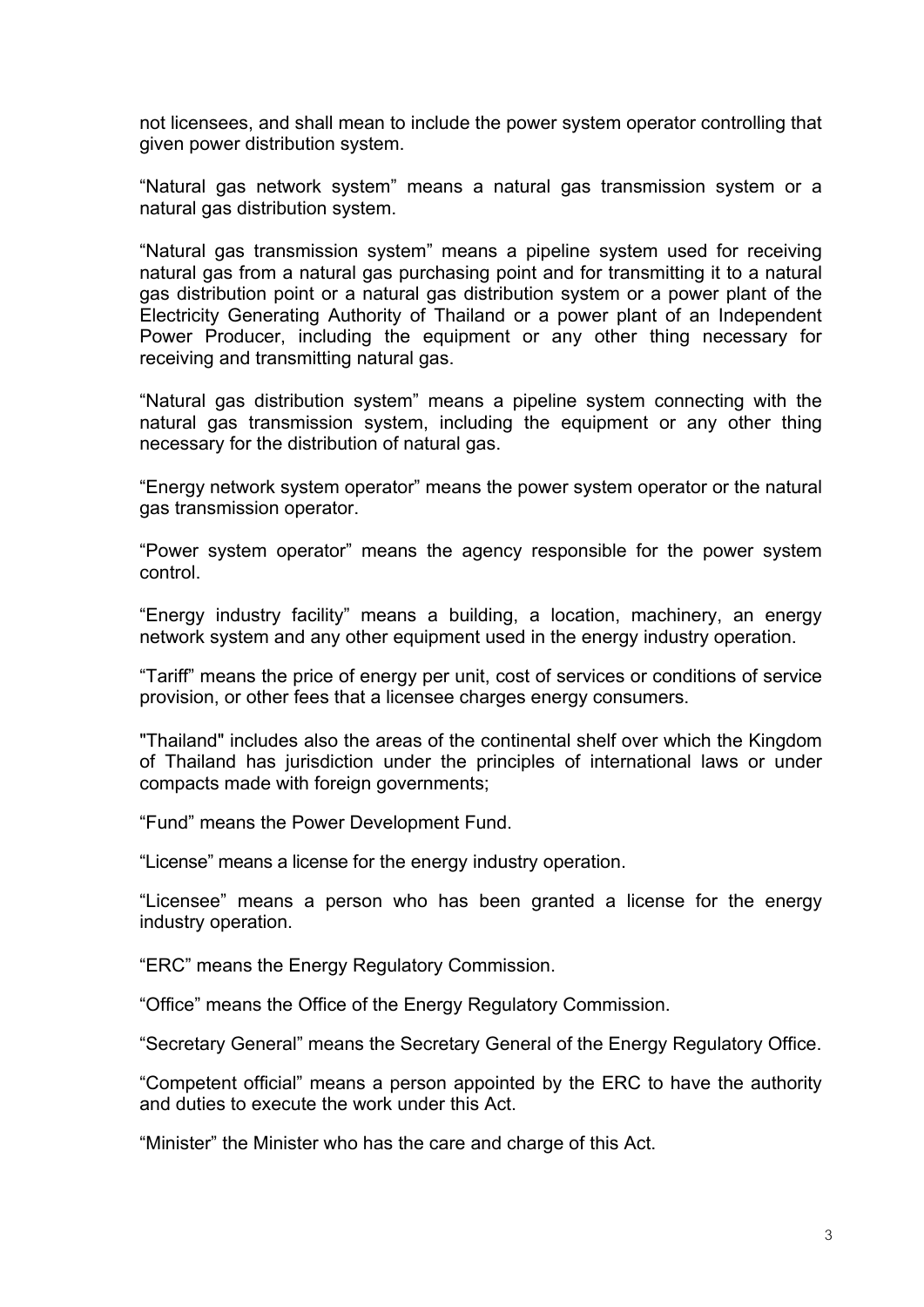## **Section 6:**

The Minister of Energy shall have charge and control of the execution of this Act and shall be empowered to issue Ministerial Regulations for the execution of the work under this Act.

Such Ministerial Regulations shall come into effect upon their publication in the Government Gazette.

## **DIVISION 1 GENERAL PROVISIONS \_\_\_\_\_\_\_\_\_\_\_\_\_\_\_\_\_**

## **Section 7:**

The objectives of this Act are to:

- (1) promote adequate and secure energy service provision, while maintaining fairness for both energy consumers and licensees;
- (2) protect energy consumers' benefits in terms of both tariffs and service quality;
- (3) promote competition in the energy industry and prevent abusive use of dominance in the energy industry operation;
- (4) promote fairness and transparency of the service provision of the energy network systems, without unjust discrimination;
- (5) promote the efficient energy industry operation and ensure fairness for both licensees and energy consumers;
- (6) protect the rights and liberty of the energy consumers, local communities, general public and licensees in terms of participation, accessibility, utilization and management of energy under the criteria that are fair for stakeholders;
- (7) promote economical and efficient use of energy and resources in the energy industry operation, with due consideration of the environmental impact and the balance of natural resources; and
- (8) promote the use renewable energy that has less adverse impact on the environment in the electricity industry operation.

## **Section 8:**

The government should establish the fundamental policy guidelines on energy industry as follows:

(1) Procure energy to adequately meet the demand, with good quality, security as well as reasonable and fair prices, emphasizing full exploitation and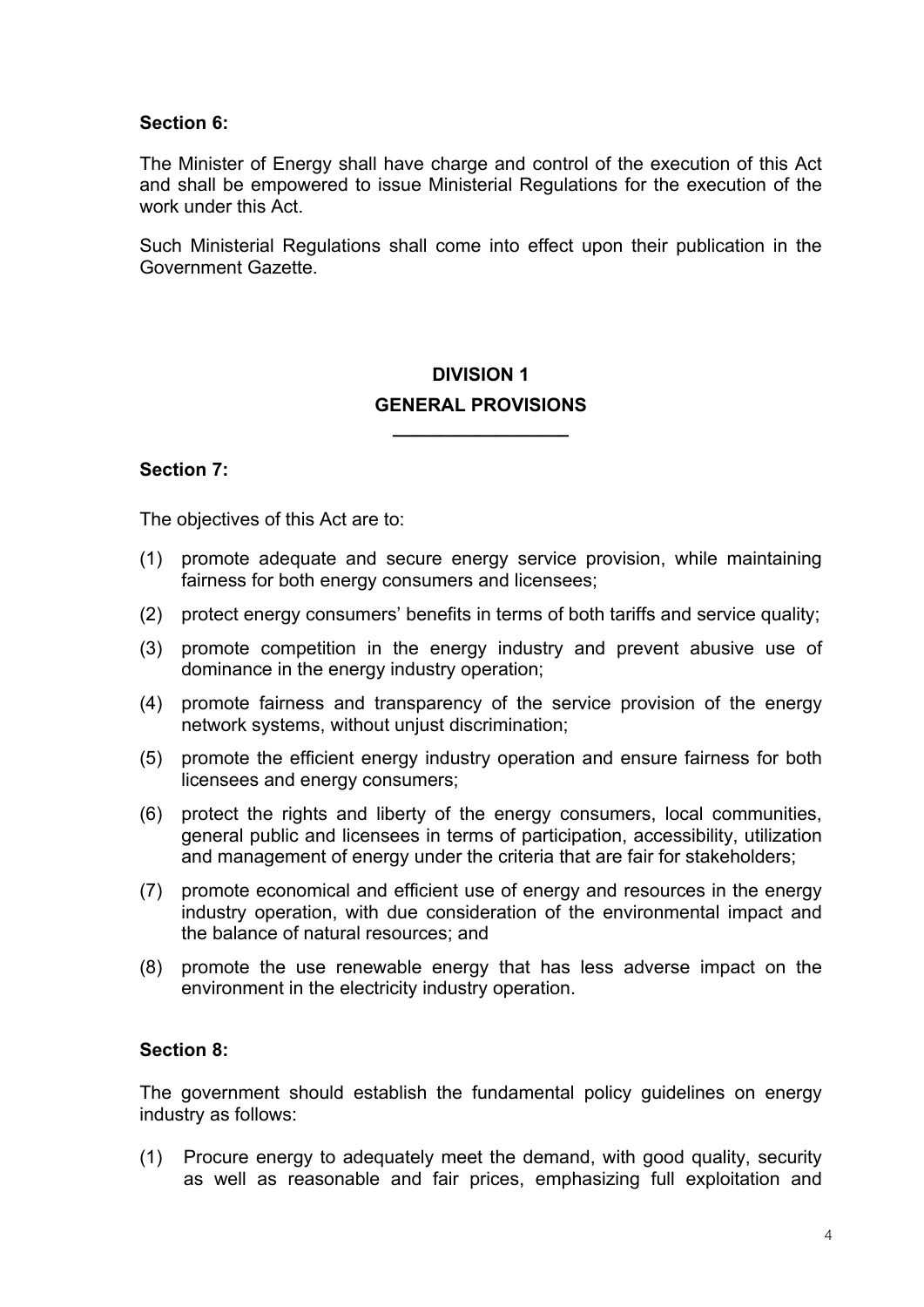- (2) Promote economical, efficient and worthwhile use of energy, including promoting the application of efficient technologies as well as the distributed generation system in power generation, in order to reduce the investment in energy utilization, to reduce fuel costs in the manufacturing processes and to reduce health impact and other associated impacts resulting from energy production and utilization, while increasing the economic competitive edge of the country.
- (3) Promote the participation of the local communities and the general public in the management and monitoring of energy-related operations to ensure that the management and tariff determination are carried out with transparency, with the establishment of a regulatory body for the energy industry operation to protect energy consumers and to ensure fairness for all stakeholders.
- (4) Promote correct knowledge, awareness and behavior with relation to the economical, efficient and worthwhile use of energy among the general public.
- (5) Support the electricity industry as the fundamental public utility, the maintenance of the power system security and reliability; in this regard, the government will be responsible for the operation of the power network system business, the power system operator and hydropower plants – with the Electricity Generating Authority of Thailand being the operator of the power transmission system, and the Metropolitan Electricity Authority and the Provincial Electricity Authority being the operators of the power distribution systems -- including the retention of an appropriate share of the power generation capacity of the state-owned electricity industry.

## **Section 9:**

For the purpose of regulating the energy industry operation under this Act, the Minister shall have the following authority and duties:

- (1) recommend to the cabinet the policy on the energy industry structure;
- (2) recommend to the National Energy Policy Council (NEPC) the policy on the energy procurement and the policy on diversification of fuel sources and types for power generation to ensure efficiency and security of the electricity industry;
- (3) consider the power development plan, the investment plans of the electricity industry, the natural gas procurement plan and the energy network system expansion plans, commented by the ERC pursuant to Section 11 (5), for submission to the cabinet for approval;
- (4) propose to the NEPC the policy on the protection against and solution to energy shortages;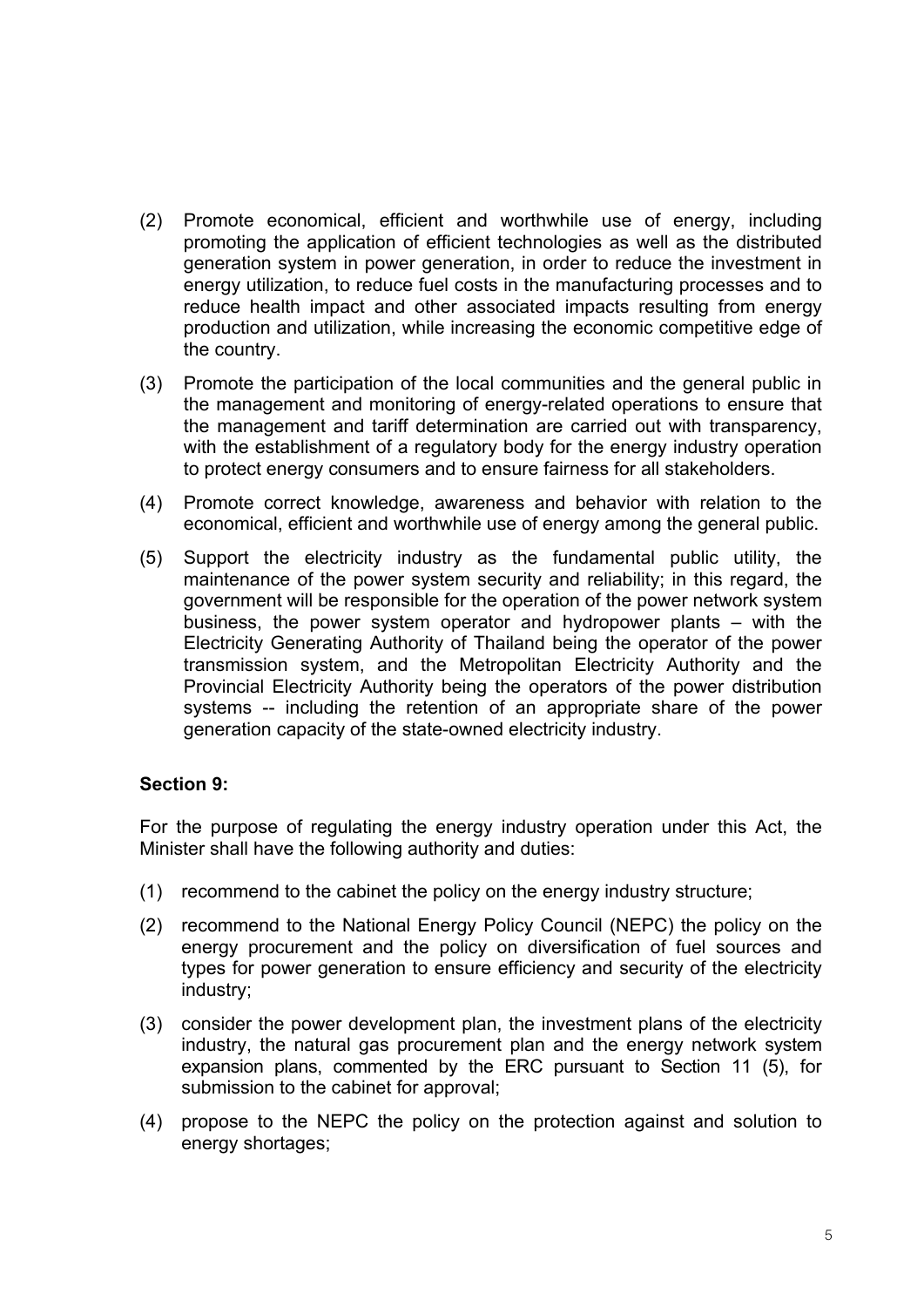- (5) propose to the NEPC the policy, targets and general strategies of the energy industry operation;
- (6) set the policy on customer service standards and energy industry operation standards;
- (7) set the policy on extensive provision of energy services as well as energy services for the underprivileged, including the policy dealing with the energy consumers' petitions;
- (8) recommend to the NEPC the policy on the sending of contributions to the Fund and on the Fund utilization;
- (9) consider the operational plan of the ERC and the expenditure budget of the Office for submission to the cabinet for approval;
- (10) approve the rules and Codes of Conduct of the ERC Commissioners and the competent officials, as proposed by the ERC pursuant to Section 11 (8); and
- (11) perform any other duty as stipulated in this Act.

All the regulations, rules, announcements or codes to be generally enforced shall come into effect upon their publication in the Government Gazette.

#### **DIVISION 2**

#### **THE REGULATORY BODY FOR THE ENERGY INDUSTRY OPERATION**

**\_\_\_\_\_\_\_\_\_\_\_\_\_\_\_\_\_\_\_\_\_\_\_\_** 

#### **Part 1 The Energy Regulatory Commission**

**\_\_\_\_\_\_\_\_\_\_\_\_\_\_\_\_\_\_\_\_\_** 

#### **Section 10:**

There shall be established the Energy Regulatory Commission, comprising one Chairman and six other commissioners graciously appointed by His Majesty the King.

The Secretary General shall be the Secretary to the ERC.

#### **Section 11:**

The ERC shall have the following authority and duties:

(1) regulate the energy industry operation to ensure the compliance with the objectives of this Act under the policy framework of the government;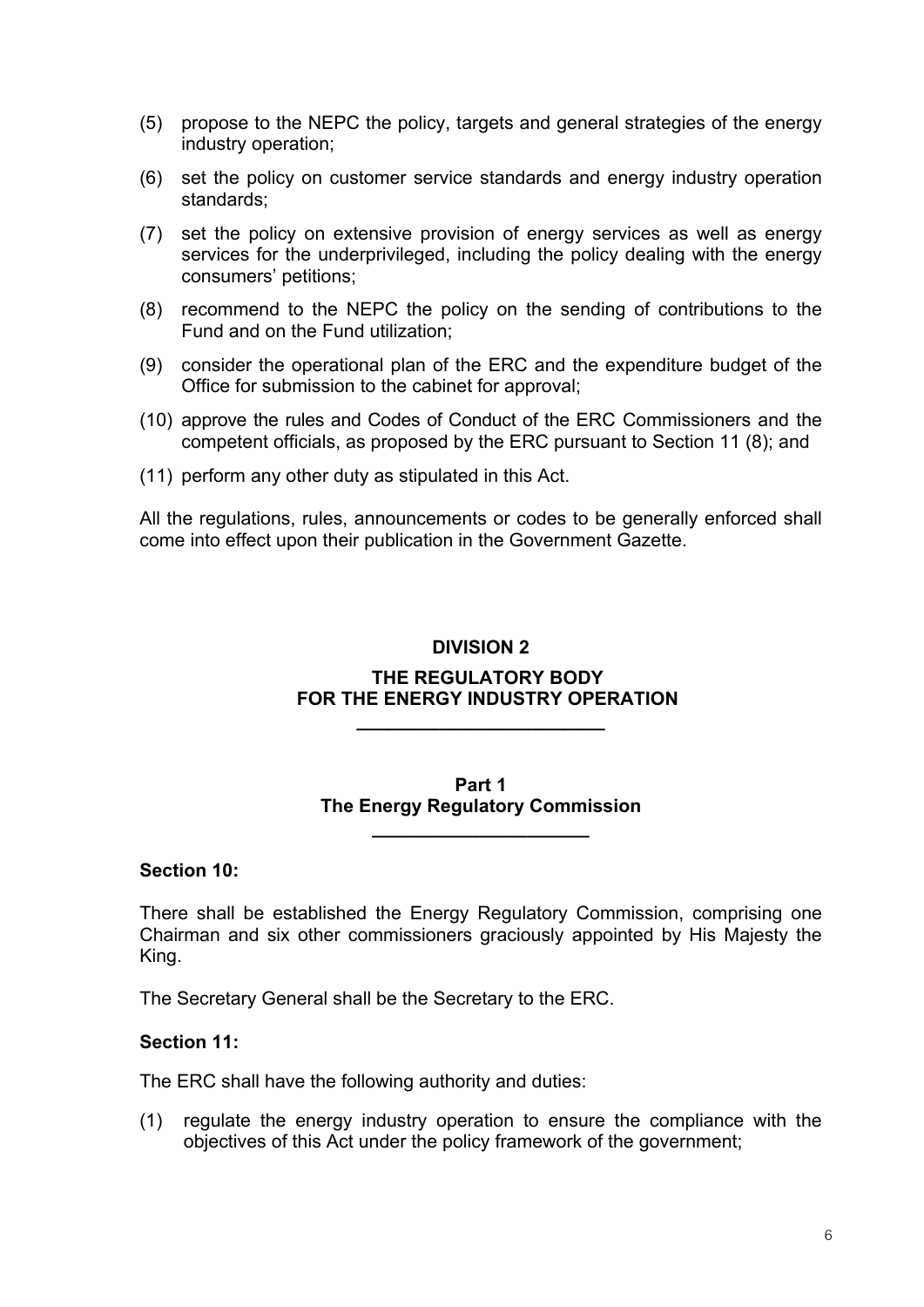- (2) issue an announcement determining the types of licenses for energy industry operation, and recommend the issuance of a Royal Decree to determine the categories, capacities and characteristics of energy industry that are exempt from the license requirement;
- (3) establish measures to ensure security and reliability of the power system;
- (4) establish the regulations and criteria of the electricity procurement and the issuance of Requests for Proposals for the purchase of power as well as monitor the selection procedures to ensure fairness for all stakeholders;
- (5) provide comments on the power development plan, the investment plans of the electricity industry, the natural gas procurement plan and the energy network system expansion plans for submission to the Minister under Section 9 (3);
- (6) inspect the energy industry operation of the licensees to ensure efficiency and transparency;
- (7) issue regulations or announcements establishing the customer service standards and quality, including measures to protect energy consumers against adverse impacts resulting from the energy industry operation;
- (8) propose the rules and Codes of Conduct of the ERC Commissioners and the competent officials to the Minister under Section 9 (10);
- (9) issue regulations or announcements on the determination of the policy and guidelines with regard to the stake holding or the conflict of interests of the ERC Commissioners and the competent officials;
- (10) issue regulations or announcements on the determination of criteria, method and conditions of the contribution sending to the Fund and the Fund utilization to be in line with the NEPC policy under Section 9 (8);
- (11) issue orders and determine the administrative fines pursuant to Division 8 Disciplinary Procedures;
- (12) provide comments or recommendations related to the energy industry operation to the Minister and the cabinet;
- (13) promote and support the research study in the field of energy industry operation;
- (14) promote knowledge and awareness in relation to energy in the society and among the general public;
- (15) promote and support human resources development in order to increase efficiency in the energy industry operation;
- (16) promote economical and efficient use of energy and the use of renewable energy and energy that has less adverse impact on the environment, with due consideration of the efficiency of the electricity industry operation and the balance of natural resources;
- (17) coordinate with other agencies in relation to the execution of the duties stipulated in this Act; and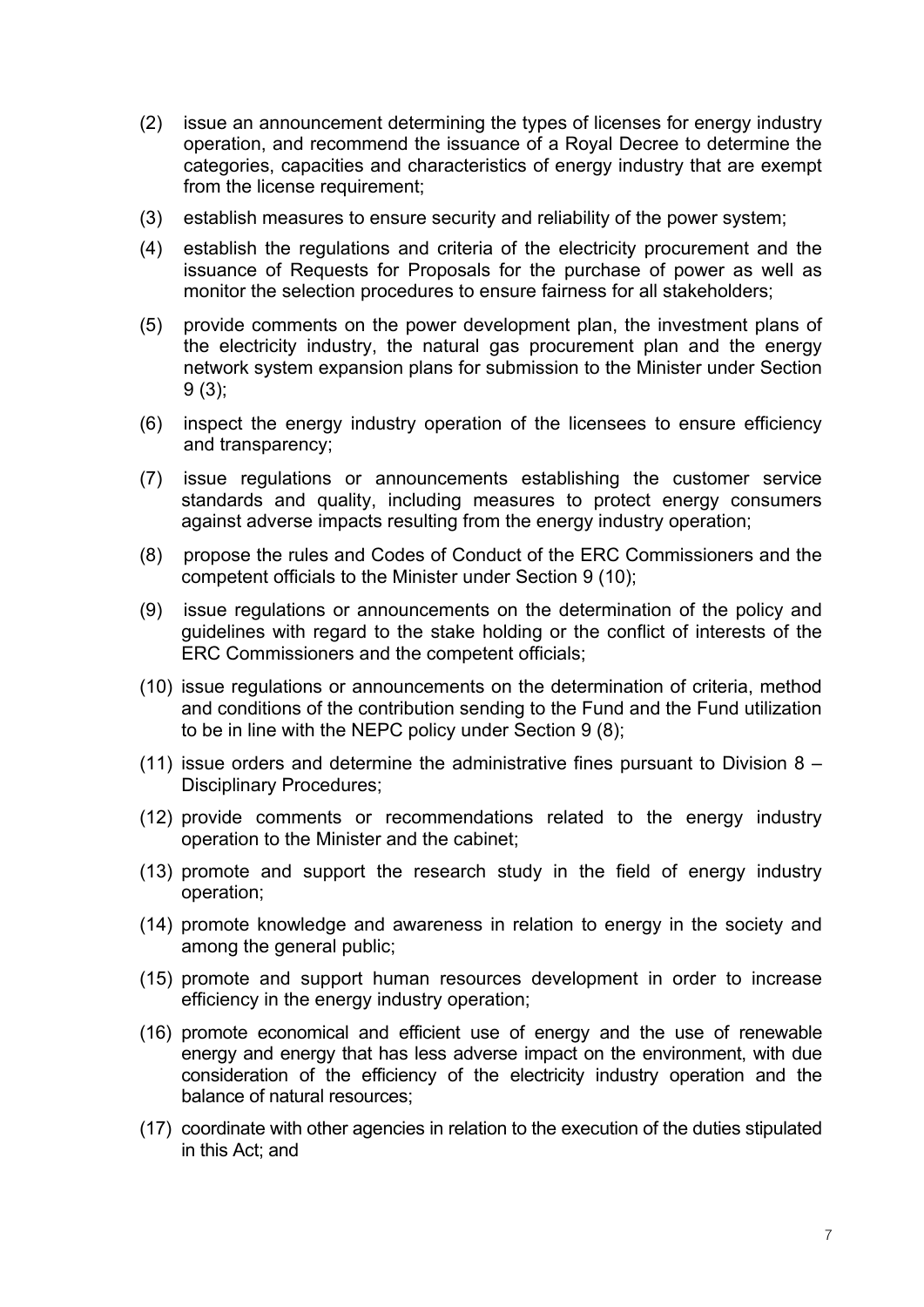(18) perform any other task as stipulated in this Act or in other laws as part of the ERC's authority and duties.

All the regulations, rules, announcements or codes to be generally enforced shall take effect upon their publication in the Government Gazette.

All the orders to be exclusively enforced on any individuals shall come into force upon their notification to the subject of such an order in accordance with the rules and procedure on notification of an administrative order under the law on administrative procedure.

## **Section 12:**

The ERC Commissioners must have practical achievements or hands-on experience illustrating profound knowledge, understanding and expertise or must have a minimum of ten years' experience in the fields of energy, mathematics, law, science, engineering, economics, finance, accounting, natural resources and environment, consumer protection, or in other fields which will contribute to the energy industry. In this regard, the working period in each of the mentioned fields can be accumulated.

Among the ERC Commissioners, there shall be Commissioners from the energy field, at least one each from the electricity industry and the natural gas industry.

## **Section 13:**

The ERC Commissioners shall have the qualifications and shall not possess any disqualification as follows:

- (1) having Thai nationality;
- (2) having attained the age of 40;
- (3) must not be a member of the House of Representatives, a member of the Senate, a political official, a member of a local assembly or a local administrator;
- (4) must not hold any position in a political party;
- (5) must not be insane or mentally disordered;
- (6) must not be addicted to drugs;
- (7) must not be adjudged as bankrupt or formerly be bankrupt or corrupt;
- (8) must not be adjudged incompetent or quasi-incompetent;
- (9) must not be convicted and sentenced to imprisonment and detained by a court warrant;
- (10) must not be a person who used to be imprisoned by a final judgment for two years or more and who has completed the sentence for less than five years on the date of being nominated, except for offenses committed through negligence or petty offenses;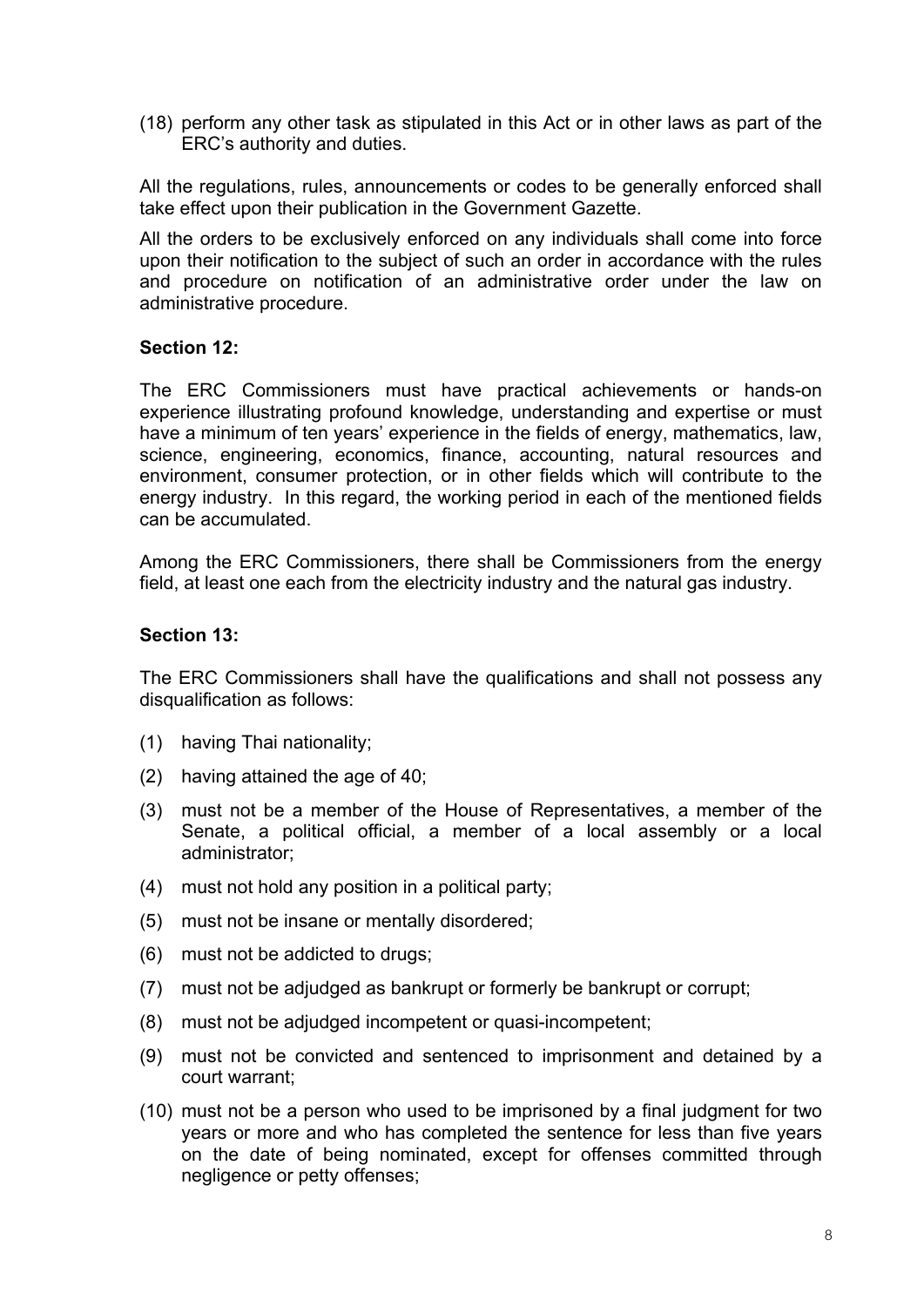- (11) must not be convicted and sentenced by a court to have the assets confiscated by the state due to immoderate wealth or unusual increase of assets;
- (12) have never been dismissed, discharged or removed from service of a government agency or a private entity on the grounds of dishonesty, or serious malfeasance, or quasi-corruption and quasi-disciplinary misconduct;
- (13) must not be a judge of the Constitutional Court, an election committee member, a state ombudsman, a member of the Counter Corruption Commission, a member of the Auditor-General of Thailand, a member of the National Human Rights Commission of Thailand or a member of the National Economic and Social Advisory Council; and
- (14) have never been removed from office by the resolution of the Senate.

### **Section 14:**

In appointing the ERC Commissioners, the Minister shall propose to the cabinet the names of a Screening Committee, comprising nine members, to be appointed to carry out the selection of qualified persons to be nominated ERC Commissioners. The Screening Committee shall comprise:

- (1) a former Permanent Secretary of Energy, a former Permanent Secretary of Finance, a former Permanent Secretary of Industry, or a former Secretary-General of the National Economic and Social Development Board, totaling four persons;
- (2) one representative of the Federation of Thai Industries that is not an energy industry operator;
- (3) one representative of the Council of Engineers;
- (4) one representative of the rectors of public higher education institutes;
- (5) one representative of the National Economic and Social Advisory Council; and
- (6) one representative of the non-profit organizations, of which the achievements have been well recognized for no less than five years in the field of consumer protection, or natural resources and environment, or energy.

In the event that the selection of the persons under (1) cannot meet the required number, a former Permanent Secretary of another ministry or a person of an equivalent post in other government agencies, as deemed appropriate, shall be appointed in lieu of the missing required number.

The Screening Committee Members shall make public the details of their business stake holding with any energy industry operators during the past two (2) years, including those of their spouse and children who have not reached maturity, and shall not have any personal legal cases against any energy industry operators during the mentioned period.

The Screening Committee Members shall have no right to be nominated ERC Commissioners.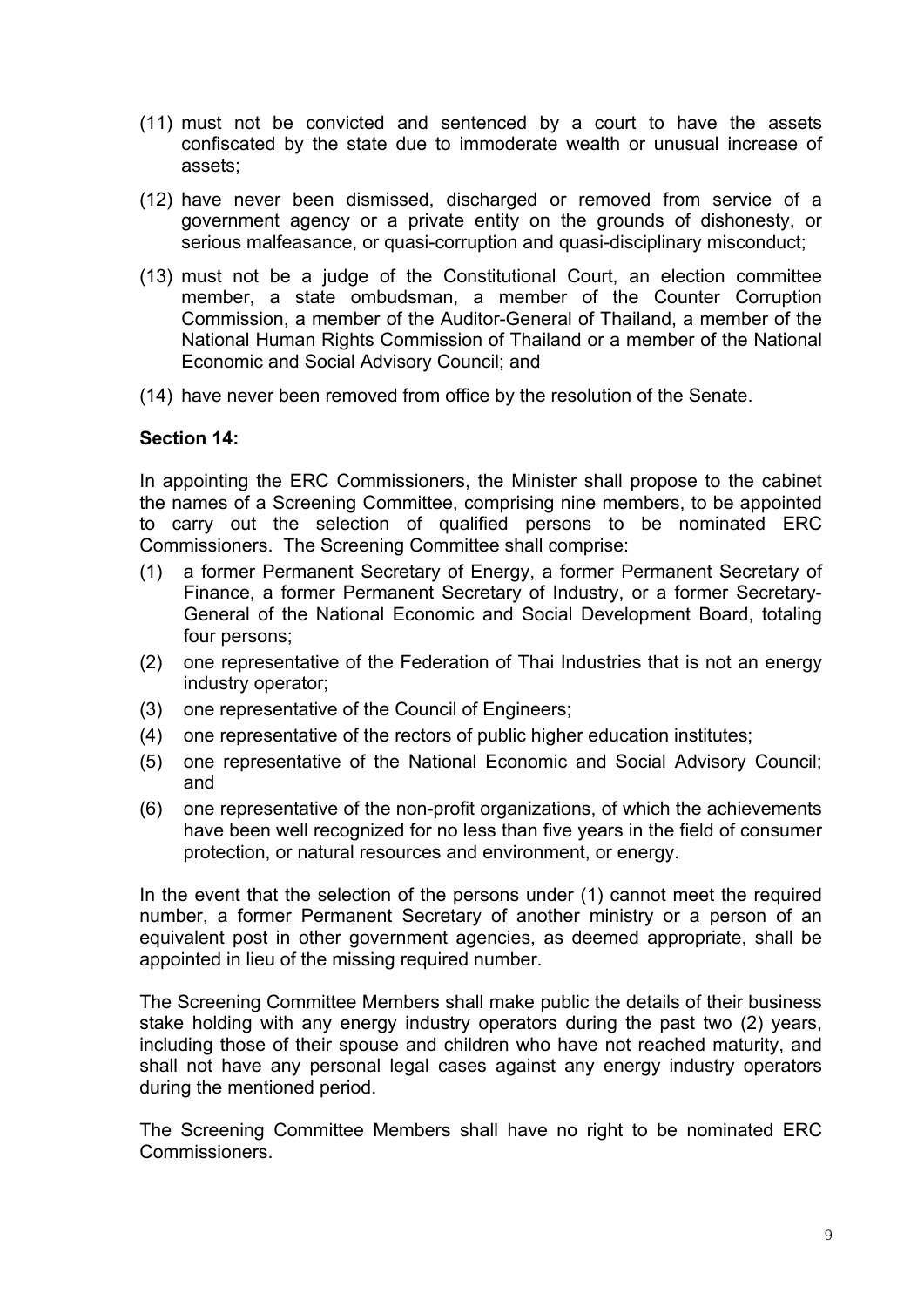The Screening Committee shall elect one among them as Chairman of the Screening Committee.

The selection of the representatives under (4) and (6) shall be in line with the criteria, procedures and conditions set forth by the Minister.

The Office shall function as the administrative agency for the selection of the ERC Commissioners.

The Screening Committee Members shall have remuneration and other expenses for the duty execution as prescribed by the cabinet.

The Screening Committee Members shall have the qualifications and shall not possess any disqualification under Section 13.

## **Section 15:**

The selection and appointment proceedings of the ERC Commissioners shall be as follows:

- (1) The Screening Committee shall consider and select persons with knowledge, understanding and expertise or experience as described under Section 12, having qualifications and not possessing any disqualification under Section 13, totaling seven (7) persons, for submission to the Minister together with their particulars, which shall clearly indicate or be accompanied with testimonials illustrating that the persons are qualified in one of the fields specified under Section 12, including a letter of consent of each nominated person, and shall make public the information/particulars of the nominated persons.
- (2) The Minister shall submit the names of the selected persons together with the particulars under (1) to the cabinet for approval.
- (3) In the event that the number of approved individuals does not meet the required number of the ERC Commissioners to be appointed, the Screening Committee shall again consider and select persons in line with (1), to present to the Minister for further submission to the cabinet for approval.
- (4) For the initial appointment of the ERC Commissioners, when the cabinet has approved all the required compositions of the ERC, those persons shall meet and elect one among themselves as Chairman and inform the Prime Minister; the latter shall present the names of the nominated ERC Commissioners to His Majesty the King for his gracious appointment as ERC Chairman and as ERC Commissioners.

In executing the duties under this Section, the Screening Committee Members shall be considered officials under the Criminal Code.

The determination of the time frame, criteria, procedures and conditions of the selection of the ERC Commissioners shall comply with the stipulations announced by the Minister.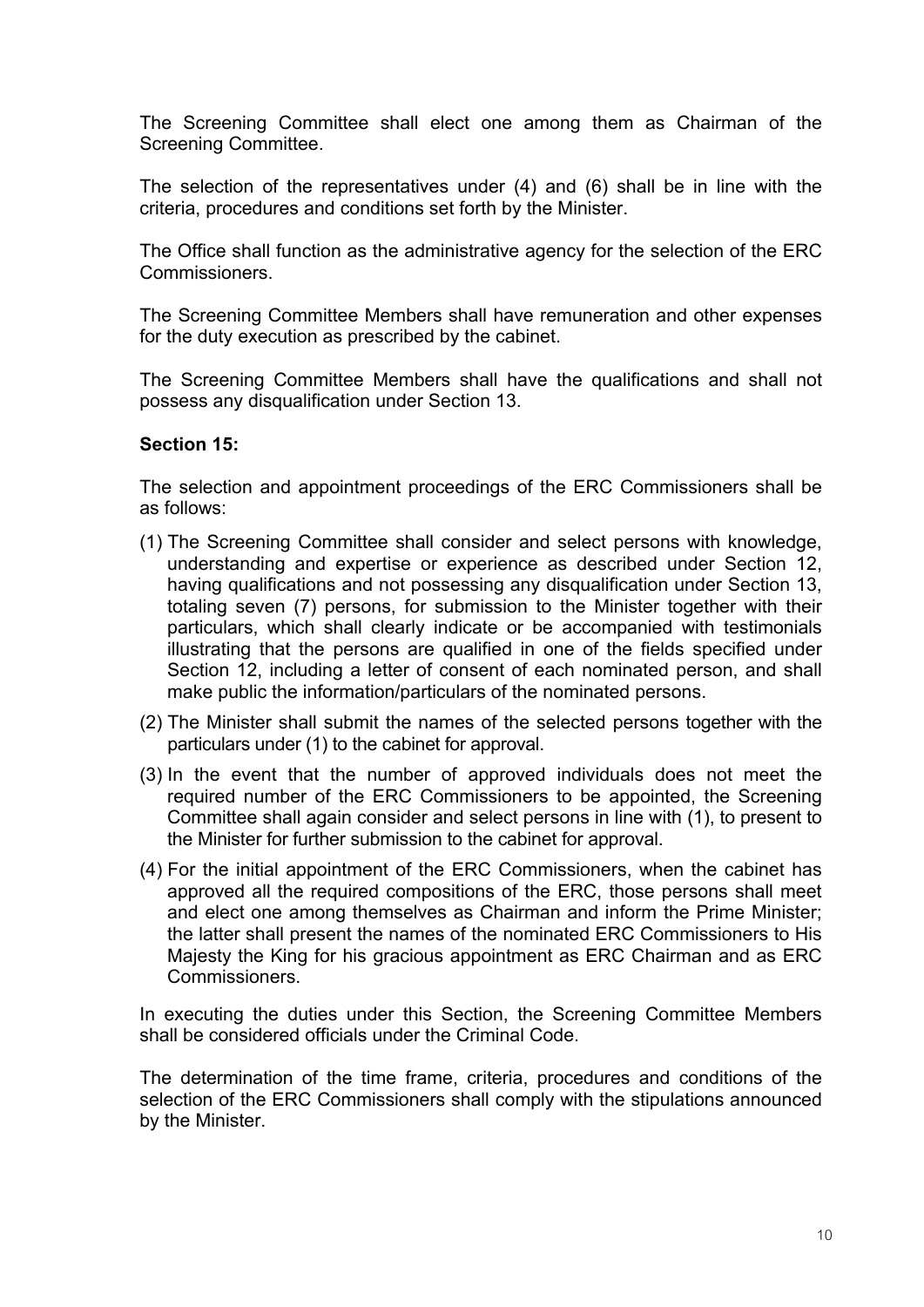## **Section 16:**

Apart from the qualifications and disqualifications under Section 13, an ERC Commissioner:

- (1) shall not be a civil servant with an assigned post or a regular monthly salary;
- (2) shall not be a staff member or employee of a government agency or a local government affairs bureau, or a board member of or an advisor to a government agency that holds a business in or operates a business in the energy industry, and the spouse of that person shall not be a board member of or an advisor to a government agency that holds a business in or operates a business in the energy industry;
- (3) shall not hold any position or be a partner of a partnership company or a shareholder in a company or an organization, holding a business in or operating the energy industry, and this shall mean to include the spouse and any children who have not reached maturity of that ERC Commissioner; and
- (4) shall not undertake any occupation or profession that has a stake or conflict of interests, either directly or indirectly, with the execution of duties as an ERC Commissioner.

In submitting the names of the selected persons to the cabinet under Section 15 (2), the disqualifications of an ERC Commissioner under Clause one hereof shall be presented at the same time. When the cabinet has considered and approved a person who is a person under (1), (2), (3) or (4), the Prime Minister shall present his name to His Majesty the King for his gracious appointment only after the person has divested himself of the status specified under (1), (2) or (3) or has shown acceptable evidence that he has quit the occupation or profession under (4) within 15 days as from the date on which the cabinet has granted the approval. If that person does not resign or quit his occupation or profession within the specified period of time, he shall be considered as never having been nominated ERC Commissioner. The selection of an alternative person shall be made.

## **Section 17:**

The ERC Commissioners shall hold office for a term of six years as from the date of appointment by His Majesty the King and shall be in office only for one term.

At the initial term, after three years' time, three (3) of the ERC Commissioners shall be discharged from office by drawing a lottery; such a discharge shall be regarded as the completion of the office term.

The discharged ERC Commissioners, by completion of the office term or by lottery drawing, shall continue performing their duties until new ERC Commissioners are appointed.

The selection of a new set of the ERC Commissioners, pursuant to Section 15, shall be made in advance, as deemed appropriate, in order that they are in place to take over the duties once the outgoing ERC Commissioners complete their office term.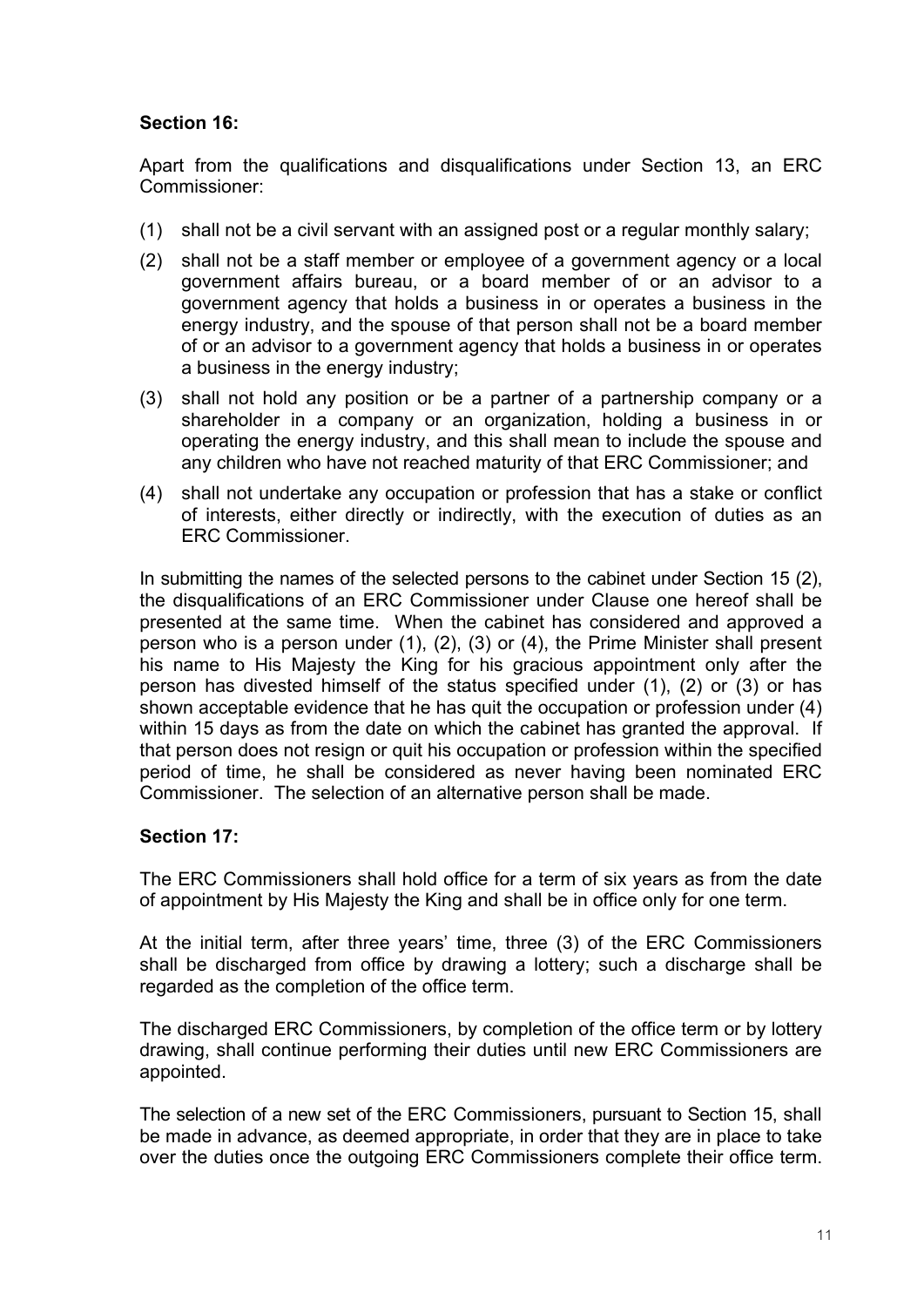The Prime Minister shall present the names of the nominated ERC Commissioners to His Majesty the King for his gracious appointment.

## **Section 18:**

When His Majesty the King has graciously appointed the ERC, the duty of the Screening Committee shall be terminated.

## **Section 19:**

Apart from vacating office upon completion of the term, an ERC Commissioner shall vacate office upon:

- (1) death;
- (2) having attained the age of 70;
- (3) resignation;
- (4) lack of qualifications or having any disqualification under Section 13;
- (5) having committed an act in violation of Section 16;
- (6) the cabinet has passed a resolution to remove the ERC Commissioner from his office on the grounds of misconduct, negligence, dishonesty or incompetence.

When an ERC Commissioner vacates office prior to the completion of the term, the selection and appointment of an ERC Commissioner to fill the vacancy shall be made according to Section 15, and the remaining Commissioners shall be able to continue performing their duties. The ERC shall be regarded as comprising the remaining Commissioners, except for the case where the remaining Commissioners are less than four (4) persons.

In the event that the Chairman of the ERC vacates office under Clause one hereof, the ERC shall hold a meeting to elect one among themselves as Chairman and inform the Prime Minister, who shall present the nomination to His Majesty the King for his gracious appointment as Chairman of the ERC.

## **Section 20:**

Within two years after having vacated office, an ex-ERC Commissioner shall be prohibited from undertaking a career or professional practice that brings about money or any other privilege/benefit from a juristic entity undertaking an energy industry business.

The provision of Clause one hereof shall also apply to a juristic entity with the following characteristics:

(1) any other juristic entity that is a shareholder or a partner, holding no less than 25% of the shares in the juristic entity under Clause one hereof;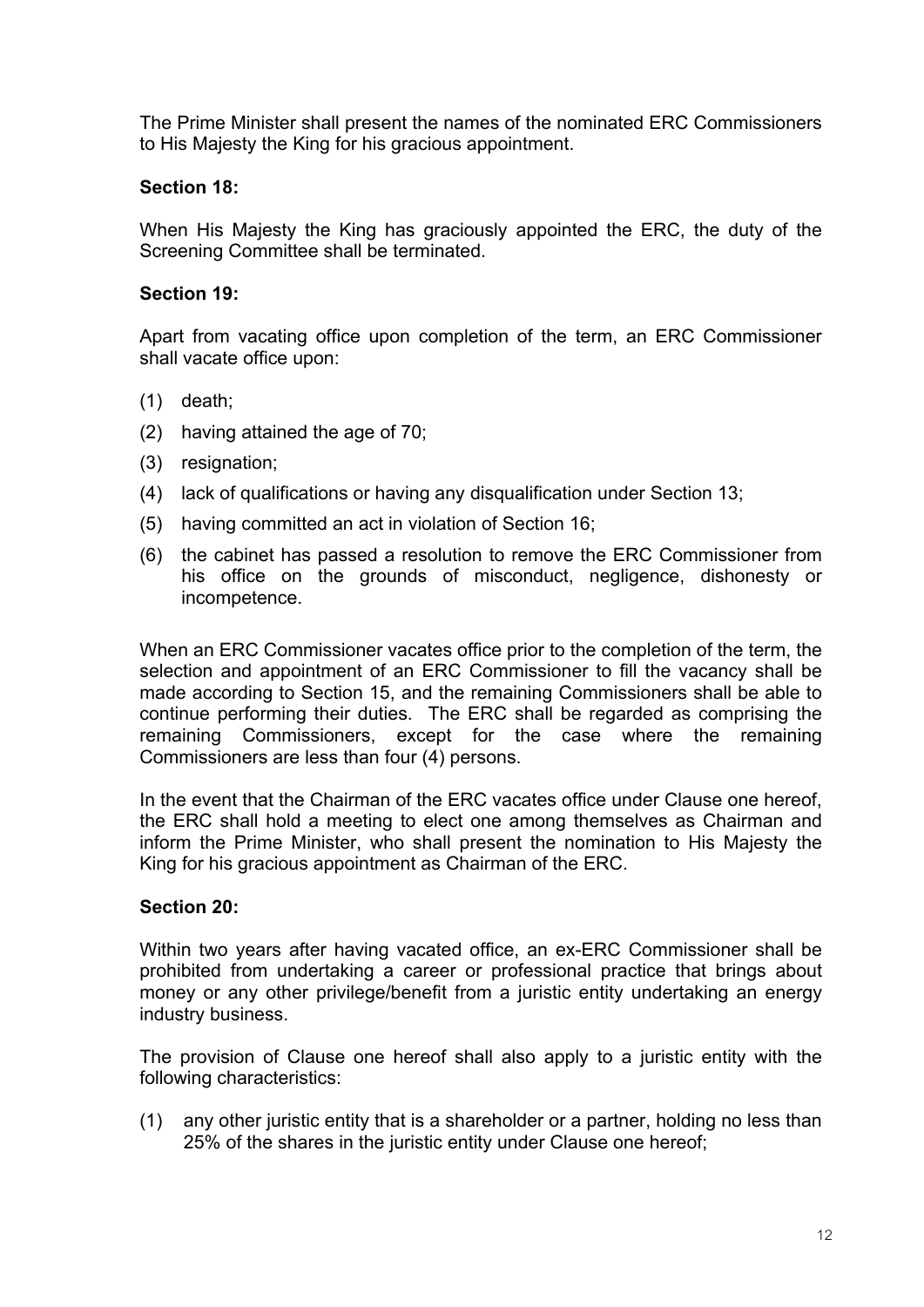- (2) any other juristic entity that is a shareholder or a partner, holding no less than 25% of the shares in the juristic entity under (1); and
- (3) any other juristic entity that is a shareholder or a partner, holding no less than 25% of the shares in the juristic entity under (2).

The provisions of Clause one and Clause two hereof shall also apply to the board members of and advisors to the said juristic entities.

#### **Section 21:**

Within the period of time specified under Section 20, the ERC Commissioners shall be prohibited from holding shares of the juristic entities under Section 20, except that the shareholding of such juristic entities is acquired via purchase in the stock market, within the amount specified by the Counter Corruption Commission.

#### **Section 22:**

At any meeting of the ERC, attendance of no less than half of the existing ERC Commissioners shall be required to constitute a quorum.

The ERC Chairman shall preside over the meeting. In the event that the Chairman does not attend or is absent from the meeting or cannot perform his duties, the ERC Commissioners present shall elect one among themselves to preside over the meeting.

The decision of the meeting shall be made by a majority of votes. Each ERC Commissioner has one vote. In case of an equality of votes, the person who presides over the meeting shall have an additional vote as a casting vote.

#### **Section 23:**

The ERC Chairman and the ERC Commissioners shall be considered as high ranking state officers under the constitutional law on counter corruption.

#### **Section 24:**

The ERC shall have the authority to appoint a sub-committee or a person to deliberate any matter or to carry out any task as entrusted by the ERC.

The procedures for executing the duties of the assigned sub-committee or person shall be in line with those stipulated by the ERC.

#### **Section 25:**

In the execution of their duty, the ERC, the sub-committee and the person appointed by the ERC under Section 24 shall have the authority to request a government agency or any person to furnish facts in writing, to be present to provide explanations, or to send relevant documents and evidence for deliberation.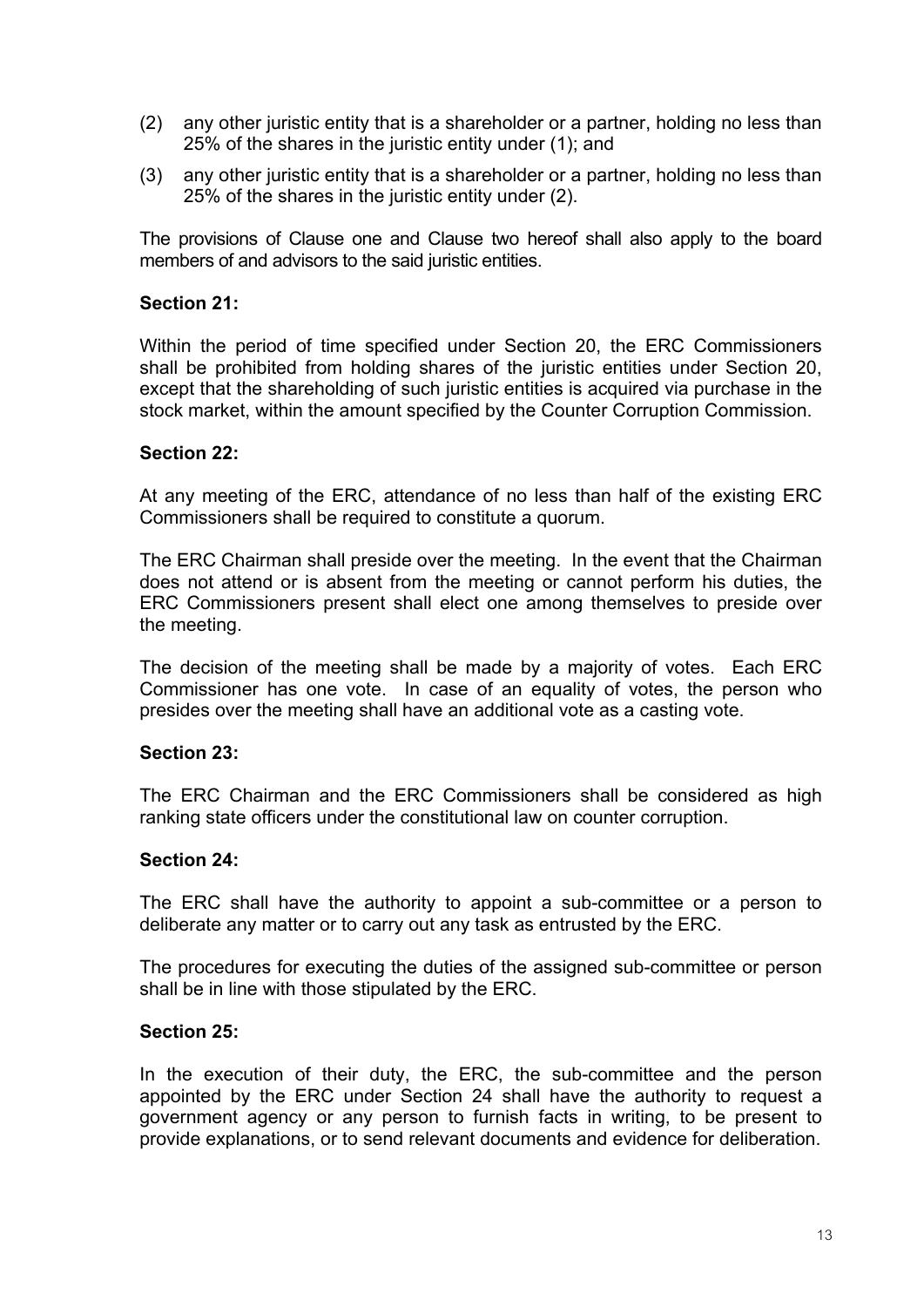In executing their duty under Clause one hereof, the ERC Chairman, the ERC Commissioners, the sub-committee and the person appointed by the ERC under Section 24 shall be regarded officials under the Criminal Code.

## **Section 26:**

Prior to issuing any regulations, rules, announcements or codes of the ERC, which will affect a person, a group of persons or licensees, the ERC shall disclose the essence of the regulations, rules, announcements or codes and shall provide the interested person, group of persons or licensees with the opportunity to make representations to the ERC, in accordance with the hearing process established by the ERC.

In the case of emergency or exigency so as to maintain the energy security of the country or in any other circumstance as stipulated in the Ministerial Regulations, the ERC may not take action as stipulated under Clause one hereof; however, a report must be made to the cabinet for acknowledgement.

## **Section 27:**

For the issuance of any administrative order of the ERC, the law on administrative procedure shall apply mutatis mutandis.

## **Section 28:**

In issuing any regulations, rules, announcements, codes or orders of the ERC, the resolution of the meeting together with the facts and rationale, consisting of the details about the regulations, rules, announcements, codes or orders, shall be recorded in the Minutes of the ERC's meeting.

The Office shall summarize the Minutes of the ERC's meetings in its Annual Report, which shall include the details about the number of the ERC Commissioners' attendance in and absence from the meetings, and shall have it published for dissemination to interested persons or shall also be posted on the website of the Office.

The ERC shall provide reasons, in writing, within sixty (60) days, in respect of the issuance of any regulations, rules, announcements, codes or orders affecting a person, a group of persons or licensees if so requested by the affected person, group of persons or licensees. If the execution of the ERC affects the general public, the reasons for such execution shall also be made public via the website of the Office.

In the Annual Report of the Office under Clause two hereof, the outcomes of the sub-committee's meetings and the number of the sub-committee members' attendance in and absence from the meetings, as well as the execution of the person under Section 24 shall be summarized therein.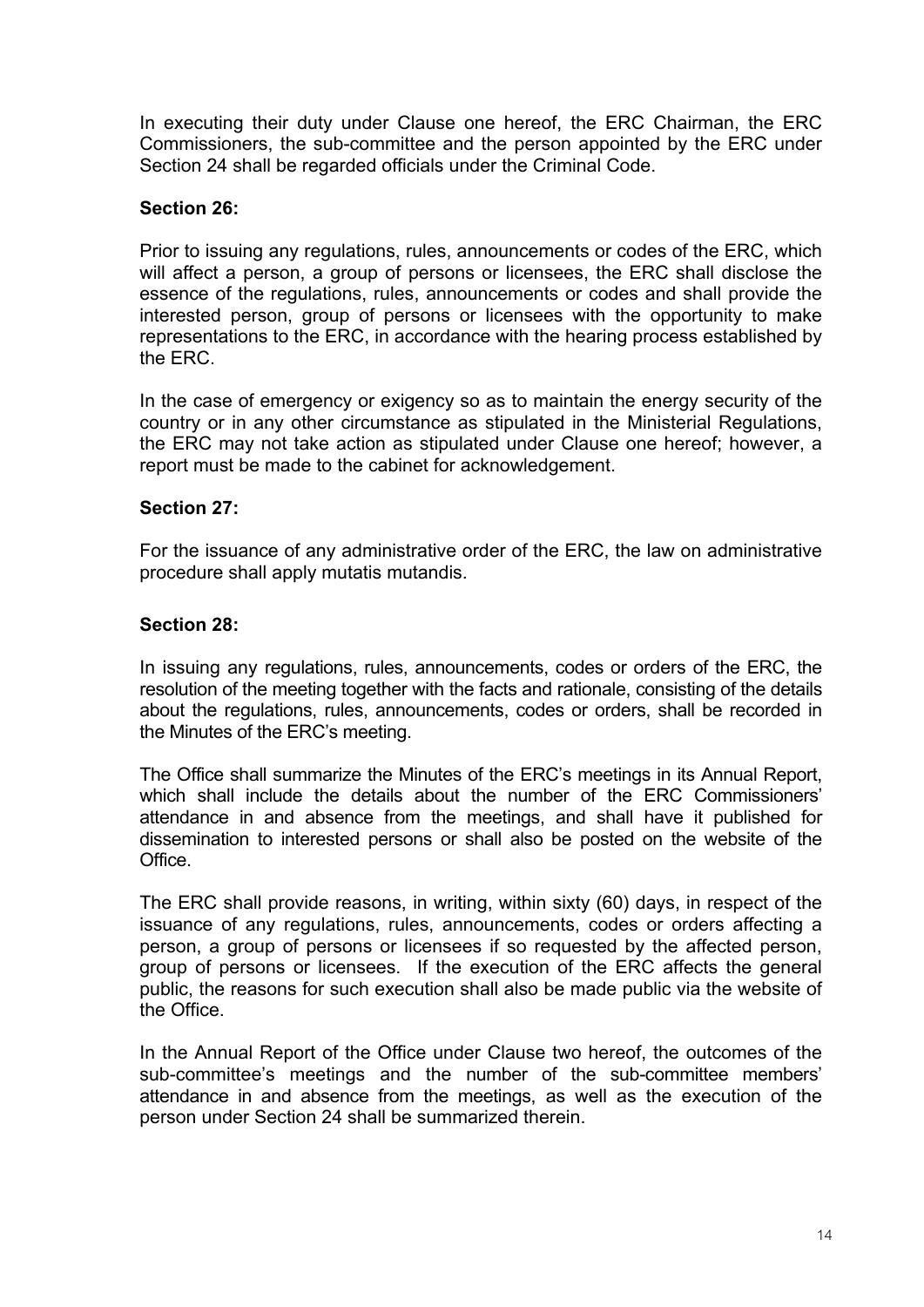#### **Section 29:**

The ERC Chairman and the ERC Commissioners shall work full-time and shall receive remuneration, expenditures for the duty execution and other rights/benefits as specified in a Royal Decree.

The remuneration and other expenditures for the duty execution of the Chairman of the sub-committee, the sub-committee members and the person under Section 24 shall comply with the regulations stipulated by the ERC and shall also be made public via the website of the Office.

The remuneration, expenditures for the duty execution and other rights/benefits of the ERC Commissioners, the sub-committee members and the person under Section 24 shall be considered as the operating cost of the Office.

## **PART 2 THE OFFICE OF THE ENERGY REGULATORY COMMISSION**

**\_\_\_\_\_\_\_\_\_\_\_\_\_\_\_\_\_\_\_\_\_\_\_\_\_\_\_\_\_** 

## **Section 30:**

There shall be established the Office of the Energy Regulatory Commission, being a state entity, which is not considered a government agency or state-owned enterprise under the law on budgetary procedure, with the status of a juristic entity, and shall be under the supervision of the ERC.

## **Section 31:**

The Office shall have the authority and responsibilities for the general tasks of the Office and shall have the following power and duties:

- (1) to be responsible for the administrative work of the ERC;
- (2) to receive fees as specified by law or determined by the ERC;
- (3) to receive petitions concerning the energy industry operation;
- (4) to study, compile, analyze and disseminate information related to the energy industry operation, competitive conditions of the energy industry operation, the load forecast and other relevant information;
- (5) to develop the revenue and expenditure estimates of the Office for submission to the ERC for approval; and
- (6) to perform any other task as entrusted by the ERC or as stipulated in this Act or in other laws to be the authority and duties of the Office.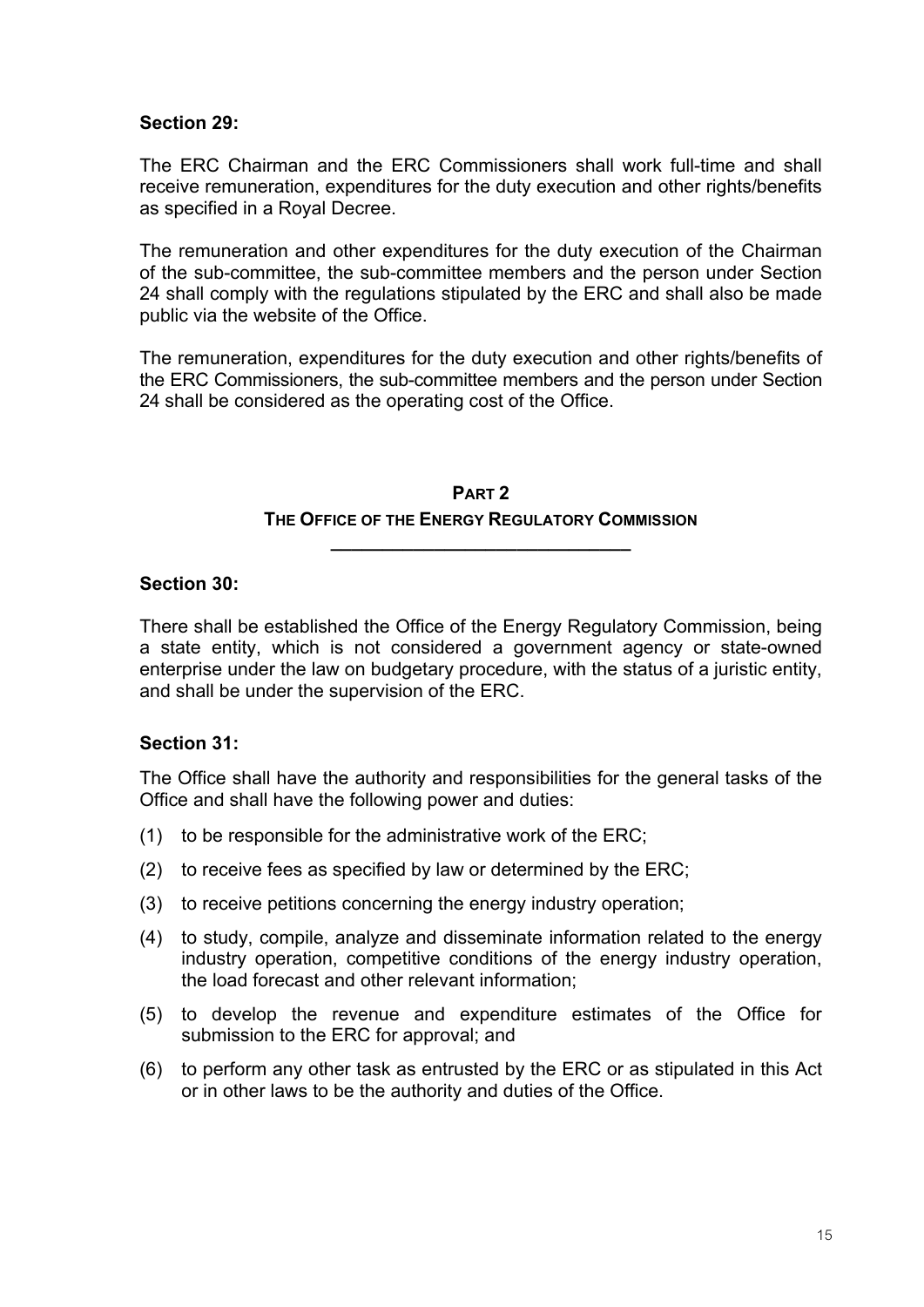## **Section 32:**

The operation of the Office is not subject to the enforcement of the law on labor protection, the law on labor relations and the law on compensation. In this regard, the Secretary General, staff members and employees of the Office shall receive the rights/benefits of no less than those specified in the mentioned laws.

## **Section 33:**

The ERC shall have the authority to issue regulations, rules or announcements concerning the general work management, personnel management, budgeting, finance and assets, and other functions of the Office, especially in the following matters:

- (1) The internal division of the organizational structure of the Office and the scope of work of each division.
- (2) The establishment of the posts, monthly salary scale and other remuneration of the Secretary General, staff members and employees of the Office, including the permission to receive other salary and remuneration.
- (3) The determination of qualifications, selection, assignment, appointment, probation, transfer, promotion, salary increase, discharge, removal, dismissal, service suspension, disciplines, disciplinary inquiry and penalty, filing grievances, appeals and punishment to be applied to the Secretary General and staff members of the Office, as well as the procedures and conditions of engaging employees of the Office.
- (4) The acting as officer-in-charge or the acting for the post of the Secretary General and staff members of the Office.
- (5) The establishment of the uniform and clothing of staff members and employees of the Office.
- (6) The engagement and appointment of a person to be an expert or a specialist that will be helpful for the duty execution of the ERC, including the remuneration rate for such an engagement.
- (7) The management and administration of the budget, assets and inventories of the Office.
- (8) The provision of welfare or other assistance for staff members and employees of the Office.

The regulations, rules or announcements under Clause one hereof shall be published in the Government Gazette.

## **Section 34:**

There shall be a Secretary General of the Office to be responsible for the operation of the Office and report directly to the ERC Chairman. He shall be the commanding officer of the staff members and employees of the Office.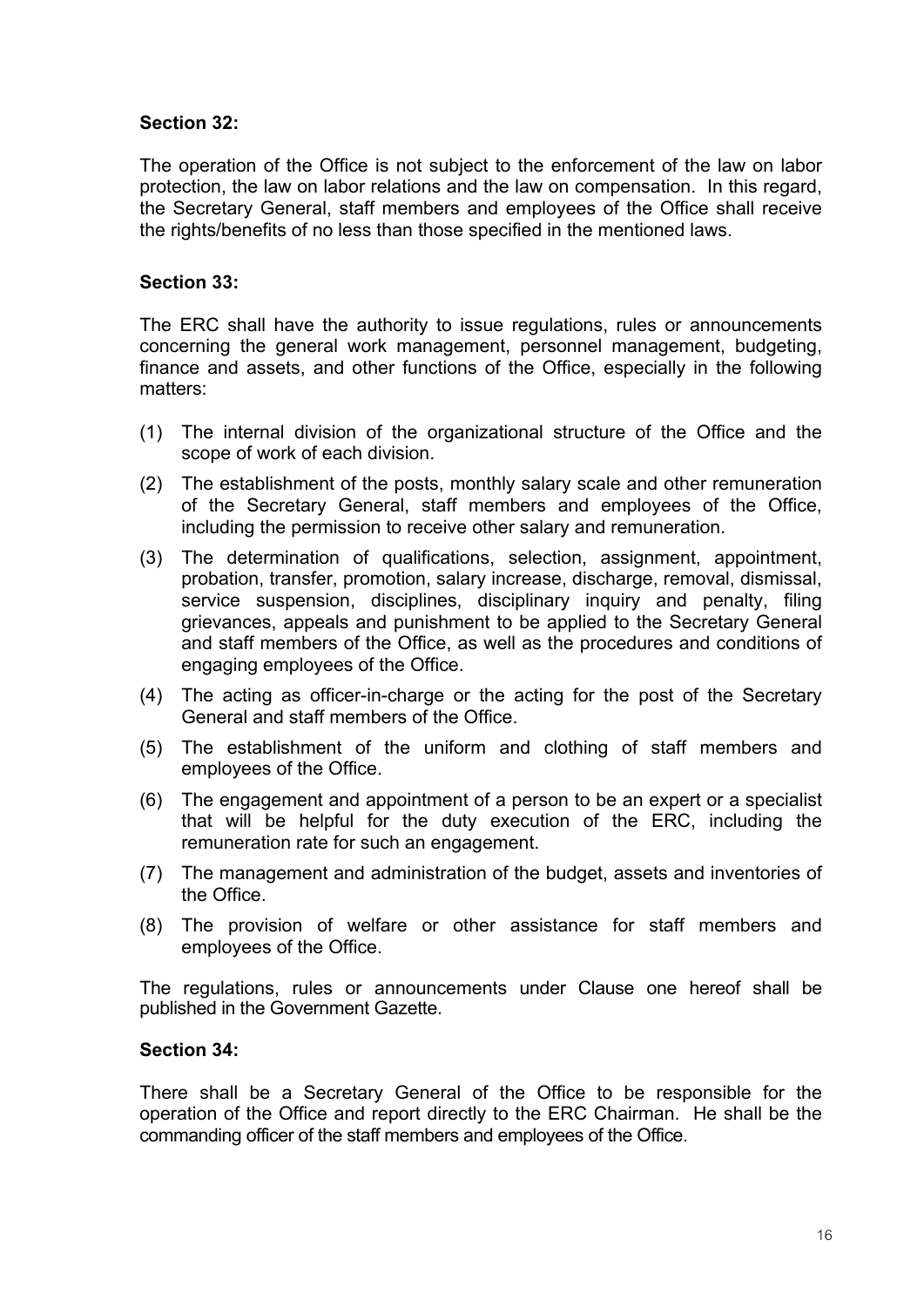With regard to the activities of the Office that deal with outsiders, the Secretary General shall be the representative of the Office. In this regard, the Secretary General may assign any person to act on his behalf on specific activities, which shall comply with the regulations stipulated by the ERC.

## **Section 35:**

The ERC shall have the authority to select and appoint the Secretary General.

The Secretary General shall have the qualifications and shall not possess any disqualification described under Section 13 and Section 16, Clause one thereof, and shall be able to work full-time for the Office.

## **Section 36:**

The Secretary General shall hold office for a term of five (5) years counting from the date of appointment and may be re-appointed; however, he cannot hold office more than two (2) consecutive terms.

## **Section 37:**

Apart from vacating office upon completion of the term under Section 36 or pursuant to the engagement contract, the Secretary General shall vacate office upon:

- (1) death;
- (2) having attained the age of 60;
- (3) resignation;
- (4) lack qualifications or possess any disqualification stipulated under Section 13 or Section 16, Clause one thereof;
- (5) the ERC has passed a resolution, derived from no less than two-third of votes of the existing ERC Commissioners, to remove him from service, on the grounds of serious misconduct, serious malfeasance or inability to perform his duties.

#### **Section 38:**

The provisions under Section 20 and Section 21 shall apply to the Secretary General and staff members, for the posts specified by the ERC.

#### **Section 39:**

The Secretary General and staff members of the Office shall be considered state officials under the constitutional law on counter corruption.

The Secretary General shall be a high ranking officer under the constitutional law on counter corruption.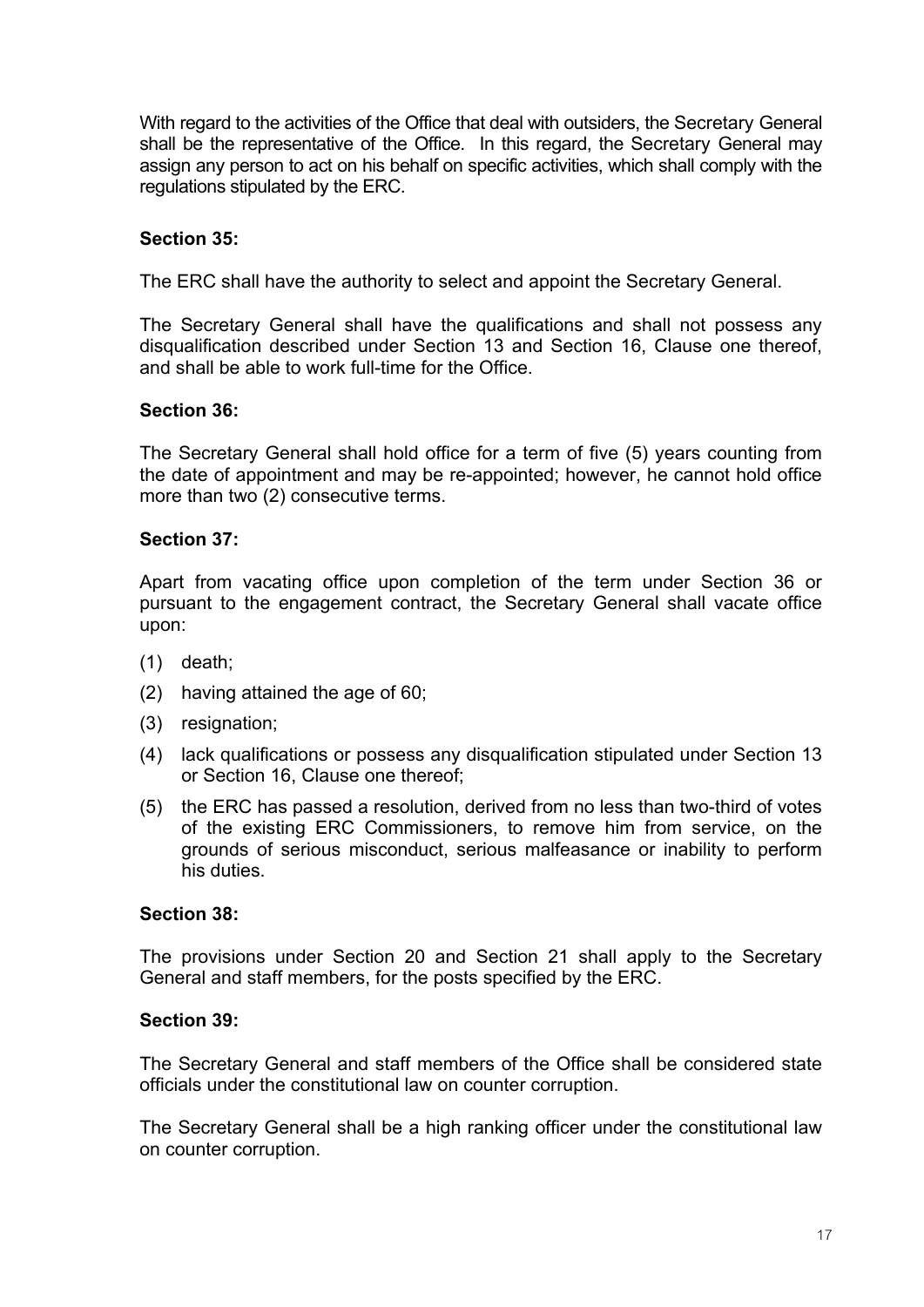## **Section 40:**

The Office may acquire revenue and assets as follows:

- (1) the revenue or benefits derived from the execution of authority and duties as assigned to the ERC and the Office under this Act;
- (2) a general subsidy allocated by the government;
- (3) donated money or assets; and
- (4) interest or any benefit incurred from the money or assets of the Office.

As for the revenue of the Office under Clause one hereof, excluding the revenue under (3), after having deducted the operating expenditures of the Office and other costs, as it may think fit, whatever remaining shall be remitted to the Ministry of Finance as state revenue. In the event that the revenue of the Office is inadequate for the operating costs and that no money can be obtained from other sources, the government shall allocate money from the government budget to the Office, as a general subsidy pursuant to (2), at an amount deemed necessary.

## **Section 41:**

The ERC shall present to the cabinet for approval the operational plan, expenditure budget and revenue estimation of the Office in each fiscal year, including the plan for determining the rates of fees and other benefits under Section 40 (1).

When the plan for determining the rates of fees and other benefits under Clause one hereof is approved, the ERC shall set the rates of fees and other benefits in compliance with the approved plan, so that the Office would gain revenue according to the operational plan already approved by the cabinet.

With regard to the subsidy to be requested for allocation from the government budget, the Minister shall present to the cabinet the expenditure budget of the fiscal year for which the support is being requested. The allocation of the general subsidy for the Office shall be incorporated into the Fiscal Budget Bill or the Additional Budget Bill, whichever is the case.

## **Section 42:**

The Office shall have the authority to occupy, oversee, maintain, use and make profits from its assets, in line with the regulations prescribed by the ERC.

As for the assets that are state properties under the law on state properties, the criteria, procedures and conditions of the possession, maintenance, usage and profit-making in relation to the state properties under the law on state properties shall be applied mutatis mutandis. The revenue derived from the aforesaid acts shall be delivered as state revenue.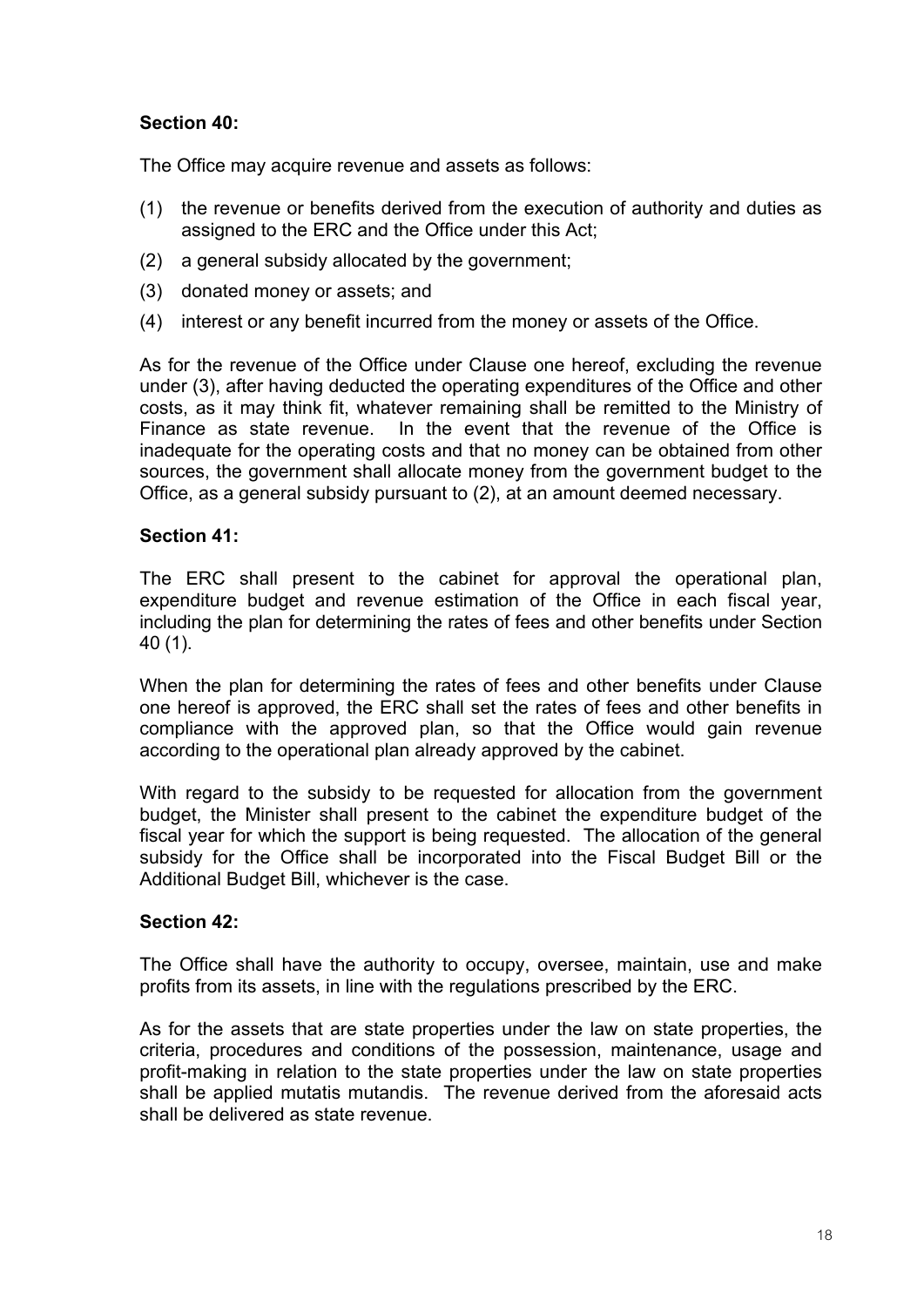## **Section 43:**

All immovable properties acquired by the Office through purchase or exchange, using the revenue or assets of the Office, or through donation under Section 40 (3), shall become under the ownership of the Office.

## **Section 44:**

The accounting of the Office and of the Fund shall be made according to the international standards under the format, criteria, methods and conditions specified by the ERC. The accounting separation shall be distinctly made, and there shall be an internal audit of the finance, accounting and inventories of the Office and of the Fund. A report on the audit outcome shall be made to the ERC at least once a year.

A staff member of the Office shall be assigned to specifically undertake the internal audit function and shall report directly to the ERC according to the regulations set forth by the ERC.

## **Section 45:**

The Office shall prepare the financial statements and work sheets of the Office and of the Fund to be submitted to the internal auditor within one hundred and twenty (120) days as from the end of each fiscal year.

In each fiscal year round, the Office of the Auditor General of Thailand, or an outsider as appointed by the ERC with consent of the Office of the Auditor General of Thailand, shall audit and assess the budget expenditure and the assets of the Office and of the Fund, by providing analytical comments on the expenditure performance in terms of the objective compliance and the degree of economy, worthiness, efficiency and effectiveness achieved.

The Office shall be an entity subject to auditing under the constitutional law on the government audit.

## **Section 46:**

At the end of each fiscal year, the ERC shall have to prepare an annual report to be presented to the National Energy Policy Council, the Minister, the cabinet, the House of Representatives and the Senate, and to be made public. The report shall cover the acquisition and expenditure of the money that need not be remitted to the Ministry of Finance as state revenue, the achievements of the ERC, the Office and the Fund in the past year, together with the rationales of the decisions made, the financial statements, the work sheets together with the auditor's report, including the future operational plans of the ERC, the Office and the Fund.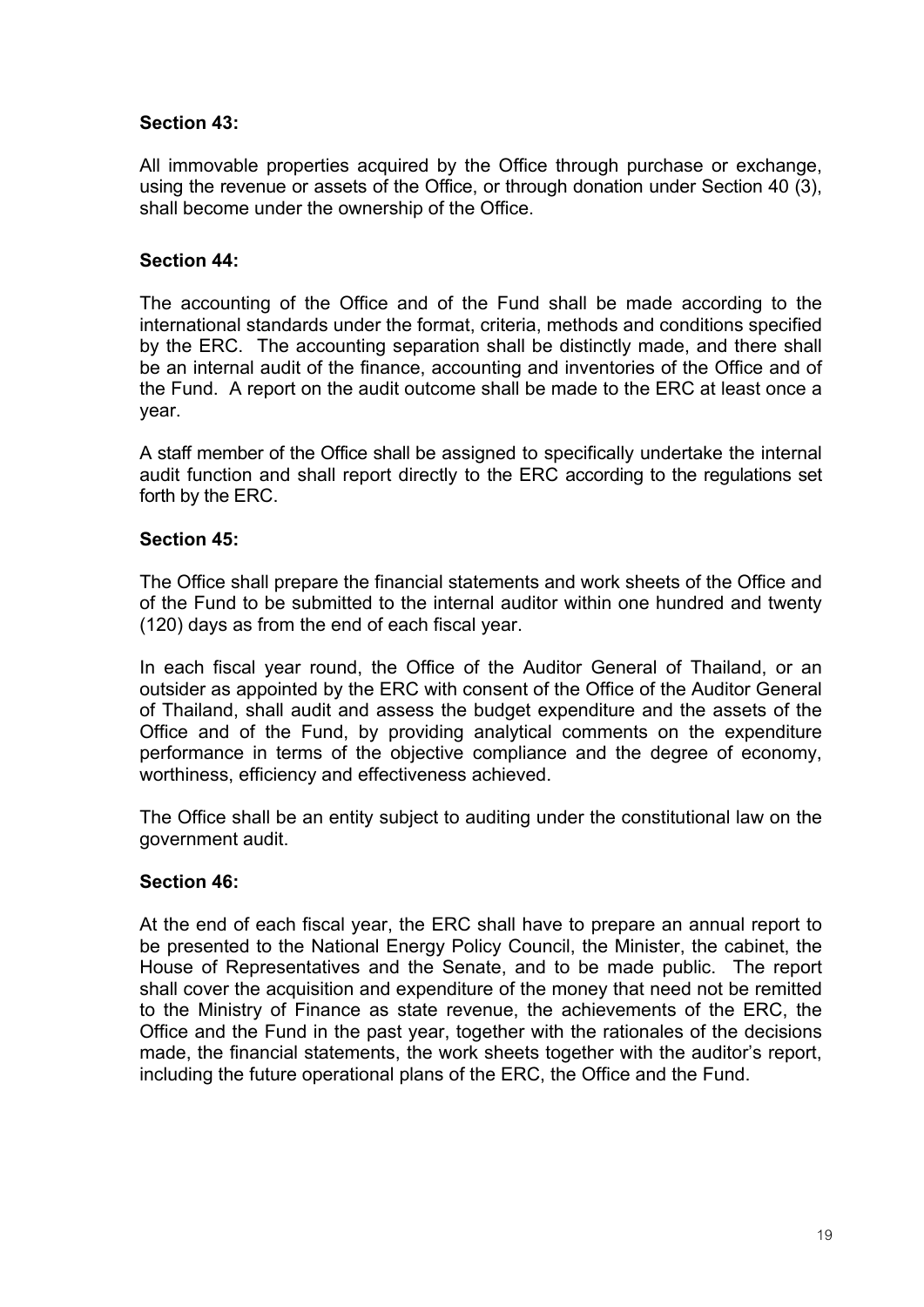## **DIVISION 3 REGULATION OF THE ENERGY INDUSTRY OPERATION**

**\_\_\_\_\_\_\_\_\_\_\_\_\_\_\_\_\_\_\_\_\_\_\_\_\_\_\_\_\_\_\_\_\_\_\_** 

## **PART 1 LICENSE FOR THE ENERGY INDUSTRY OPERATION**

**\_\_\_\_\_\_\_\_\_\_\_\_\_\_\_\_\_\_\_\_\_\_\_\_\_\_** 

### **Section 47:**

The energy industry operation, either with or without remuneration, shall have to obtain a license from the ERC.

In issuing a license, the ERC shall announce and determine the type and validity period of license that corresponds with the capacity and characteristics of individual energy industry categories, taking into account the impact on the people, the worthiness in the economic, social and investment aspects, including the competitive features of each business category. Conditions to be exclusively applied may also be specified.

The determination of categories, capacities and characteristics of the energy industry that are exempt from the license requirement shall be promulgated through the issuance of a Royal Decree.

For the benefit of data/statistics collection, the ERC may announce and prescribe that the energy industry that are exempt from the license requirement pursuant to Clause three hereof shall have to notify the Office of their operation.

## **Section 48:**

In the case that the facility construction or factory establishment for the purpose of energy industry operation must comply with the law on factories, the law on building control, the law on town and country planning or the law on energy development and promotion, the authorization under the laws on those respective matters shall become under the authority and duties of the ERC under this Act. In this regard, the ERC shall have to solicit for comments from the authoritative agencies under the respective laws, and the concerned agencies must provide comments and indicate the amount of fees to be collected under those respective laws, to the ERC.

The Office shall deliver the fees collected by the ERC under Clause one hereof to the respective authoritative agencies under those laws for further action.

#### **Section 49:**

The ERC shall have the power to order a business operator who is considered to be an energy industry operator requiring a license but who has not yet obtained any license to stop or suspend the energy industry operation or to disconnect from the energy network system.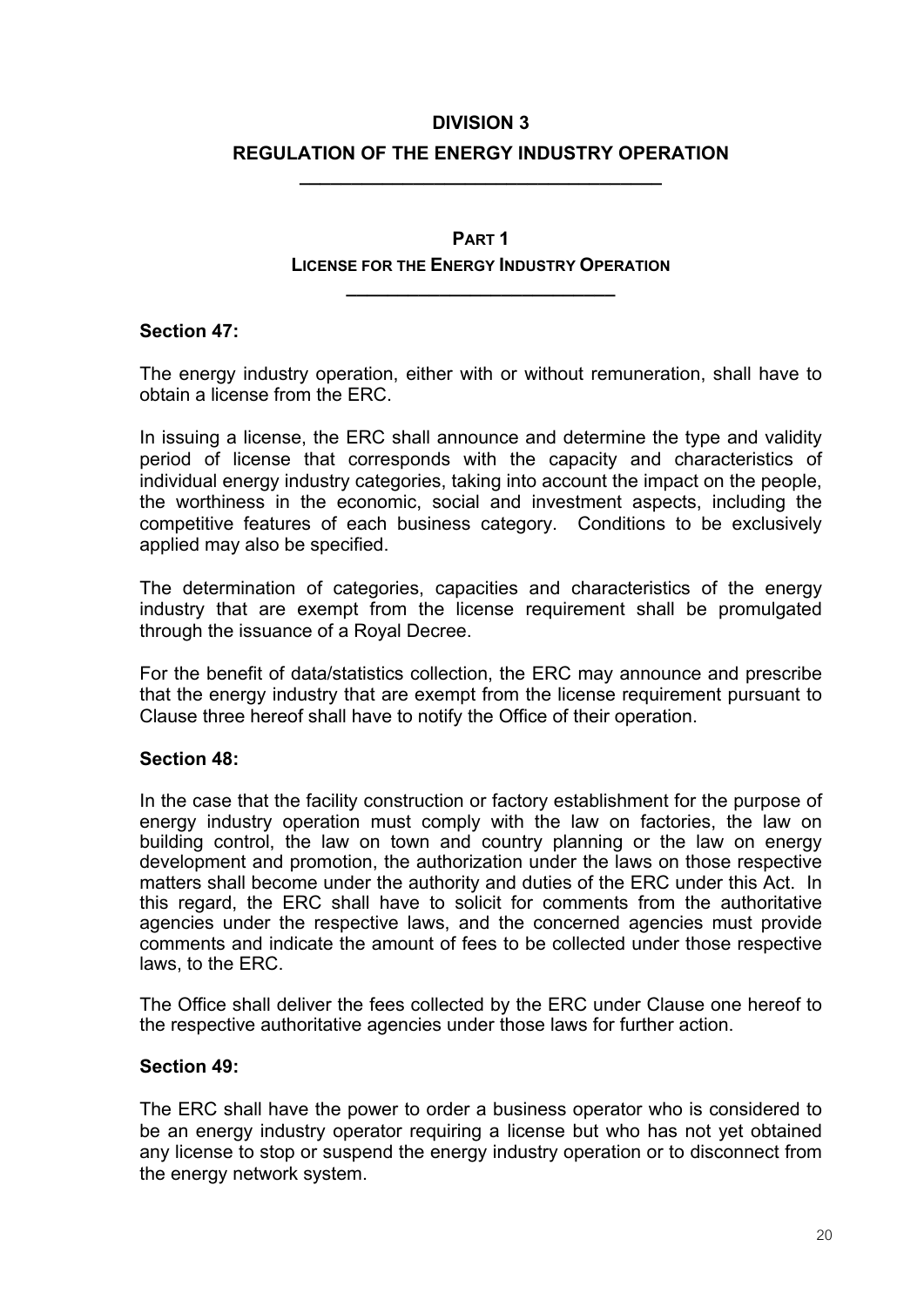After the ERC has issued the order under Clause one hereof, if the business operator fails to abide by the order, the ERC shall have the authority to order the competent officials to take any necessary action to achieve the objective of the order under Clause one hereof.

In such a case, the business operator shall have to pay for the expenses actually incurred to the Office.

#### **Section 50:**

The qualifications of an applicant for a license, the criteria, procedures and conditions of the application for a license and the license issuance, including the license fees and the rates of the energy industry operation fees, shall be in line with the regulations stipulated and announced by the ERC, which shall correspond with the plans under Section 9 (3) or with the energy policy as approved by the cabinet.

#### **Section 51:**

The criteria, procedures and conditions of license issuance stipulated by the ERC under Section 50 shall take into account the difference of the categories, capacities and characteristics of the energy industry and shall not create an undue burden on the energy industry operation of the licensees and shall not lead to the limitation of market competition. Also, they shall not be discriminately applied to the licensees who operate the energy industry of the same category, capacity and characteristics.

The criteria, procedures and conditions under Clause one hereof shall include one or more of the following issues:

- (1) the location and surrounding conditions of an energy business facility;
- (2) technical, engineering and safety standards;
- (3) standards and quality of the service provision;
- (4) tariffs;
- (5) efficiency of the energy and resource utilization;
- (6) efficiency of the energy industry operation and service provision;
- (7) categories and types of fuel, including requirements for the use of renewable energy;
- (8) processes and technologies used in the energy industry operation;
- (9) protection against and solution to energy shortages;
- (10) competition in the energy industry operation and prevention of abusive use of monopoly power;
- (11) shareholding structure and relationship with other energy industry operators;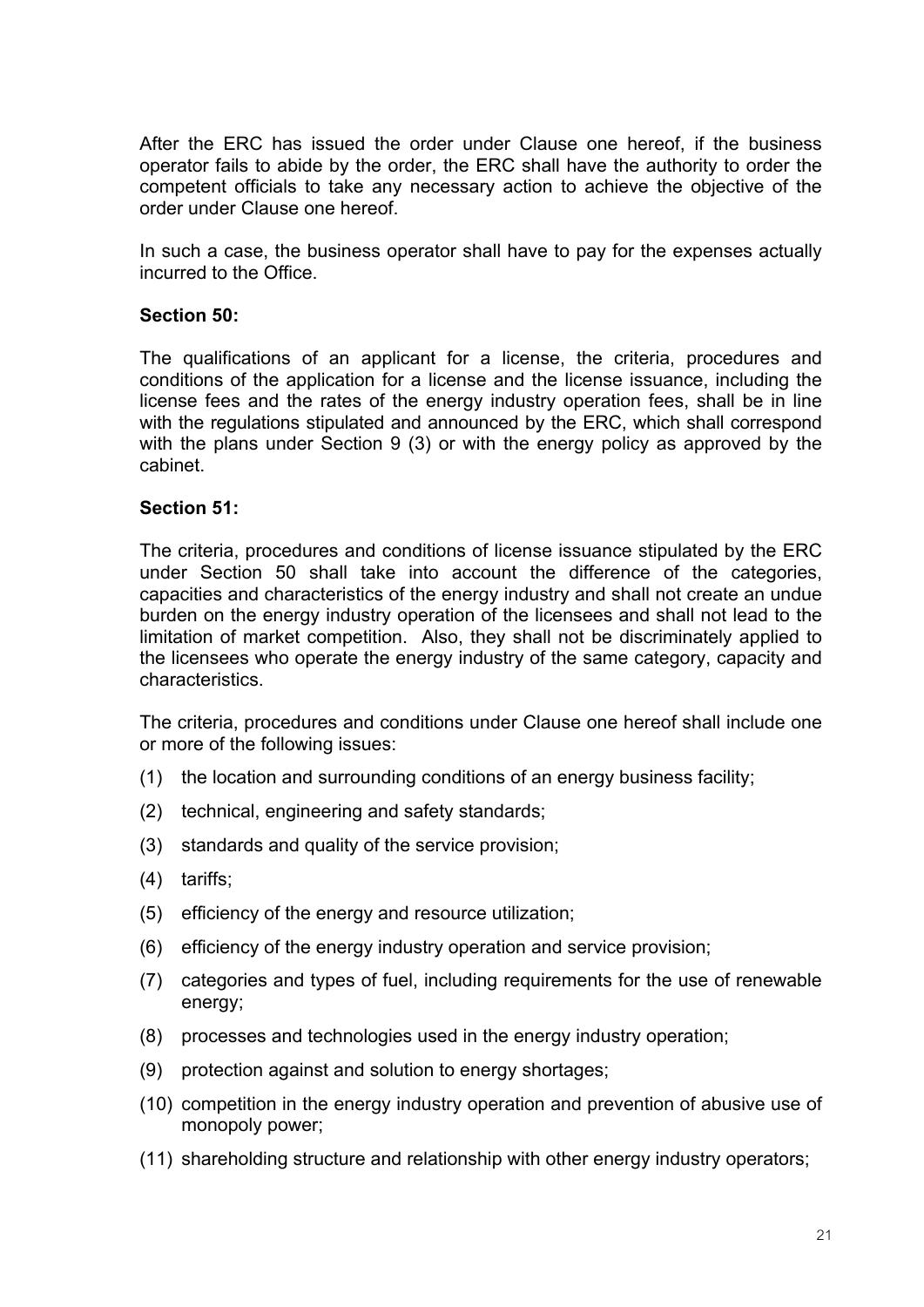- (12) the hearing process and public relations to raise understanding of the general public and stakeholders;
- (13) environmental standards;
- (14) measures to alleviate social and environmental impacts in the vicinity of the energy business facility;
- (15) the comprehensiveness and completeness of the report made to the ERC.

#### **Section 52:**

When an applicant for a license has paid the license fee and the fee for the energy industry operation to the Office, the ERC shall issue a license to that applicant.

After having issued the licenses, the ERC shall make public the name list of the licensees via the website of the Office.

#### **Section 53:**

When a licensee wishes to commence operation of any part of his electricity industry, the licensee shall have to inform the Office prior to the commencement date of the operation according to the criteria, procedures and conditions set forth by the ERC.

In the event that the licensee wishes to carry out a trial run of the machinery or equipment prior to the commencement of the electricity industry operation under Clause one hereof, the licensee shall have to inform the Power System Operator of the date, time and duration of the trial run of the machinery or equipment, and the Power System Operator shall promptly notify back to the licensee of the exact date and time scheduled for the trial run.

#### **Section 54:**

The duration of the energy industry operation shall accord with the duration specified in the license.

In requesting extension of a license, the licensee shall have to submit a petition for the extension before the license expires. After the petition submission, the petitioner will still be regarded as a licensee until a contrary notification is received.

The application for license extension and the license granting, including the rate of the license extension fee, shall be in conformity with the criteria, procedures and conditions stipulated by the ERC. The mentioned criteria, procedures and conditions shall be similar to the criteria, procedures and conditions under Section 50 and Section 51.

## **Section 55:**

The licensee shall be prohibited from transferring the rights granted by the license to another person, in whole or in part, unless approval is granted by the ERC, according to the criteria, procedures and conditions specified by the ERC.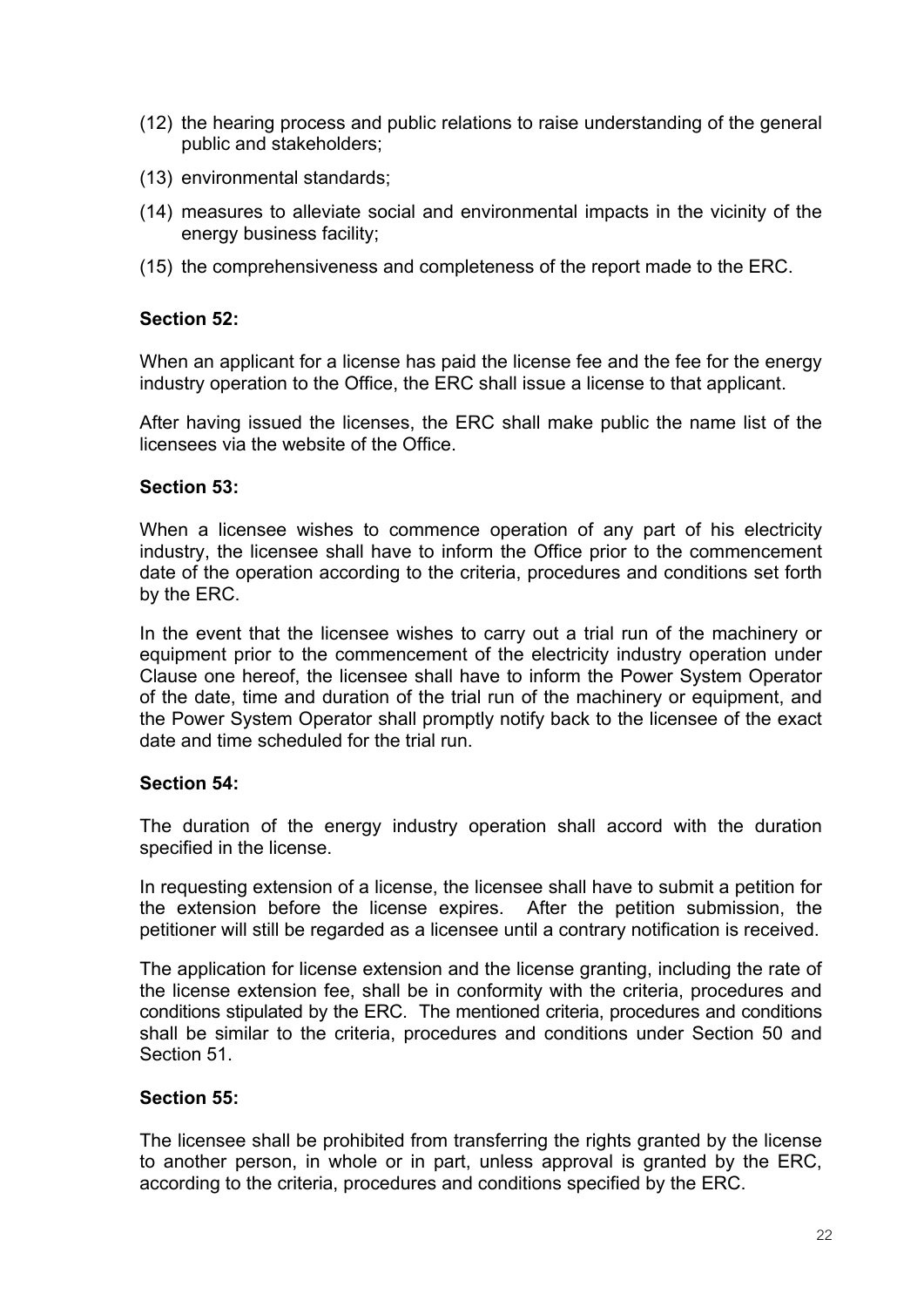## **Section 56:**

In the case where it is found that the licensee lacks the qualifications or fails to comply with the regulations stipulated by the ERC under Section 50, the ERC may order the suspension or cancellation of the license, according to the criteria, procedures and conditions specified by the ERC.

#### **Section 57:**

In the event that occasional electricity shortages may occur or that it is essential to reserve fuel for electricity generation for the sake of the security or economic benefits of the country, the ERC, by and with consent of the Minister, shall have the power to order the licensees to increase or reduce their electricity generation or distribution.

In the case of occasional shortages of natural gas and for the sake of the national security, the ERC shall have the power to order the licensees who are natural gas suppliers and wholesalers to negotiate with natural gas sellers in order to seek for the means to increase the natural gas production and supply volume and to report the outcome of the negotiations to the ERC.

## **Section 58:**

Licensees are prohibited to halt or cease their energy services, unless they have taken actions in conformity with the criteria, procedures and conditions prescribed by the ERC.

#### **Section 59:**

Any licensee who wishes to discontinue the energy industry operation shall have to inform the Office in writing in advance, according to the criteria, procedures, conditions and period of time as prescribed by the ERC.

In the case that the discontinuity of the energy industry operation, according to the categories, capacities and locations specified by the ERC, will affect the energy system security and is still pending for another licensee to take over his operation, the ERC shall have the power to order a government or private agency with experience and expertise in the energy industry operation to temporarily run the business until another licensee takes over the operation or until it is deemed by the ERC that the energy industry operation should be discontinued.

The replacing government or private agency shall be regarded as a licensee, having the rights and duties under this Act.

The government or private agency that operates the business in lieu of the licensee shall have the rights to enter and use the energy industry facility of the licensee having discontinued the operation under Clause one hereof, to the extent that it is deemed necessary to maintain the continuity of the energy service provision. The government or private agency shall exercise caution to keep and protect the assets of the licensee in the same manner that an energy industry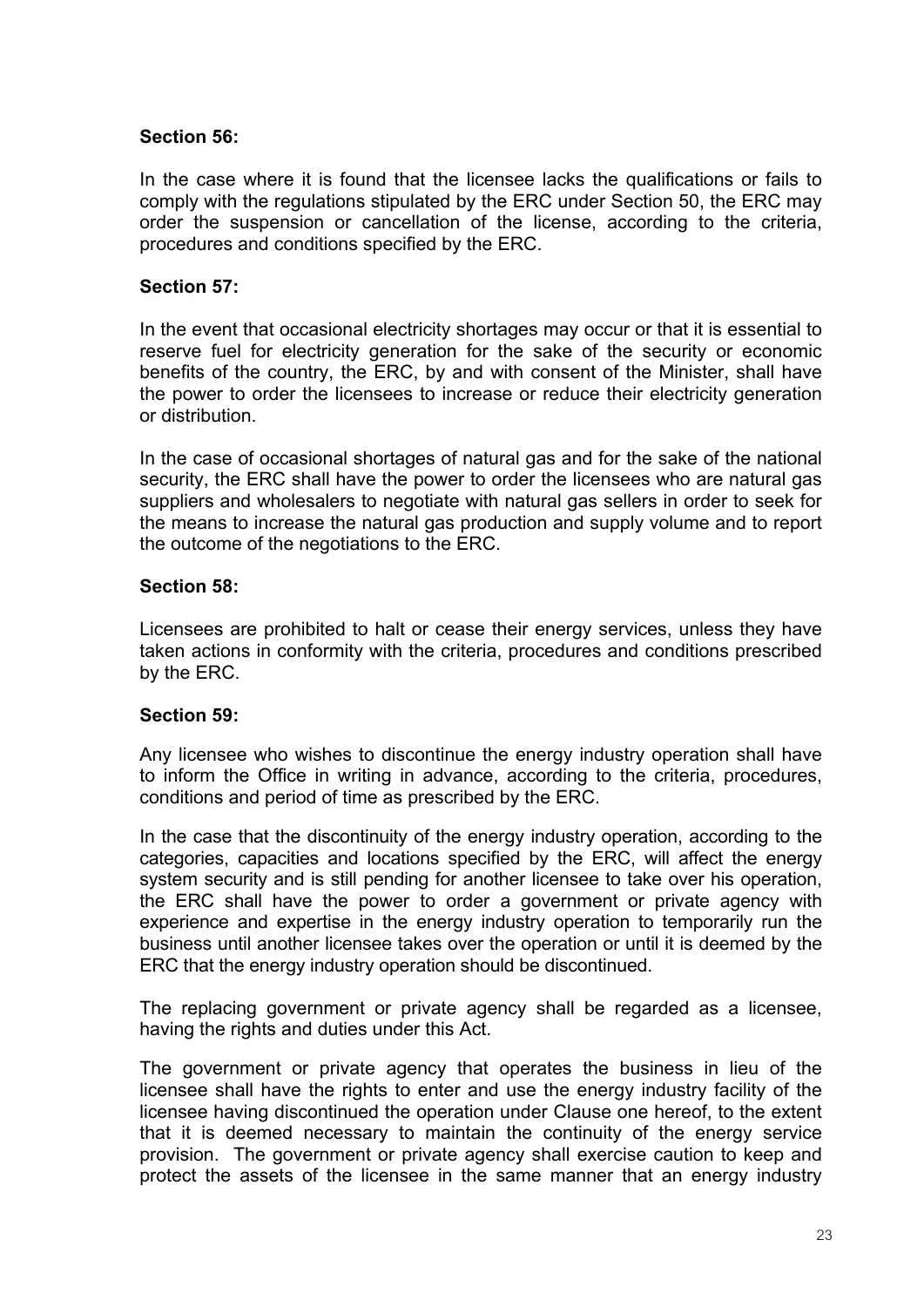operator or a person with such a profession should do. If damage is caused to the licensee, he shall have the rights to claim for compensation for such damage from the Office, according to the criteria, procedures and conditions prescribed by the ERC.

The apportionment of the revenue and costs incurred, during the period of the operation in lieu of the licensee, between the replacing operator and the licensee who has discontinued the energy industry operation shall be in conformity with the criteria, procedures and conditions prescribed by the ERC.

#### **Section 60:**

The ERC shall have the power to issue the regulations establishing the criteria to prevent any acts that are monopolistic, reduce competition or limit competition in the energy service provision.

#### **Section 61:**

In the event that a licensee does not comply with the criteria under Section 60, the ERC shall have the following authority:

- (1) to order the licensee to stop or correct the practice that is monopolistic, reduces competition or limits competition;
- (2) to change the license conditions.

#### **Section 62:**

In the case where the ERC views that the service provision of a licensee may cause damage to the systems, machinery and equipment of energy consumers or other energy industry operators, the ERC shall have the power to order that licensee to improve his service provision within the period of time determined by the ERC.

#### **Section 63:**

A licensee shall prepare and submit to the ERC the information pertaining to his energy industry operation, which may include the account illustrating the financial status and financial statements, according to the criteria, procedures and conditions specified by the ERC.

In the case of a licensee operating a power network system together with the Power System Operator, the accounts and balance sheets of the operation of the power network system and the Power System Operator shall have to be distinctly separated from those of other business categories.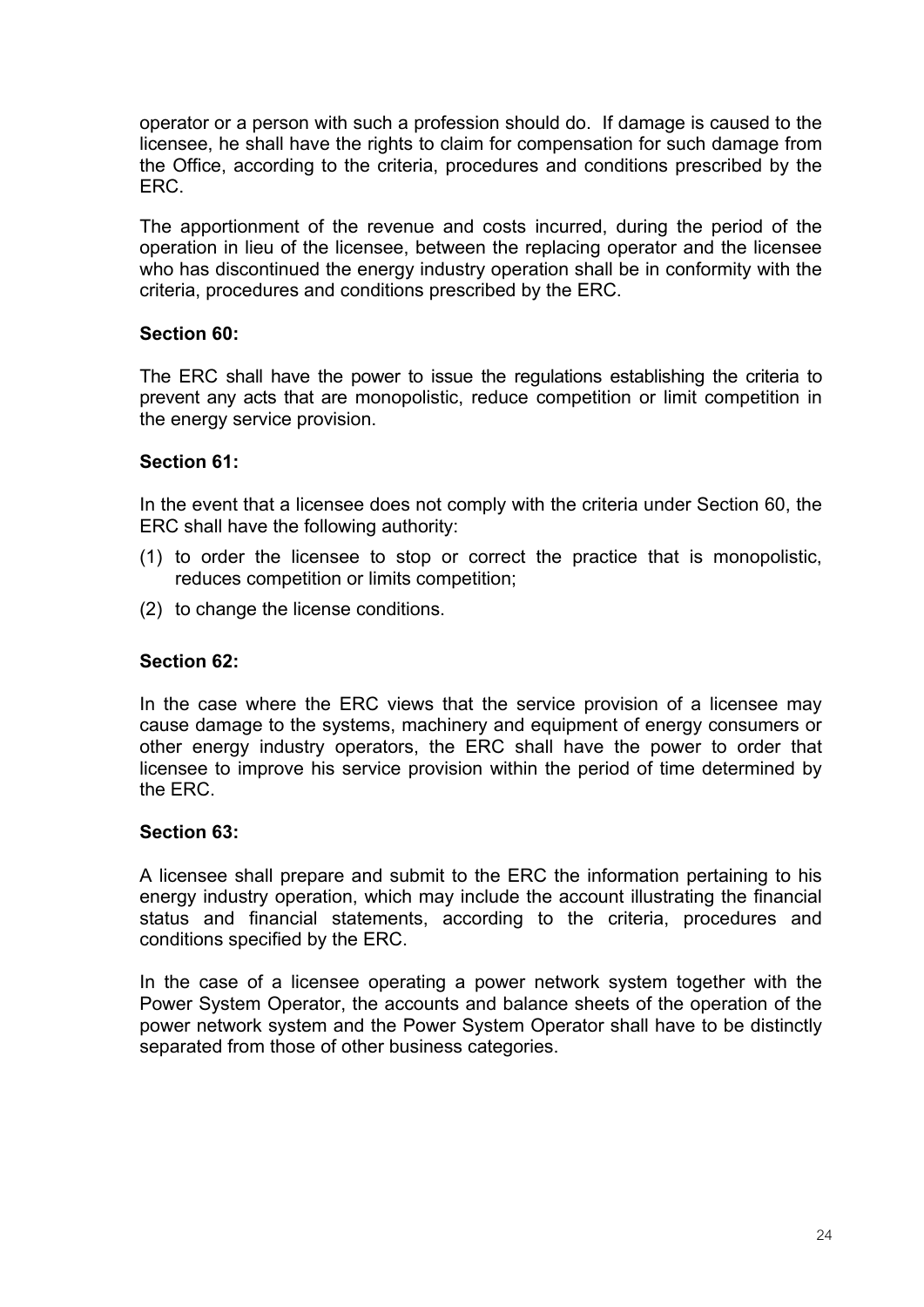## **PART 2 TARIFFS FOR THE ENERGY INDUSTRY OPERATION**

**\_\_\_\_\_\_\_\_\_\_\_\_\_\_\_\_\_\_\_\_\_\_\_\_\_\_\_\_\_** 

## **Section 64:**

The Minister, by and with consent of the NEPC, shall set the policy and guidelines on the tariff determination in the energy industry operation.

## **Section 65:**

Under the policy and guidelines approved by the NEPC, the ERC shall establish the criteria for determining the tariffs of licensees under each category, based on the following approaches that:

- (1) should reflect the actual costs and take into account the appropriate return on investment capital of efficient energy industry operation;
- (2) should be at the rates that enhance efficient and adequate energy supply to satisfy the domestic energy demand;
- (3) should induce efficiency improvement in the energy industry operation;
- (4) take into account fairness for both energy consumers and licensees;
- (5) take into account the assistance to the underprivileged power consumers or the electricity supply in order to decentralize prosperity to provincial areas;
- (6) have an explicit and transparent tariff calculation and make public the tariffs; and
- (7) do not exert unjust discrimination against energy consumers or those who wish to use energy.

## **Section 66:**

The ERC shall regulate the tariffs set by the licensees to ensure their compliance with the policy and guidelines as approved under Section 64 and pursuant to the criteria under Section 65.

In the event that the tariffs are at the rates generally enforced, the ERC shall disclose the formula or the methodology used in the tariff calculation, including the information about the variables used in the tariff calculation, except for the case that the ERC considers such variables are commercially confidential information of the licensees.

## **Section 67:**

With regard to the tariff regulation under Section 66, Clause one thereof, the licensees shall propose the tariffs to the ERC for approval. The consideration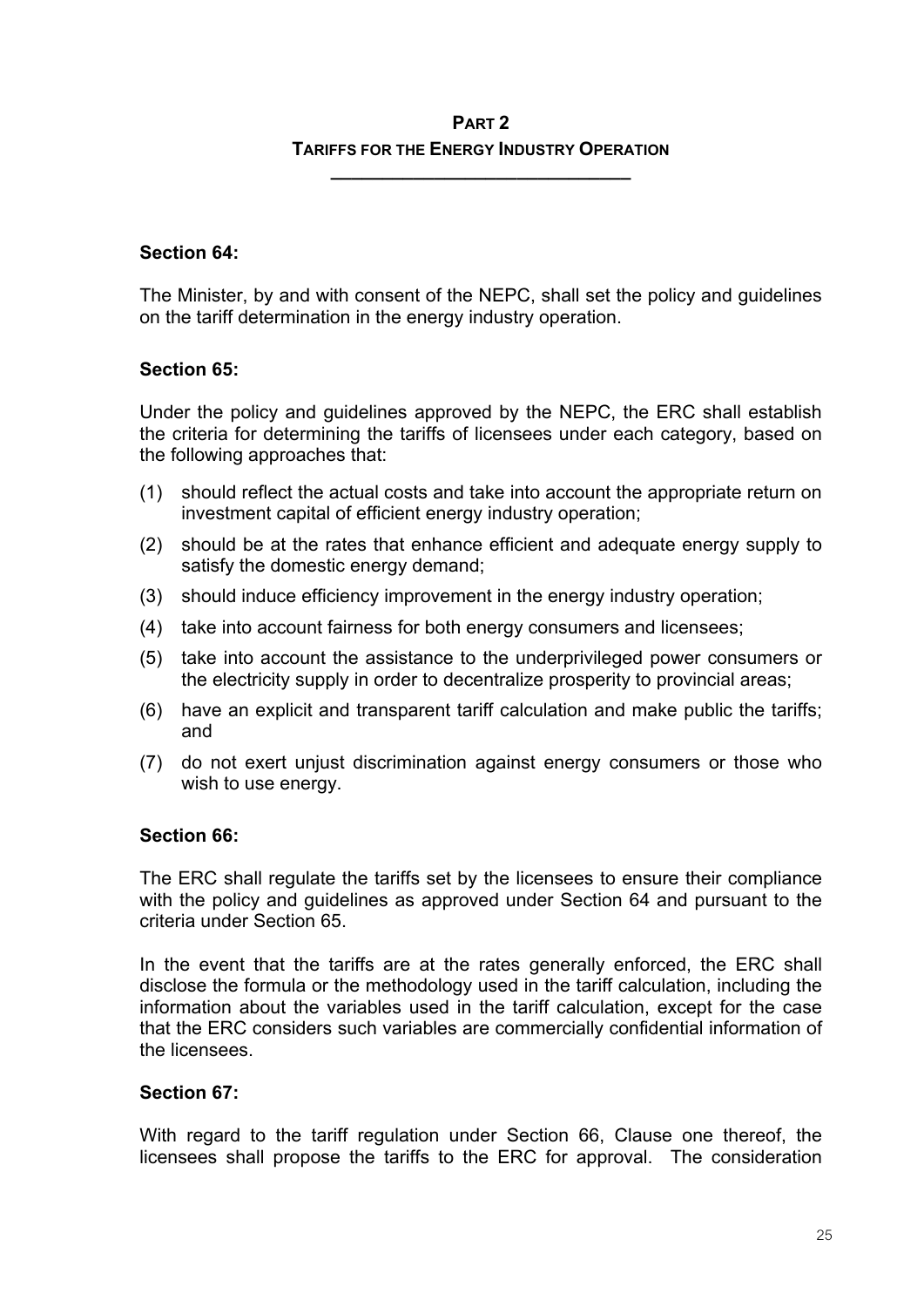process must be transparent, and a consultation must be arranged to obtain views from the stakeholders.

## **Section 68:**

In the case where the ERC views that the tariffs become inappropriate due to a change in economic or social conditions, or the investment or technology, the ERC shall have the following authority:

- (1) to adjust the tariffs; or
- (2) to order the licensees to make the tariff adjustment for submission to the ERC for approval, and the ERC shall finalize the consideration within thirty (30) days as from the date of receipt of complete documents/evidences.

The tariff adjustment under Clause one hereof shall also be undertaken under the policy and guideline framework as approved under Section 64.

#### **Section 69:**

In the case where a licensee views that the tariffs adjusted or approved by the ERC is inappropriate due to a change in economic or social conditions, or the investment, technology or any other factor, the licensee may petition for tariff adjustment to the ERC for approval. The ERC shall finalize the consideration within thirty (30) days as from the date of receipt of complete documents/ evidences.

The tariff adjustment under Clause one hereof shall also be undertaken under the policy and guideline framework as approved under Section 64.

#### **Section 70:**

Licensees shall make public the tariffs as approved by the ERC, according to the criteria, methods and conditions specified by the ERC.

#### **Section 71:**

Licensees are prohibited from collecting tariffs at the rates higher than those approved by the ERC.

#### **PART 3**

**ESTABLISHMENT OF STANDARDS AND SAFETY IN THE ENERGY INDUSTRY OPERATION \_\_\_\_\_\_\_\_\_\_\_\_\_\_\_\_\_\_\_\_\_\_\_\_\_\_\_\_\_\_\_\_\_** 

#### **Section 72:**

The energy industry operation shall comply with the engineering standards and shall ensure safety pursuant to the regulations prescribed by the ERC. The prescribed regulations: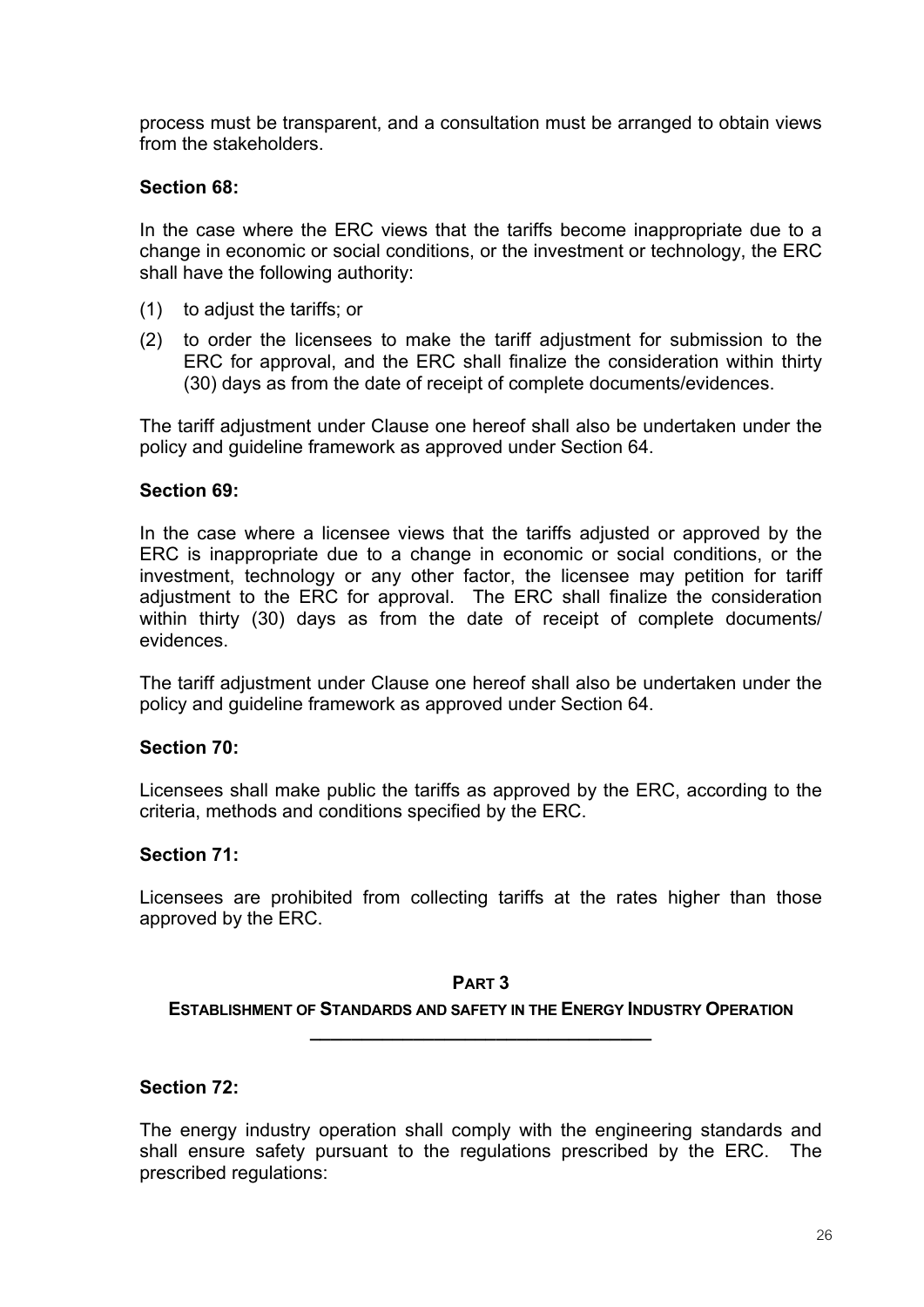- (1) shall not create an undue burden on the licensees;
- (2) shall not be so rigid that they would limit or hinder the competition;
- (3) shall not create biased benefits for any particular licensee; and
- (4) shall be transparent.

In the event that the energy industry operation of a licensee fails to comply with the regulations under Clause one hereof, the ERC shall have the authority to order the licensee to improve or to rectify the operation.

## **Section 73:**

The standards of the equipment to be connected to the energy network system of a licensee operating such a system, including the testing methods and the testing outcome certification, shall be in conformity with the regulations prescribed by the ERC.

The regulations under Clause one hereof may require that the standards of certain types of equipment to be connected to the energy network system be tested and certified prior to their utilization in the energy industry operation.

In developing the regulations under Clause one hereof, the licensees operating the energy network systems shall develop the details for submission to the ERC for consideration.

## **Section 74:**

A licensee shall have to undertake the maintenance, repair and improvement of the energy network system, equipment or other devices used for the energy industry operation to ensure that their operating efficiency and standards comply with the regulations issued under Section 72, Clause one thereof. In the case of any damage or breakdown, repair must be expeditiously taken to restore the operation.

## **Section 75:**

In establishing the standards under Section 72, Clause one thereof, and Section 73, Clause one thereof, the ERC may refer to the standards established by other agencies entrusted with the power and duties under the laws on those respective matters.

## **Section 76:**

Any entity wishing to undertake the testing and certification of the standards of the equipment to be connected to an energy network system shall have to acquire a license to be a standard testing and certifying agency from the ERC.

The qualifications of an applicant for the license to be a standard testing and certifying agency, the application submission for such a license, the license issuance, the license extension, the license validity period, the fees for license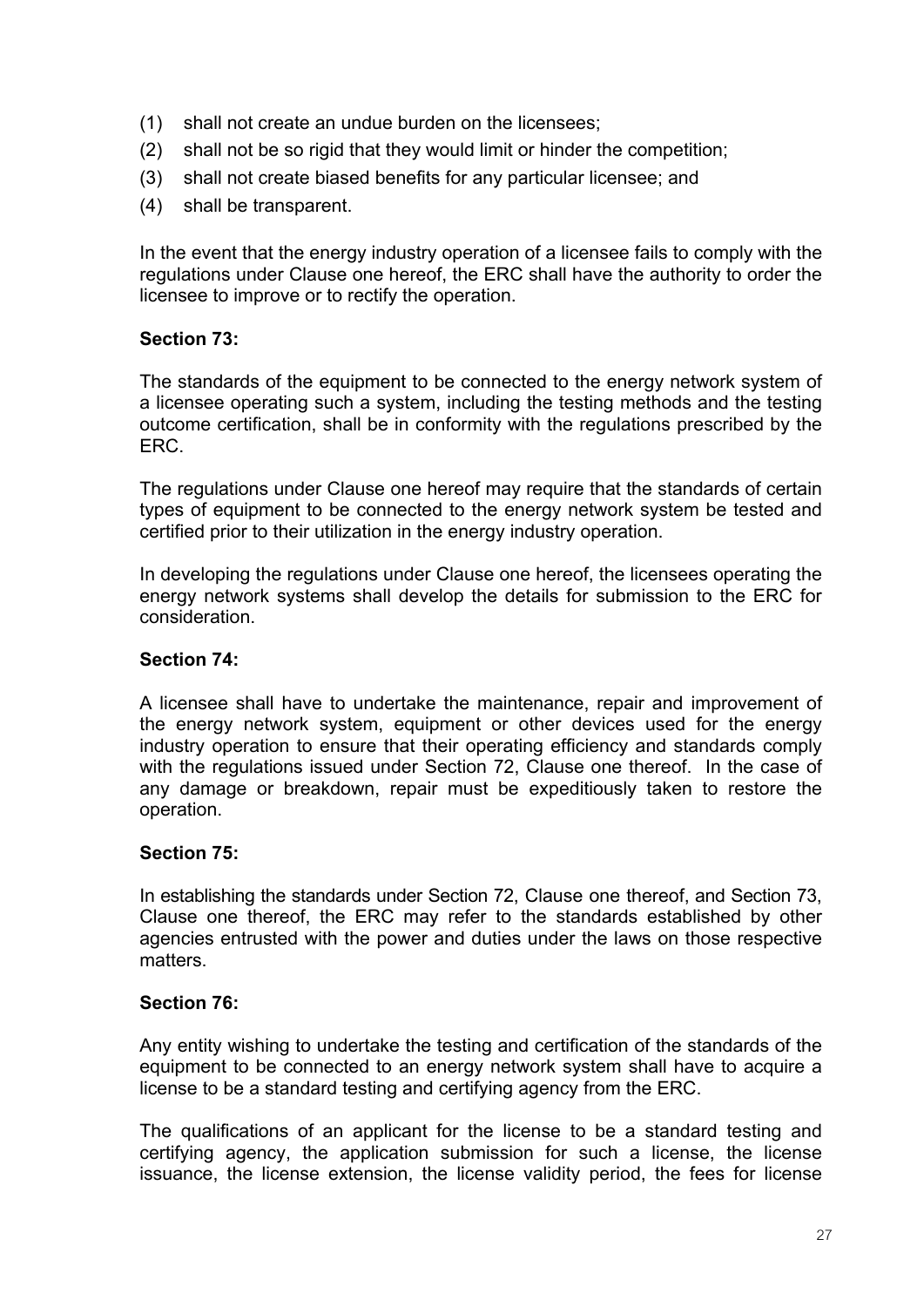issuance and extension, including the fee for the testing and certification, shall be in conformity with the criteria, procedures and conditions prescribed by the ERC.

## **Section 77:**

The ERC shall have the power to revoke the license to undertake the testing and certification of the standards of the equipment to be connected to an energy network system in the following cases:

- (1) lack of qualifications as stipulated in the announcement issued under Section 76, Clause two thereof;
- (2) dishonesty in undertaking the testing, in reporting the testing outcome or in certifying the testing outcome;
- (3) delay in the undertaking of the testing, reporting the testing outcome or certifying the testing outcome, with undue reasons, hence causing serious damage to a person requesting the testing; or
- (4) failure of the inspectors to meet the standard qualifications, or having insufficient number of the inspectors as stipulated in the announcement issued under Section 76, Clause two thereof.

## **Section 78:**

The revocation of the license to be a standard testing and certifying agency under Section 77 shall not affect the standard certification undertaken by the agency prior to the license revocation except that the certification is below the standards specified by the ERC, in which case the ERC may give an order to revoke that certification.

In the case where any person is affected by the damage caused by the standard certification which is below standards and hence the revocation under Clause one hereof, the standard testing and certifying agency whose license is revoked shall be liable for the compensation for such damage.

#### **PART 4**

#### **THE ENERGY NETWORK SYSTEMS AND THE ENERGY NETWORK SYSTEM OPERATORS**

**\_\_\_\_\_\_\_\_\_\_\_\_\_\_\_\_\_\_\_\_\_\_\_\_\_\_** 

#### **Section 79:**

A licensee who has an energy network system shall carry out the operation in line with what is stipulated in the energy network system expansion plan.

A licensee who has an energy network system and who is a government agency as determined by the ERC shall develop his energy network system expansion plan and present it to the Minister for further submission to the cabinet for approval.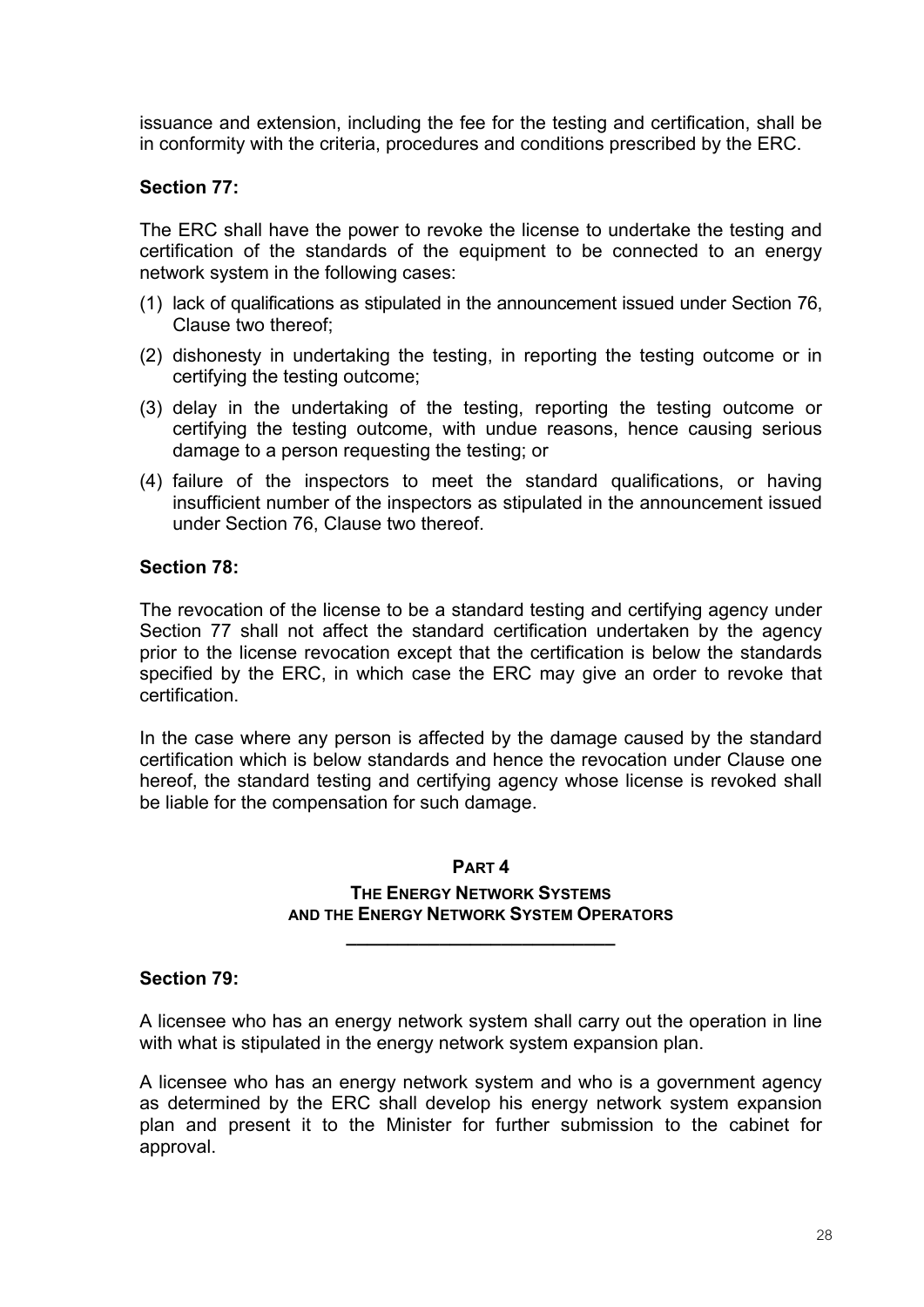In considering the energy network system expansion plan under Clause two hereof, the ERC shall provide comments on the subject. In this regard, if the mentioned plan has significant impacts on the general public, the ERC shall organize a hearing process in accordance with Section 26.

A licensee who has an energy network system and who is not a government agency under Clause two hereof shall develop his energy network system expansion plan for submission to the ERC for approval in compliance with the scope and criteria specified by the ERC.

## **Section 80:**

A licensee who has an energy network system shall fairly carry out his energy industry without unjust discrimination.

## **Section 81:**

A licensee who has an energy network system must allow other licensees or energy industry operators to utilize or connect to his energy network system in accordance with the codes stipulated and announced by the licensee operating the energy network system.

The codes under Clause one hereof shall comprise the code of the energy network system connection, the code of utilization of the energy network system facilities and the code of the energy network system operation. Such codes shall be based on the following principles:

- (1) They must not adversely affect the security, safety and quality of the energy system.
- (2) They must not disadvantage energy consumers and the public as a whole.
- (3) They must not unjustly discriminate or hinder other licensees or energy industry operators.
- (4) The technical specifications at the end-use points or at the point of connection to the energy network system must be clear, technically feasible and must not impose an undue burden on the person who requests to utilize or connect to the energy network system.
- (5) Duties and liability of both the person who requests to utilize or connect to the energy network system and the person who allows the utilization of or connection to the system must be clearly stipulated.
- (6) Any other characteristic as specified and announced by the ERC.

The codes under Clause one and Clause two hereof shall not cause the licensee operating the energy network system to lose benefits or to be at a disadvantage in the competition against other licensees or energy industry operators.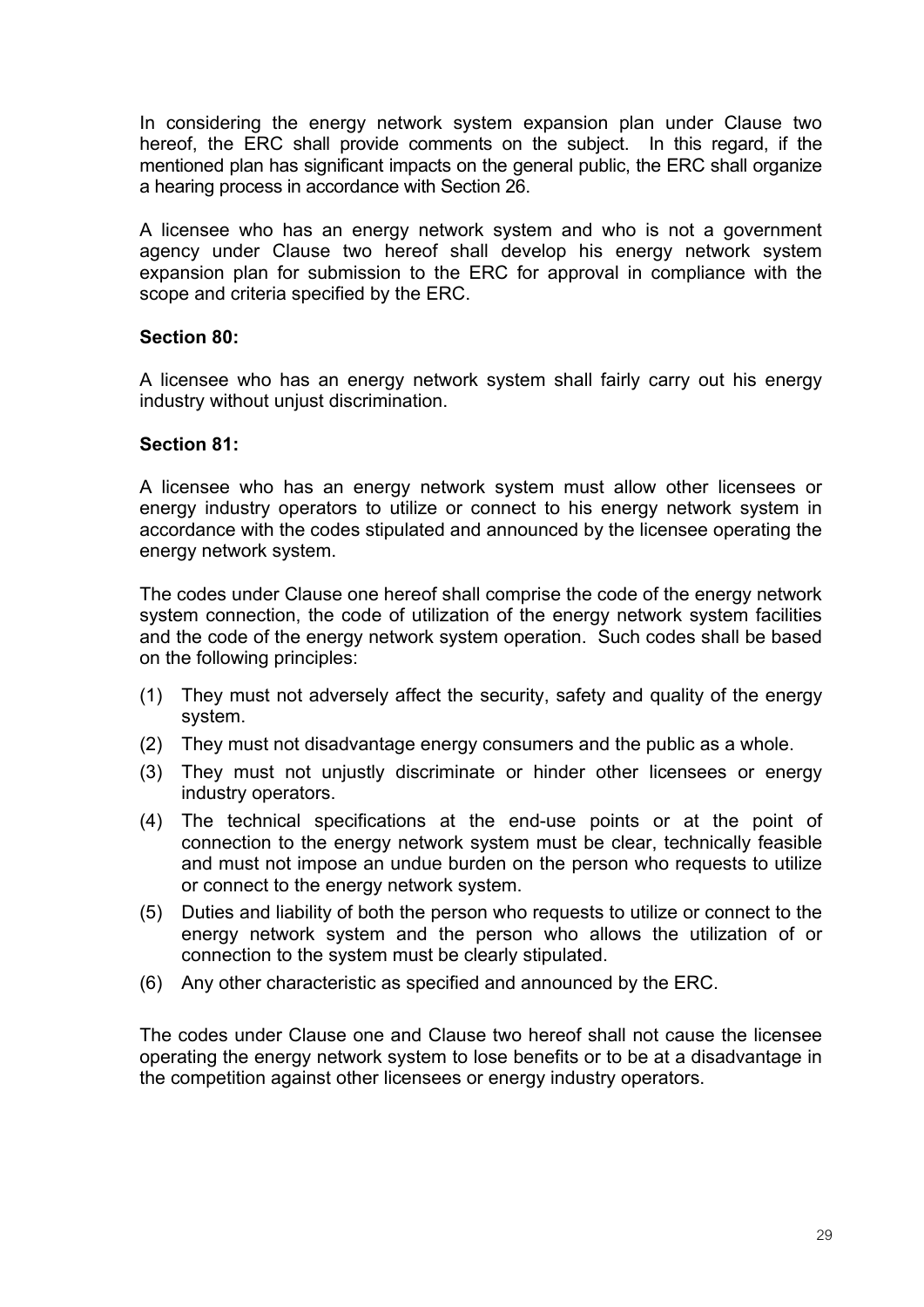## **Section 82:**

In the case where the ERC views that the code of the energy network system connection, the code of utilization of the energy network system facilities and the code of the energy network system operation do not comply with the principles under Section 81, the ERC shall have the power to order the licensee issuing such codes to revise or improve the codes to comply with the principles under Section 81.

## **Section 83:**

In the case where a licensee or an energy industry operator, wishing to use or connect to an energy network system views that the code of the energy network system connection, the code of utilization of the energy network system facilities and the code of the energy network system operation do not comply with the principles under Section 81, the licensee or the energy industry operator can file a petition to the ERC for consideration.

In the case where the ERC views that the codes do not comply with the principles under Section 81, the ERC shall have the power to order the licensee issuing such codes to revise or improve the codes to comply with the principles under Section 81.

## **Section 84:**

In the event that a licensee who has an energy network system refuses to allow utilization of or connection to his energy network system, the person who has been refused has the right to file a petition for the ERC's consideration.

When the ERC has made a decision on the petition under Clause one hereof, the concerned parties shall abide by the decision.

## **Section 85:**

A licensee who has an energy network system shall provide the person who requests to utilize or connect to his energy network system with accurate information necessary for the utilization of or connection to the system. He shall not take any action that would disrupt the normal operation of the other licensee or energy industry operator utilizing or connecting to his energy network system.

## **Section 86:**

A licensee who has an energy network system must disclose the contracts, agreements, conditions and tariffs for the utilization of or connection to his energy network system, according to the criteria, procedures and conditions established and announced by the ERC.

## **Section 87:**

A licensee with an energy network system operator shall be responsible for the control, management and overseeing of the energy system to ensure the overall system balance, security, stability, efficiency and reliability and shall have the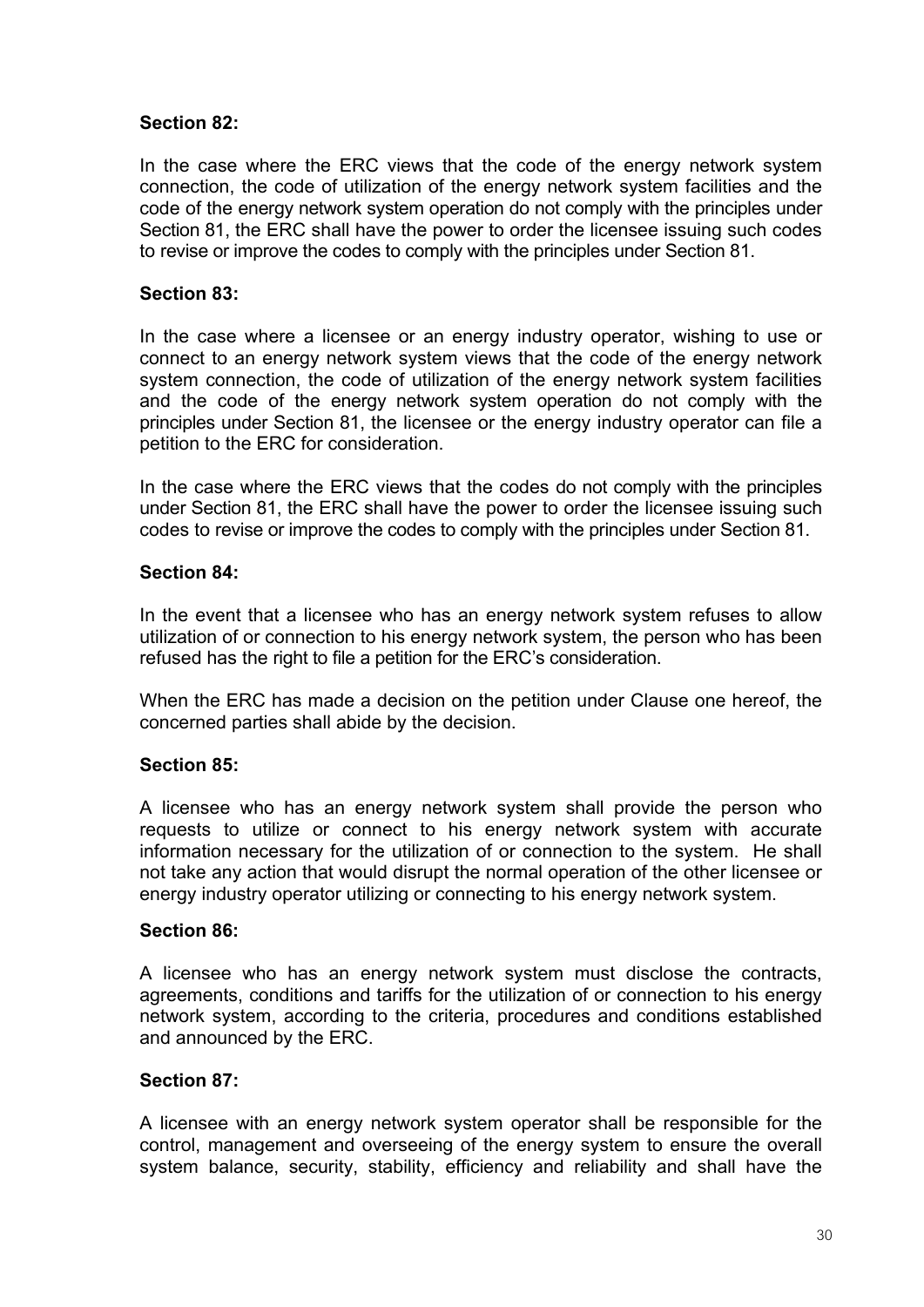power and duties to execute other tasks as specified by the ERC under the conditions of the license issuance.

The licensee with the power system operator shall fairly instruct licensees operating the electricity industry to generate electricity and shall not exert unjust discrimination.

#### **Section 88:**

In the case where a petition is filed to the ERC claiming that the licensee with the power system operator has breached the provision of Section 87, Clause two thereof, the ERC shall finalize the deliberation on the petition within thirty (30) days as from the date the petition is received.

In the case where the ERC views that the licensee with the power system operator has breached Section 87, Clause two thereof, and hence has caused damage to the petitioner, the ERC shall, preliminarily, determine also the amount of the compensation for such damage.

## **DIVISION 4 ENERGY CONSUMER PROTECTION \_\_\_\_\_\_\_\_\_\_\_\_\_\_\_\_\_\_\_\_\_\_\_**

## **PART 1 SERVICE STANDARDS AND SERVICE EXTENSION**

**\_\_\_\_\_\_\_\_\_\_\_\_\_\_\_\_\_\_\_\_** 

#### **Section 89:**

The licensees shall provide energy services pursuant to the standards established by the ERC, which shall include the technical and engineering standards as well as the service quality standards.

The licensees who fail to meet the standards specified under Clause one hereof shall be liable for the compensation payment to energy consumers, according to the regulations established by the ERC.

The licensees shall submit a report on the service provision quality to the ERC, according to the regulations set forth by the ERC.

#### **Section 90:**

The ERC may designate a licensee to arrange for energy service provision in a particular locality where no energy service exists or where the service is not extensive or is inadequate to meet the demand of energy consumers in that locality.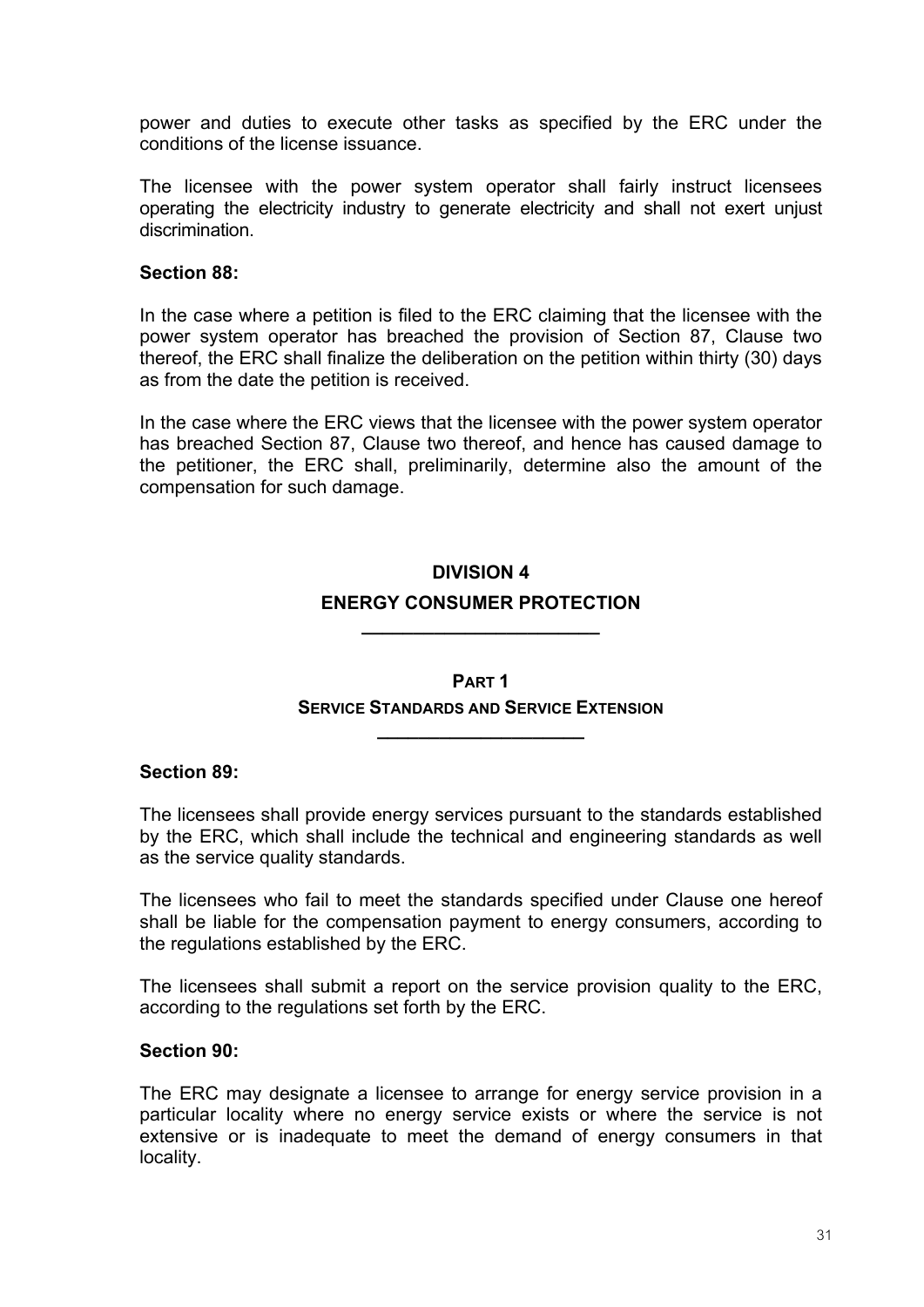The designation under Clause one hereof shall conform to the policy set forth by the Minister under Section 9 (7).

## **Section 91:**

The ERC shall have the power to issue an announcement establishing the standard models of contracts pertaining to the energy service provision and may also specify matters of which the contracts can differ from the contract standard models.

The standard models of contracts pertaining to the energy service provision shall have, at least, the following aspects:

- (1) the provisions on duty and liability of both the licensee and the energy consumer, which must be clearly indicated;
- (2) no provisions that restrict the energy consumer's utilization of services, without appropriate reasons; and
- (3) no provisions that unjustly discriminate or hinder the energy consumer.

#### **Section 92:**

The licensee must publicize the contract model of his energy service provision to energy consumers in accordance with the criteria set forth by the ERC, and the contract model shall be noticeably displayed in the establishment of the licensee to allow examination by the general public.

## **PART 2 THE POWER DEVELOPMENT FUND**

**\_\_\_\_\_\_\_\_\_\_\_\_\_\_\_\_\_\_\_** 

#### **Section 93:**

A fund shall be set up in the Office, under the name "Power Development Fund," with the following objectives: to be used as a capital to support extensive extension of electricity service provision to various localities so as to decentralize prosperity to provincial areas; to develop the local communities affected by the operation of a power plant; to promote the use of renewable energy and technologies in the electricity industry operation that have less impact on the environment, with due consideration on the balance of natural resources; and to create fairness for power consumers.

## **Section 94:**

The Fund consists of the following:

- (1) the contributions obtained under Section 96;
- (2) the fines collected from licensees for the electricity industry operation under Section 128 and Section 140;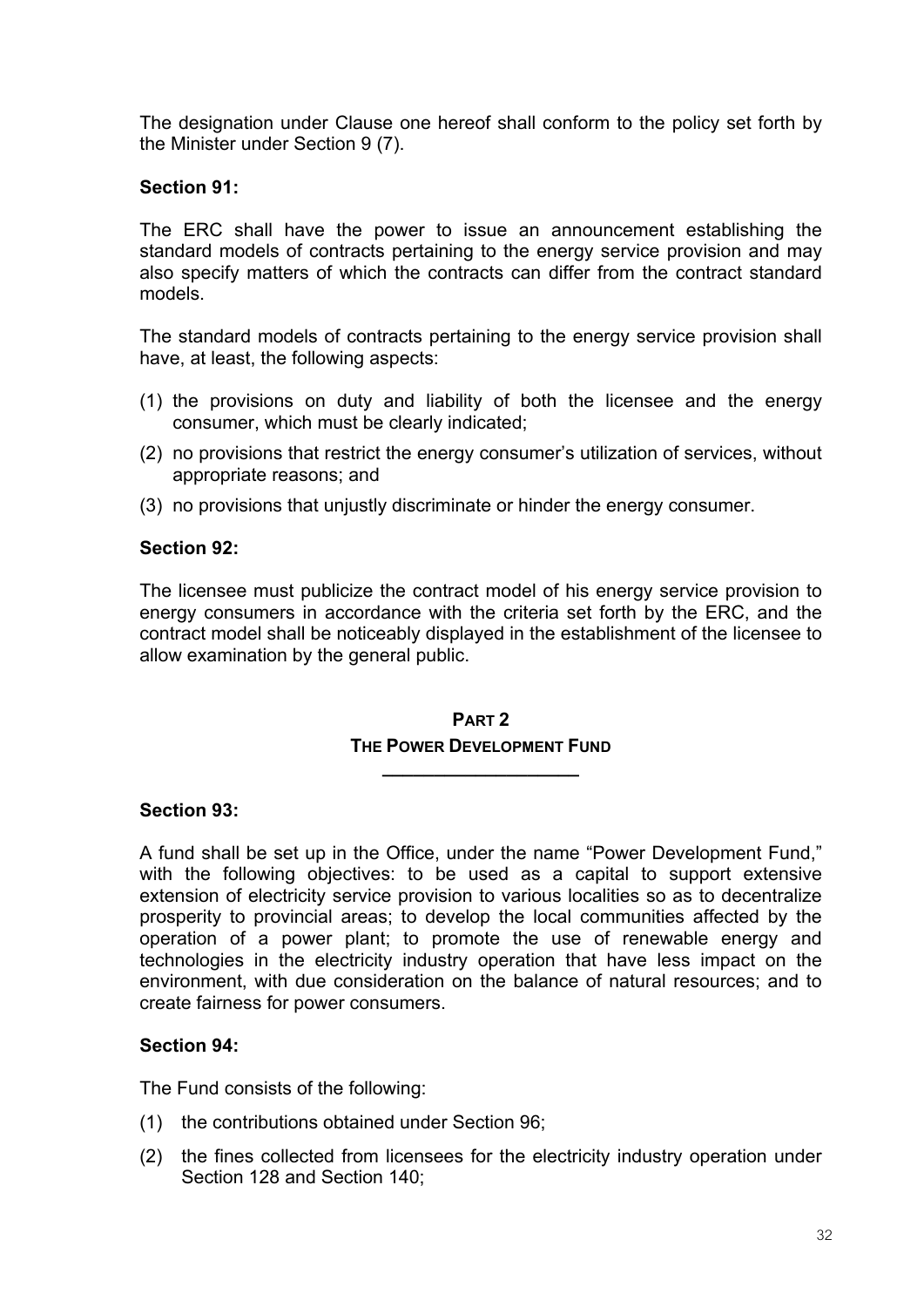- (3) donated money or assets; and
- (4) interest or any benefit incurred from the money or assets of the Fund.

The money and assets belonging to the Fund are not subject to remittance to the Ministry of Finance as state revenue under the law on treasury balance and the law on budgetary procedure.

#### **Section 95:**

The Office shall receive, disburse, keep and manage the money of the Fund separately from the budget of the Office.

The receipt, disbursement, keeping and management of the money of the Fund shall be in conformity with the regulations set forth by the ERC.

#### **Section 96:**

The electricity industry licensees shall deliver contributions to the Fund in accordance with the regulations prescribed by the ERC under the policy framework of the NEPC under Section 11 (10). The contributions sent to the Fund to be used under Section 97 (1) shall be deducted from the tariffs.

The establishment of the criteria, procedures and conditions of the contribution delivery to the Fund under Clause one hereof shall include the distinct account separation according to the activities specified under Section 97 (1), (2), (3), (4) and (5), taking into consideration the impacts on power consumers who have to absorb the burden resulting from the electricity industry licensees' obligation to deliver such contributions.

#### **Section 97:**

The Fund shall be used for the following activities:

- (1) to compensate and subsidize for electricity industry licensees who have provided services for underprivileged power consumers or to enhance extensive electrification or to support the policy on the development decentralization to provincial areas;
- (2) to compensate power consumers who have to pay the tariffs at a higher rate resulting from the act of the licensee with the power system operator that breaches Section 87, Clause two thereof;
- (3) to develop or rehabilitate a locality that is affected by the power plant operation;
- (4) to promote the use of renewable energy and technologies for electricity industry operation that have less impact on the environment;
- (5) to increase knowledge, awareness and participation of the society and people in power-related issues; and
- (6) to pay for the costs of the Fund management.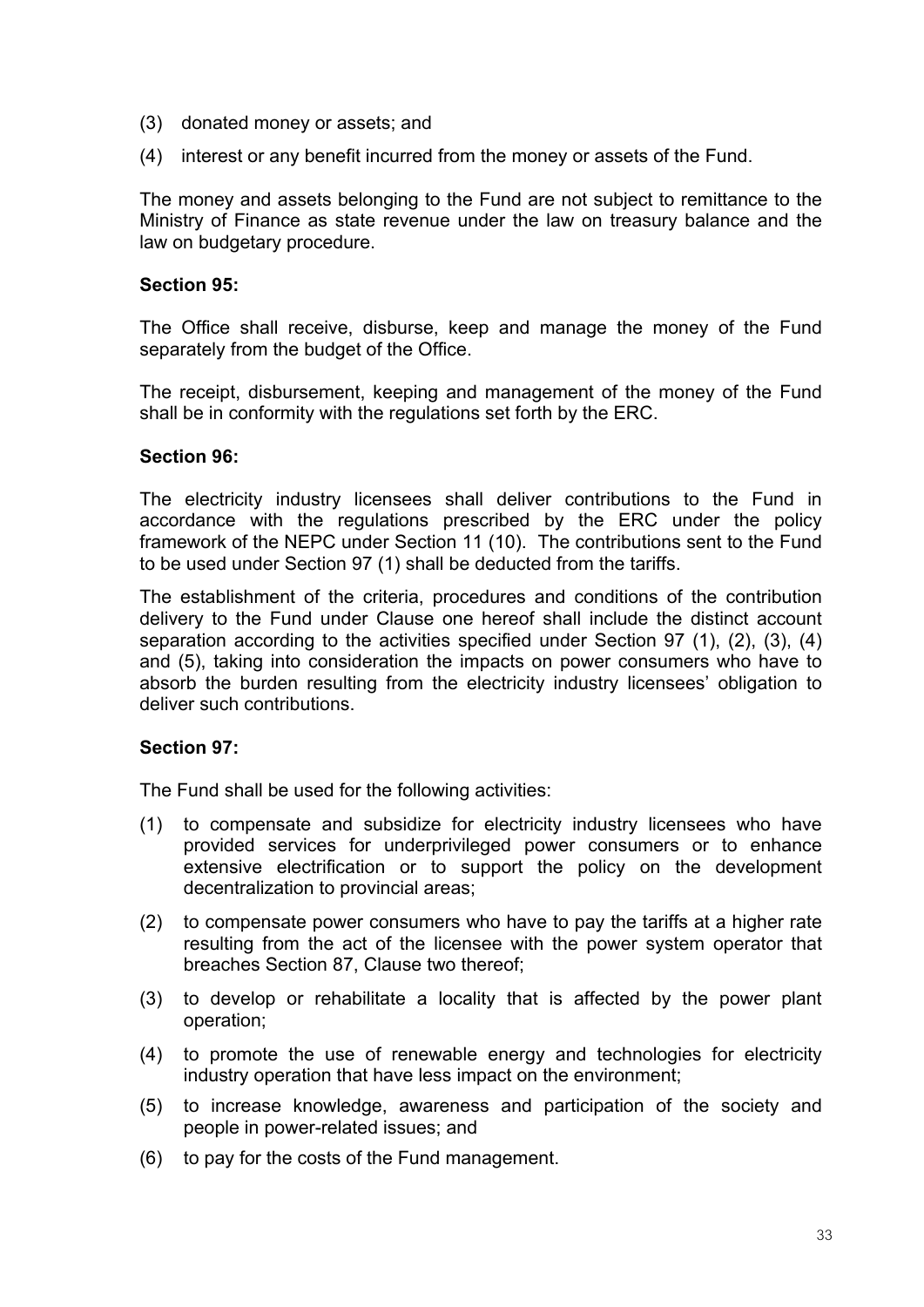The use of the Fund under  $(1)$ ,  $(2)$ ,  $(3)$ ,  $(4)$  and  $(5)$  shall comply with the regulations prescribed by the ERC under the policy framework of the NEPC under Section 11 (10), and there shall be the distinct account separation by activity.

## **PART 3 REGIONAL ENERGY CONSUMER COMMITTEES**

**\_\_\_\_\_\_\_\_\_\_\_\_\_\_\_\_\_\_\_\_\_\_\_\_\_\_\_\_\_\_** 

#### **Section 98:**

For the benefit of energy consumer protection, the ERC shall appoint the Regional Energy Consumer Committees, each comprising one Chairman and other members, not exceeding 10 persons, representing energy consumers in each region.

The qualifications, terms of office, discharge from office, working procedures, remuneration and other expenses for the duty execution of the Regional Energy Consumer Committees shall comply with the stipulations of the ERC, and the aforementioned remuneration and other expenses shall be considered as part of the operating expenditure of the Office.

The division of regional areas under Clause one hereof shall be determined by the ERC.

## **Section 99:**

The Regional Energy Consumer Committees shall have the following power and duties:

- (1) to address the petitions of energy consumers and give advice to energy consumers in line with the stipulations of the ERC;
- (2) to give advice to the ERC on energy consumer protection issues;
- (3) to propose corrective and improvement measures regarding energy service provision;
- (4) to co-ordinate with energy industry operators to acquire the information related to the petitions of energy consumers with a view to improving service quality and finding solutions to the petitions; and
- (5) to perform any other task as may be assigned by the ERC.

#### **Section 100:**

In the event that an energy consumer is adversely affected by the service provision of a licensee, the energy consumer shall have the right to file a petition to the concerned Regional Energy Consumer Committee.

The petition shall explicitly indicate the facts occurred, and any proof or documentary evidence relevant to the petition shall be furnished therewith.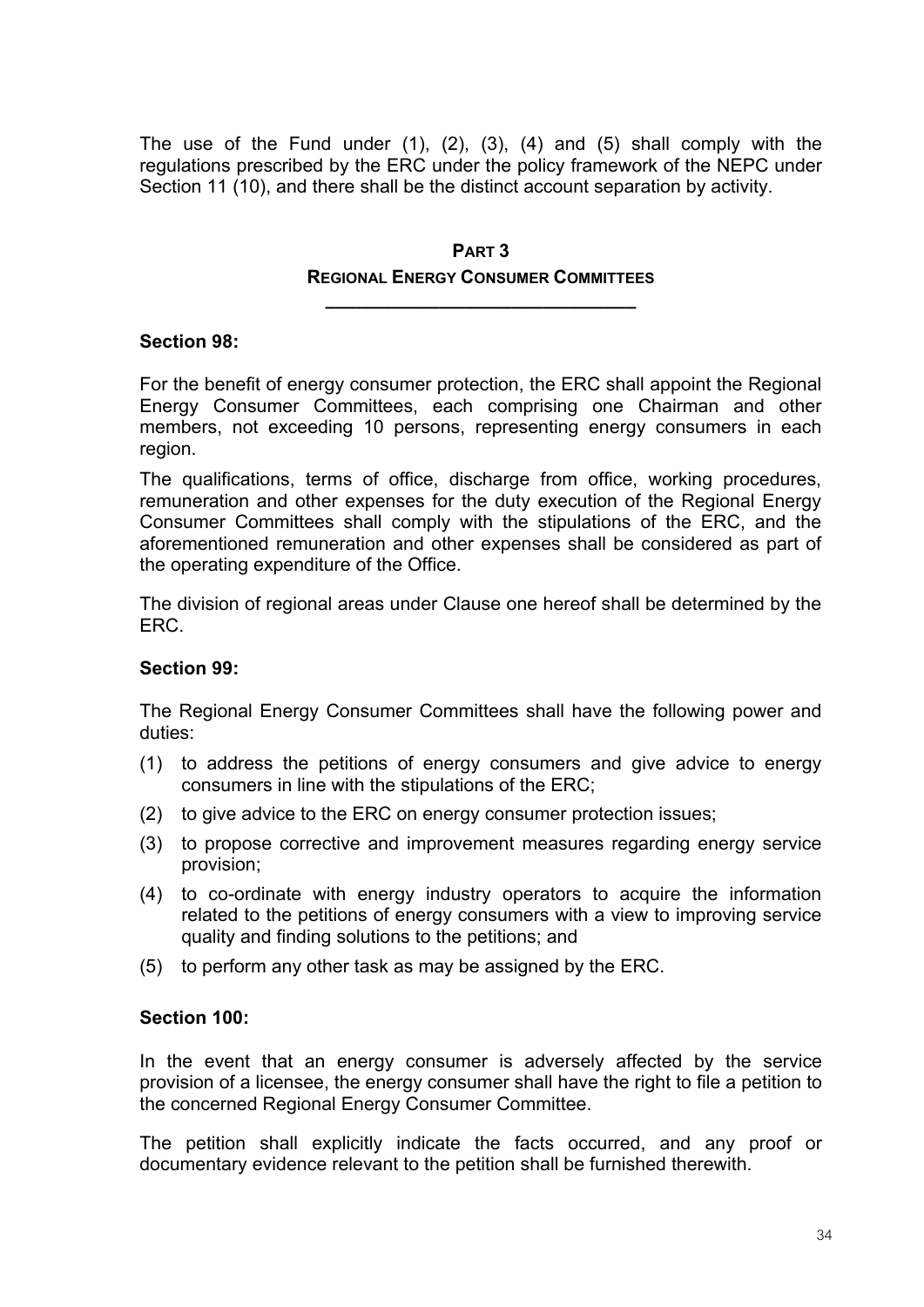The criteria and petition procedures shall comply with the regulations prescribed by the ERC. In this connection, a timeframe shall be fixed that the petition deliberation shall be finalized within sixty (60) days as from the date of receipt of the petition, and the parties concerned shall also be given an opportunity to provide facts and present their evidence.

## **Section 101:**

In the event that the energy consumer disagrees with the decision of the Regional Energy Consumer Committee, he shall have the right to appeal to the ERC, according to the criteria, procedures and conditions set forth by the ERC.

The appeal decision of the ERC shall be treated as final.

## **Section 102:**

In the case where an energy consumer has found that a licensee collects the tariff at a higher rate than that approved by the ERC, or that the licensee unfairly provides services, the energy consumer shall have the right to request information about his service utilization from the licensee, and the licensee must provide the requested information to the energy consumer within thirty (30) days from the date on which a written request is received.

In the event that the energy consumer wishes to obtain the information under Clause one hereof in the form of a document with the certification of the information accuracy, the licensee shall accordingly provide him with such a document and the charge for so doing can be imposed on the energy consumer. However, the charge shall not be higher than the actual cost and shall be in line with the criteria, procedures and conditions prescribed by the ERC.

## **Section 103:**

In the case where there are reasonable grounds for suspicion that a licensee unjustly or unfairly collects tariffs, the energy consumer shall have the right to submit a petition to the Regional Energy Consumer Committee. The provisions of Section 100 shall apply mutatis mutandis.

## **DIVISION 5 UTILIZATION OF IMMOVABLE PROPERTY**

**\_\_\_\_\_\_\_\_\_\_\_\_\_\_\_\_\_\_\_\_\_\_\_\_\_\_\_\_\_\_** 

#### **Section 104:**

When it is necessary for a licensee that is a government agency to use immovable property for the purpose of constructing an energy network system or other structures necessary and related to such an activity, including water resources for power generation and constructing a barrage, a diversion dam, a storage dam, a reservoir or any other structure that is a component of the dam or reservoir for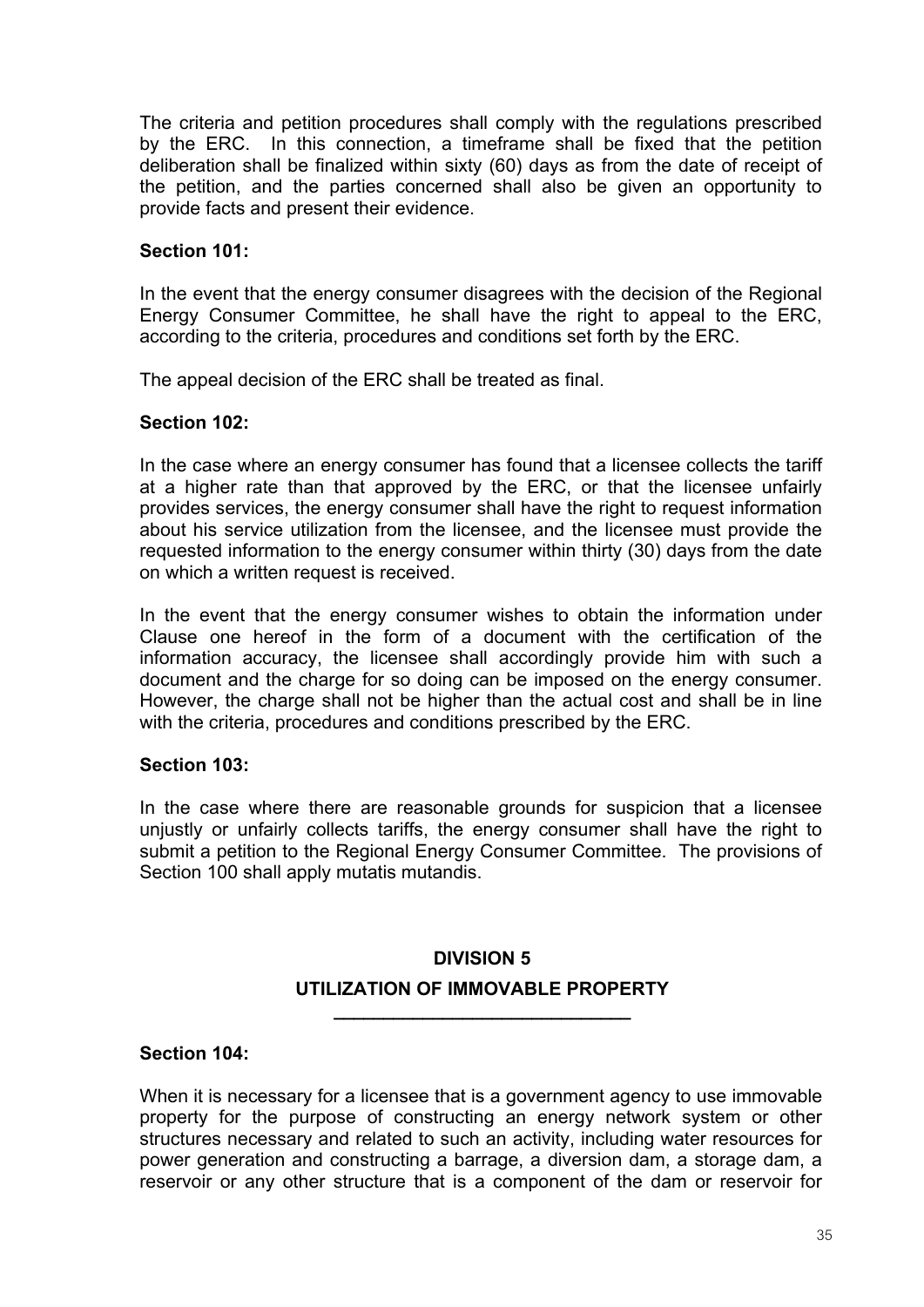hydropower generation, for hydropower development, or for the benefits related to the construction of a hydropower plant, including the switchyard and any other structure that is a component of the hydropower plant, if no agreement is made on the transfer to be otherwise, the expropriation shall be made according to the law on the expropriation of immovable property. In this regard, the Office shall be the expropriation authority and the ownership to the expropriated immovable property shall belong to the state.

The Office shall be tasked with the administration, maintenance, utilization and profit making in relation to the immovable property belonging to the state under Clause one hereof, in accordance with the criteria, procedures and conditions set forth by the ERC.

## **Section 105:**

For the benefit of exploration or survey for a location for the construction of an energy network system, a licensee, with the approval of the ERC, shall have the power to enter and temporarily make use or occupy the immovable property of any person, so long as it is not his dwelling place. In this connection, a licensee that is a government agency or the office of another licensee shall make an announcement designating the area to be surveyed by posting up a written notification at the district office, or the minor-district office, the sub-district office and the village headman office, overseeing the area where the immovable property is situated, for a period of no less than seven (7) days. Besides, the licensee shall make an announcement via at least one of the local newspapers which are widely distributed in the locality for no less than three (3) days, notifying the scheduled date, time and duration of the act to be performed, or in accordance with the criteria set forth by the ERC.

The posting of such a notification and the announcement in the newspaper shall be made no less than thirty (30) days prior to the entrance to use or possess of the immovable property.

After having entered the immovable property of any person, if any damage or depreciation of the immovable property or assets occurs, the licensee shall notify the amount of compensation for the damage, in writing, to the owner or occupying person or right holder of the immovable property or assets and shall pay compensation for the damage to the concerned person according to the criteria, procedures and conditions specified by the ERC. In this regard, the compensation amount shall be fairly assessed, including the charge for loss of economic benefits that should have been gained from the use of the concerned property.

The owner or occupying person or right holder of the immovable property or assets may lodge an appeal against the amount of compensation to the ERC within sixty (60) days as from the receipt date of the written notification on the amount of compensation.

The ERC shall finalize the deliberation on the appeal within sixty (60) days as from the receipt date of the appeal.

The ERC's decision on the appeal shall be treated as final.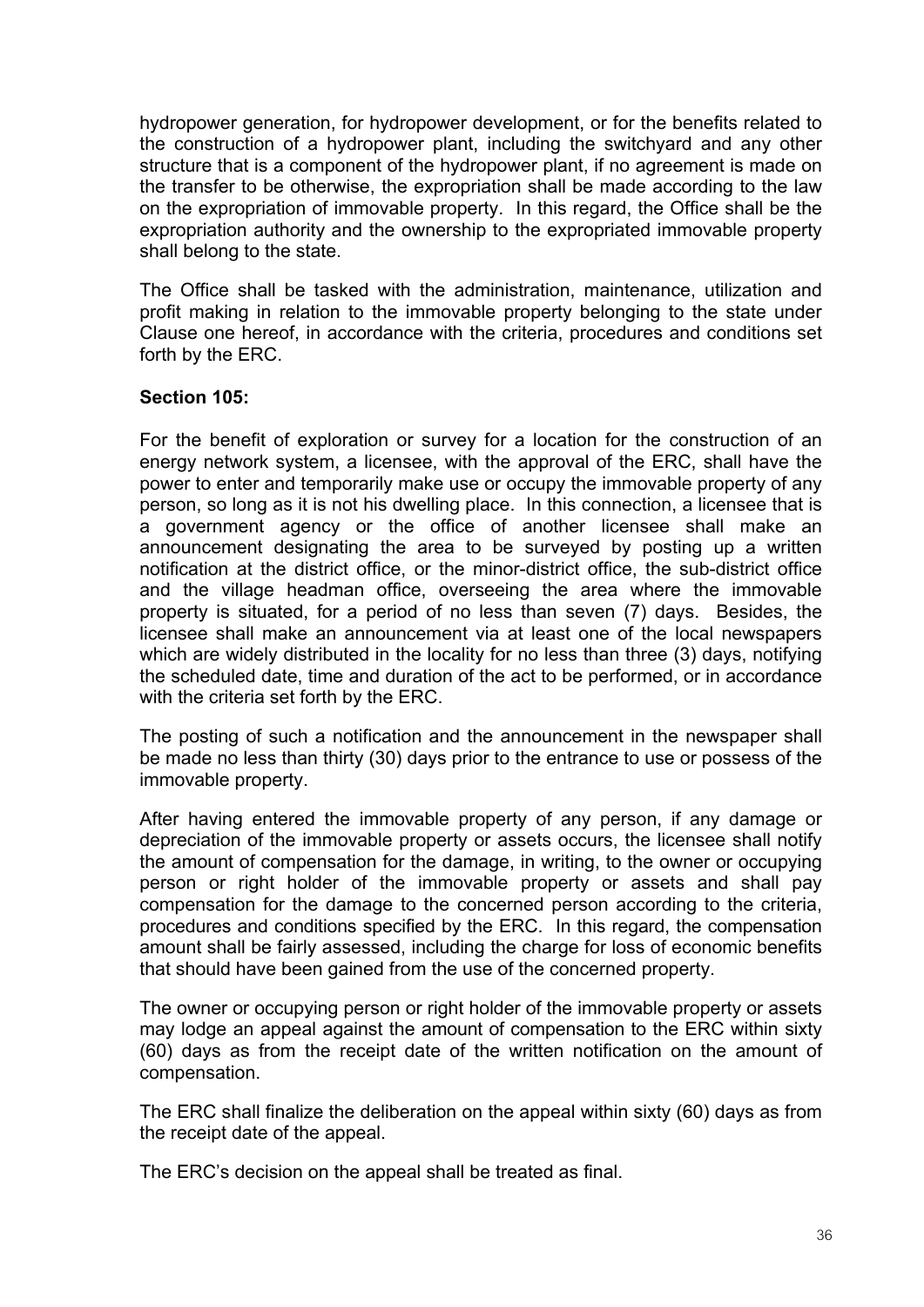#### **Section 106:**

When the licensee has identified the route or the site for the energy network system construction, he shall prepare a drawing illustrating detailed characteristics of the directions and boundary of the energy network system installation for submission to the ERC for consideration and approval, and the ERC shall finalize the consideration within thirty (30) days.

After the ERC has approved the drawing under Clause one hereof, the Office shall make an announcement designating the energy network system boundary by posting notifications at the district office, or the minor-district office, the sub-district office and the village headman office, where the energy network system boundary is located, or by any other means as deemed appropriate by the ERC. In this regard, the licensee shall illustrate the demarcation of the energy network boundary on the actual site and issue a written notification to the owner or occupying person or right holder of the immovable property that is located within the boundary, or in the associated energy network system sites, pursuant to the criteria, procedures and conditions set forth by the ERC.

The owner or occupying person or right holder of the immovable property may lodge an appeal giving reasons rendering such an act inappropriate to the ERC within thirty (30) days as from the receipt date of the written notification from the licensee.

The ERC shall finalize the deliberation on the appeal within sixty (60) days as from the receipt date of the appeal.

The ERC's decision on the appeal shall be treated as final.

## **Section 107:**

When the announcement on the energy network system boundary under Section 106 has been made, the licensee shall have the power to carry out the following:

- (1) To construct the energy network system under, above, along or across the energy network system of another licensee, and the latter shall not be able to oppose the implementation unless it can be proved that the implementation will create technical problems that may disturb his own energy network system installation. In this connection, the other licensee may impose a utilization charge at a reasonable and fair amount.
- (2) To construct the energy network system under, above, along or across a state property land. In this regard, the licensee shall abide by the rules and regulations pursuant to the provisions of relevant laws.
- (3) To construct the energy network system under, above, along or across the land belonging to any person and to erect or install poles or other equipment in or on the ground of any person where no structures are situated.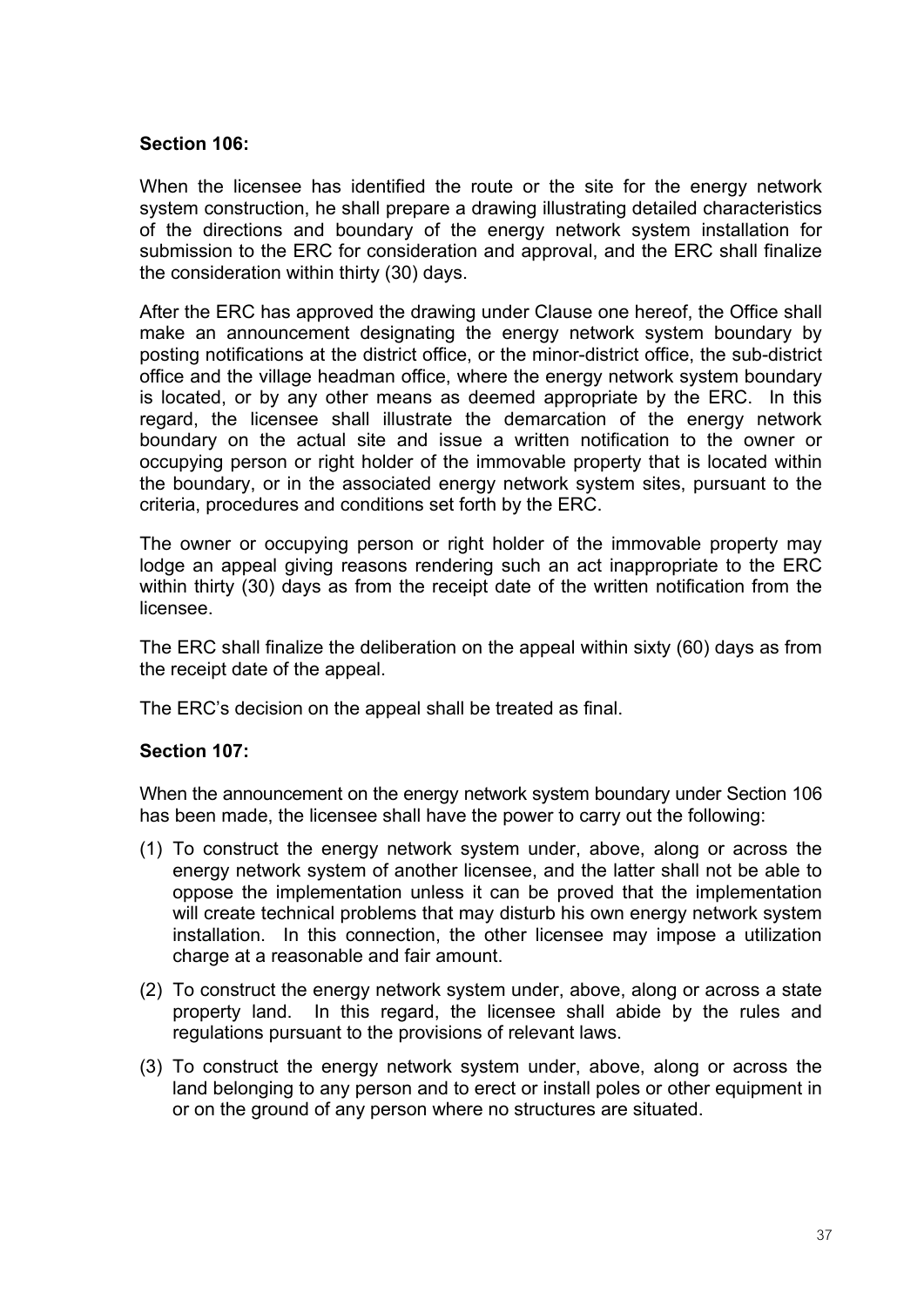(4) To demolish buildings or structures of other persons, or to destroy other things that were constructed or made, or to destroy or cut trunks, branches or roots of trees of other persons, or vegetation in the energy network system boundary.

## **Section 108:**

Before the execution under Section 107, the licensee shall take the following actions:

- (1) Inform, in writing, the other licensee under Section 107 (1), the owner or occupying person or right holder of the assets under Section 107 (2), (3) or (4). The other licensee, the owner or occupying person or right holder of the assets may lodge a petition opposing the execution, giving reasons rendering the act inappropriate to the ERC for consideration within thirty (30) days as from the receipt date of the written notification. The decision of the ERC shall be treated as final.
- (2) Pay for the utilization charge or take any other action under Section 107 (1), or pay compensation to the owner or occupying person or right holder of the assets under Section 107 (2), (3) or (4) according to the criteria, procedures and conditions announced by the ERC, as well as inform, in writing, the owner or occupying person or right holder of the assets of the amount of the utilization charge or compensation. As for a state property land, the ERC shall coordinate with the agency responsible for the administration of that state property land in establishing the relevant criteria, procedures and conditions.
- (3) In the event that the other licensee, the owner or occupying person or right holder of the assets does not agree to the amount of the utilization charge or compensation under (2), the licensee shall deposit the payment for the utilization charge or compensation according to the criteria, procedures and conditions stipulated by the ERC, and the licensee shall have the right to take action under Section 107, which shall not cause troubles or disturbances or shall not create damaging effect on the environment and shall not depreciate the economic use of the assets. In this connection, such acts shall be undertaken without undue appropriateness.
- (4) In the event that the other licensee, the owner or occupying person or right holder of the assets is not satisfied with the amount of the utilization charge or compensation, he shall have the right to appeal to the ERC. The ERC's decision on the appeal shall be treated as final. In this regard, the criteria, procedures and conditions of the appeal and the appeal procedure shall comply with the regulations stipulated and announced by the ERC.

## **Section 109:**

For the purpose of repairing or maintenance of an energy network system, a licensee shall have the power to enter and temporarily make use or occupy the immovable property of any person which is not his dwelling place, as deemed necessary, subject to the following conditions: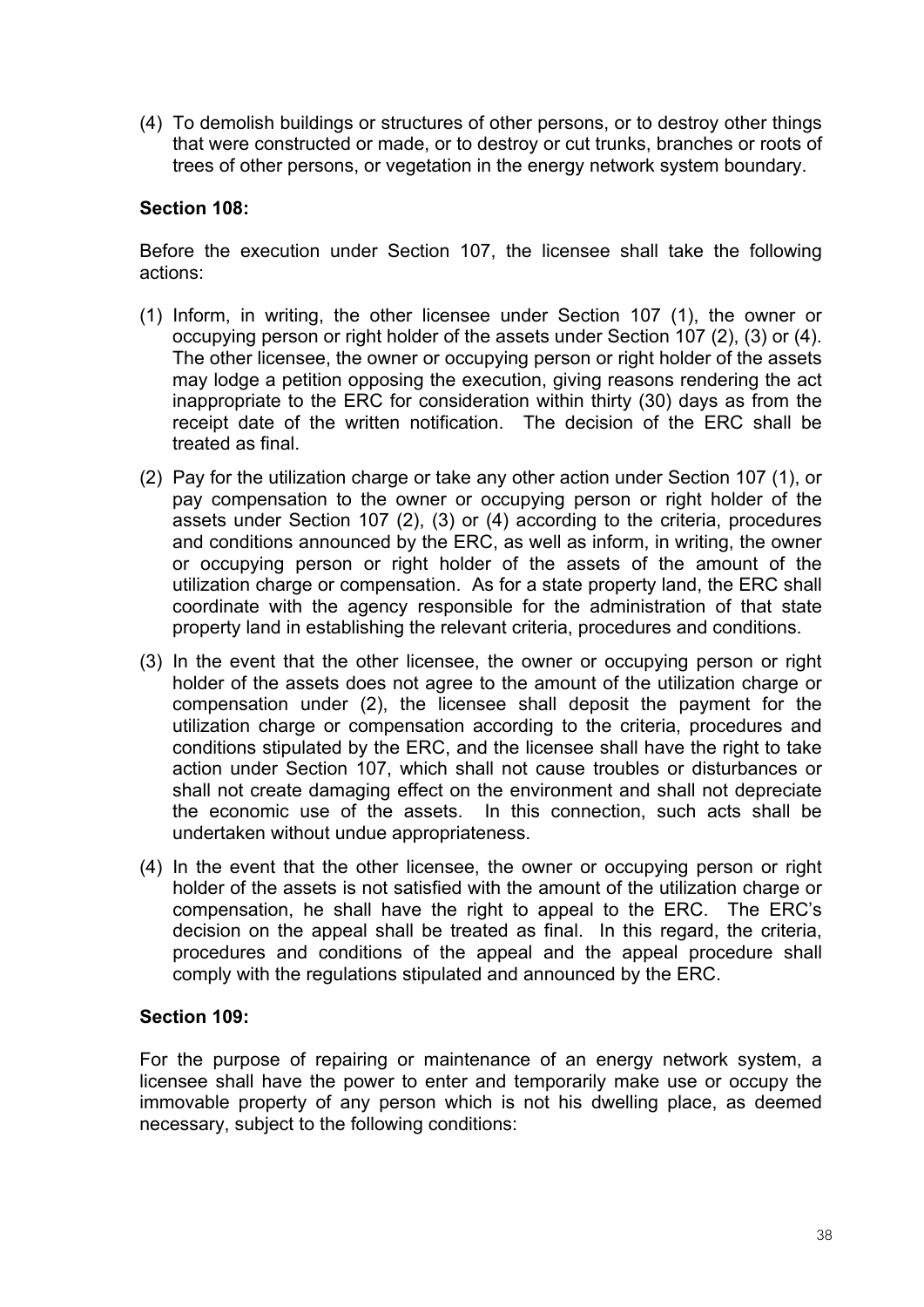- (1) Such use or possession is necessary for the inspection or repairing and maintenance of the energy network system or for the prevention of danger or damage which may be caused to the energy network system.
- (2) The licensee must notify, in writing, the owner or occupying person or right holder of the immovable property no less than three (3) days in advance.

If any damage to the owner or occupying person or right holder of the immovable property occurs resulting from the execution under Clause one hereof, the licensee shall be liable for the payment in compensation of the damage, according to the criteria, procedures and conditions specified by the ERC. If the amount of compensation cannot be settled, an appeal shall be made to the ERC. The ERC's decision on the appeal shall be treated as final.

The criteria, procedures and conditions of the appeal and the appeal procedure shall comply with the regulations announced by the ERC.

## **Section 110:**

In the case where the equipment of an energy consumer has caused disturbances to the extent that damage may be caused to the energy industry facility, the licensee shall inform that energy consumer, in writing, to change or correct and improve that equipment within a reasonable period of time.

In the event that the energy consumer declines to take action according to the notification and that the use of that equipment still causes disturbances, the licensee can temporarily suspend the service provision to that energy consumer until the latter has taken action pursuant to the notification. In this connection, the licensee shall immediately report the motive for the service suspension to the ERC. When the ERC has been informed of the service suspension, an order shall be issued to confirm or alter that service suspension. The licensee shall abide by the order within thirty (30) days as from the date of issuance of the ERC's order.

In the case of emergency, the licensee can immediately suspend the service provision without having to send a written notification to the energy consumer to change or correct and improve the equipment causing disturbances. However, the notification shall then be made to the energy consumer and the ERC without delay. When the ERC has been notified, further actions under Clause two hereof shall be undertaken.

## **Section 111:**

In the case where the energy network system under Section 107 or the equipment used in the operation of the energy network system has severely caused a disturbance or an obstacle to the economic utilization of the immovable property of its owner, occupying person or right holder due to the change in purpose or method of utilizing the immovable property, and when the owner, occupying person or right holder has lodged a complaint, the licensee shall take action to get rid of that disturbance or obstacle unless that act will severely affect the operation of the licensee or will be extremely difficult in terms of engineering aspects. In such a case, the licensee and the owner, occupying person or right holder shall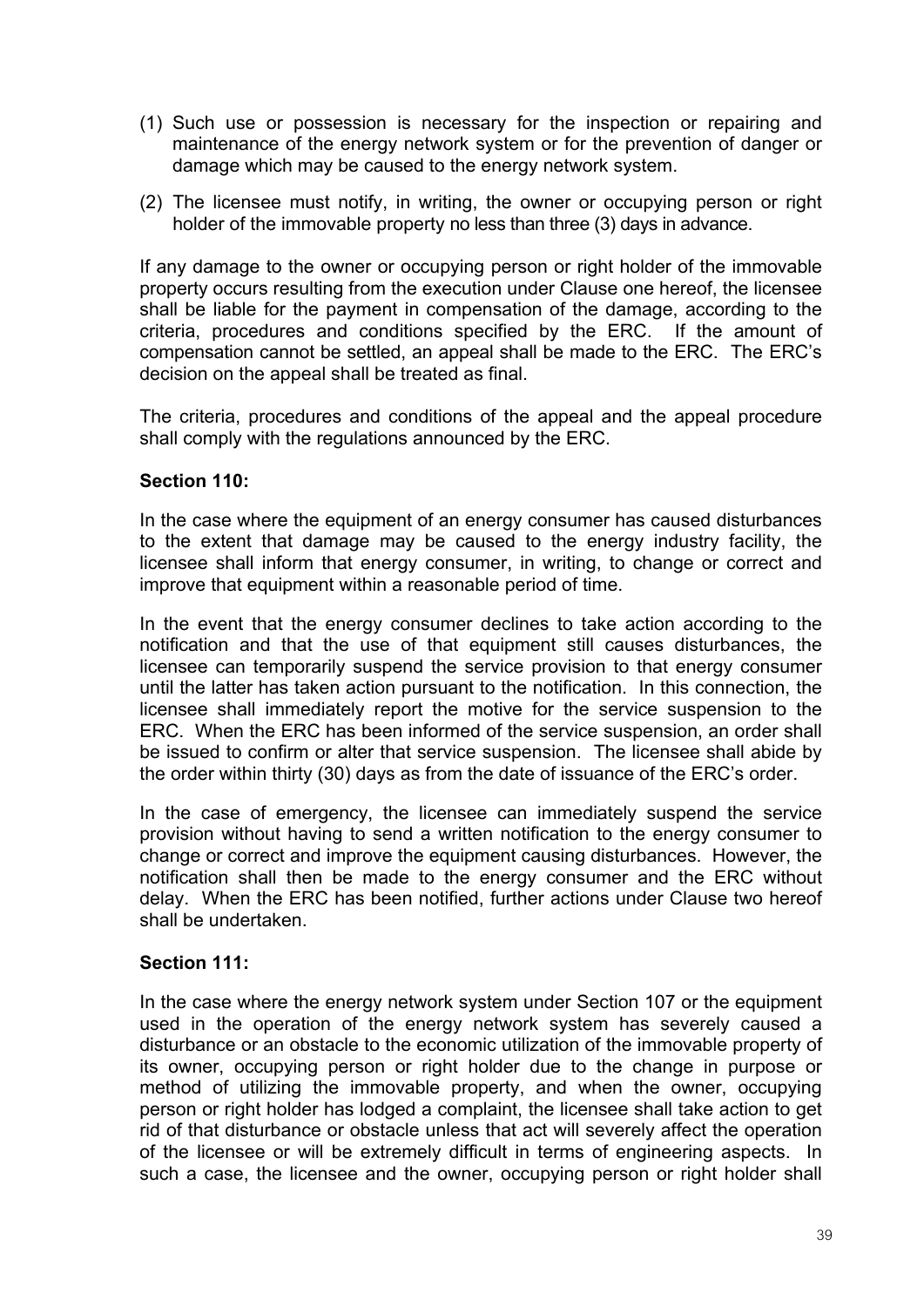make a settlement for the implementation to get rid of that disturbance or obstacle, by specifying the implementation time frame, the party to be liable for the expense incurred and the method of payment for the expense.

In the event that the settlement cannot be reached or in the event that the settlement is reached but the execution according to the settlement cannot be materialized, the licensee, the owner, occupying person or right holder shall submit a petition to the ERC to make a final decision.

When the petition is received by the ERC, a copy of the petition shall be sent to the licensee and the owner, occupying person or right holder, whichever is the case, for acknowledgment within thirty (30) days as from the receipt date of the petition. The party receiving the copy of the petition may present his comments in writing to the ERC within fifteen (15) days as from the receipt date of the copy of the petition. When the said period is over, the ERC shall make a decision and shall, without delay, notify the decision to the licensee and the owner, occupying person or right holder. The decision must mention the implementation to get rid of that disturbance or obstacle, the implementation time frame, the party liable for the expense incurred for the implementation and the method of payment for the expense.

When the ERC has made a decision, the licensee or the stakeholders shall have the right to appeal against the decision to the ERC within sixty (60) days as from the date of acknowledgment of the decision.

The ERC's decision on the appeal shall be treated as final.

The criteria, procedures and conditions of the appeal and the appeal procedure shall comply with the regulations stipulated and announced by the ERC.

## **Section 112:**

Within the energy network system boundary as announced under Section 106, no person shall be allowed to construct a building or any structure, to grow any tree or plant, to install anything, to drill or dig a hole, to pile up soil, to discard things or to do anything that may cause danger or may be an obstacle to the energy network system, unless written permission is granted by a competent official, in compliance with the criteria, procedures and conditions stipulated by the ERC.

In considering the permission granting, under Clause one hereof, the competent official shall also listen to the comments of the licensee. If it is viewed that such acts will not affect the energy network system, human beings, animals, vegetation, property or the environment, the competent official shall grant the permission as per the request, which may be affiliated with certain conditions.

In the event that an act under Clause one hereof is carried out without permission or with permission but there is a breach of the permission or conditions affiliated with the permission, the competent official shall have the power to exert the disciplinary measures under the law on administrative procedure.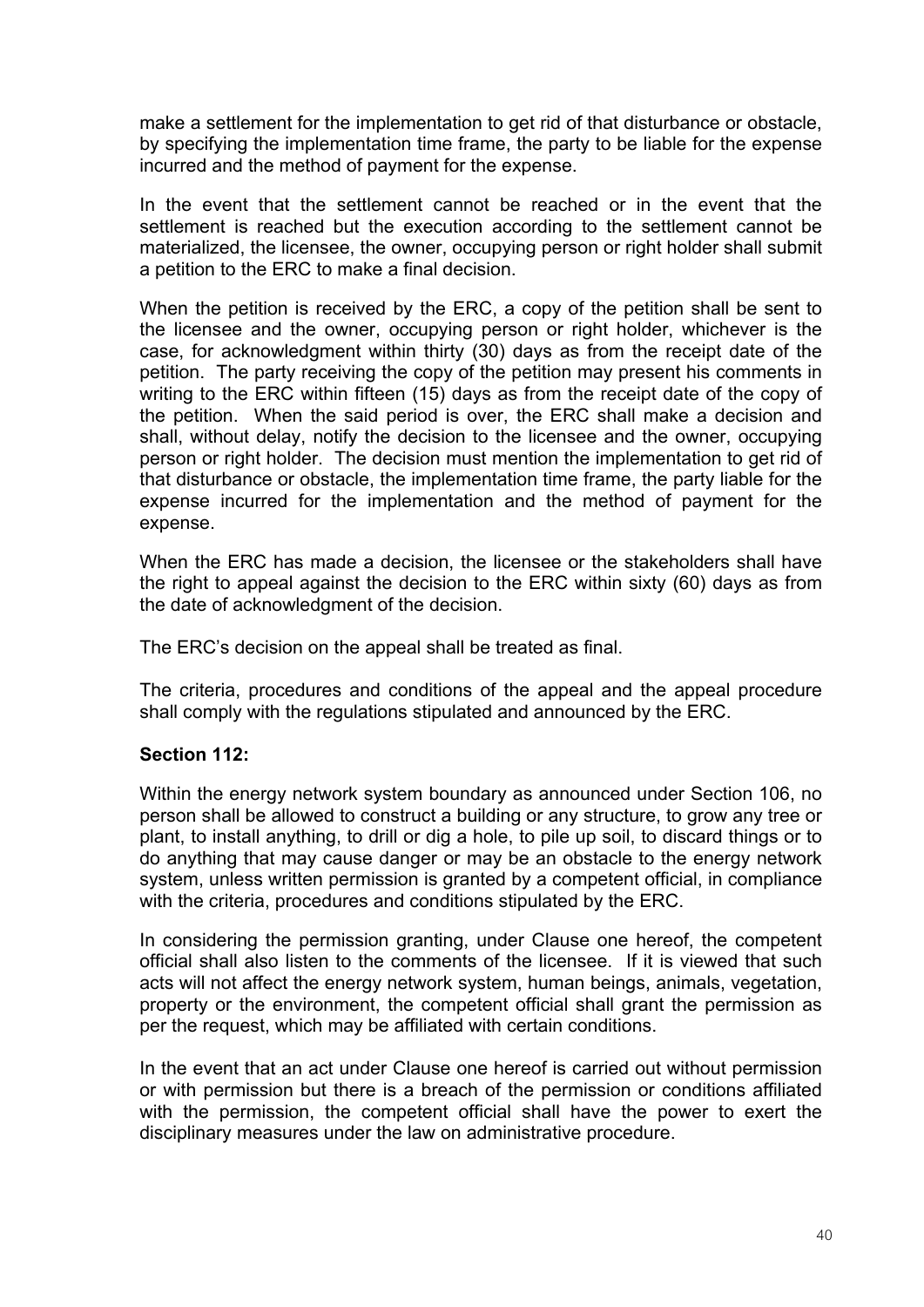## **Section 113:**

For the benefit of safety, a licensee shall have the power to demolish or cut trunks, branches, roots of trees or any other things that are in the vicinity of, or conceal, cover, spread over or overlie the energy network system area. In so doing, a written notification must be given to the owners or occupying persons of the trees or those things in advance for a reasonable period of time. In case the owners or occupying persons cannot be contacted, the licensee shall have the power to take action as deemed necessary and notify the ERC accordingly.

In the execution of the acts under Clause one hereof, if the trees or other things exist before the construction of the energy network system, the licensee shall pay compensation to the owners or occupying persons of the trees or those things. If the settlement on the compensation amount cannot be reached, an appeal shall be made to the ERC, according to the criteria, procedures and conditions set forth by the ERC.

The ERC's decision on the appeal shall be treated as final.

## **Section 114:**

In the case of necessity and urgency, a licensee shall have the power to immediately enter the land or the premise of any person, which is not his dwelling place, at any time in order to inspect, repair or fix up the energy network system. However, if the owner, occupying person or right holder is present at the site, he shall be notified prior to the entrance.

When the act under Clause one hereof has been undertaken, the licensee shall report the matter, without delay, to the ERC.

## **Section 115:**

In taking actions under Section 113 or Section 114, the licensee shall cautiously avoid damage to other things; however, if any damage occurs, the licensee shall be liable for the damage.

## **Section 116:**

When a request from a licensee is received, and if the ERC views that it is necessary to protect the energy network system, a protection zone of the energy network system may be demarcated together with the establishment of prohibitions against certain actions within the said zone, according to the criteria, procedures and conditions set forth by the ERC.

Any construction or action to be undertaken within the protection zone of the energy network system shall have to be permitted by the ERC, and in granting the permission, the ERC shall also take into consideration the protection of related energy network systems.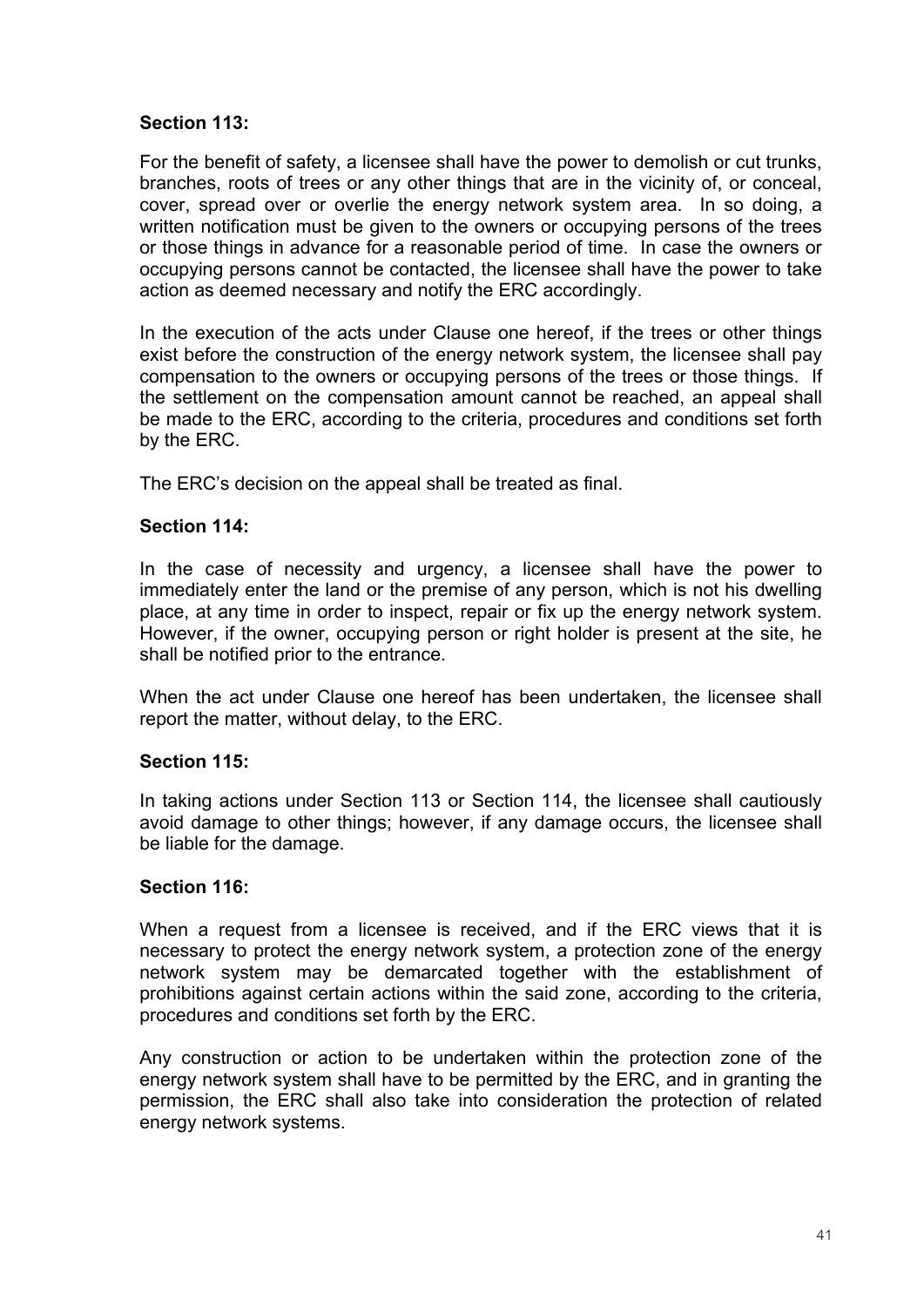In the event that any construction or action having been granted permission under Clause two hereof causes any damage, the person responsible for the construction or action shall be liable for the compensation for the damage incurred.

## **Section 117:**

No person shall be allowed to damage, destroy, depreciate, negate or do anything that may cause danger to an energy industry facility or an energy network system operator.

For the benefit of this Section, the ERC may establish and announce measures to protect the aforementioned under Clause one hereof, as deemed necessary.

## **Section 118:**

In the energy network system boundary and in the protection zone of the energy network system, which are in any river, canal, sea or waterway, no person shall be allowed to drop or drag the anchors, or drag fishing-nets or any animal-catching tools.

When a ship sails across the energy network system boundary, if the anchor is not weighed until it can be seen well above the water, the act shall be regarded as anchor dragging.

## **DIVISION 6**

## **REDRESS OF DISPUTES AND LODGING OF APPEALS \_\_\_\_\_\_\_\_\_\_\_\_\_\_\_\_\_\_\_\_\_\_\_\_\_\_\_\_\_\_\_\_\_\_\_**

## **Section 119:**

Unless the dispute settlement or lodging of appeals is stipulated otherwise in a contract, the procedures of dispute settlement or lodging of appeal shall comply with the provisions of this Division.

## **Section 120:**

When a dispute occurs between an energy consumer and a licensee, or between a licensee and another licensee, the following procedures shall apply to the consideration and adjudication on the dispute or to subjugate the argument:

- (1) For a dispute between an energy consumer and a licensee, the dispute resolution procedures shall comply with the provision of Section 100.
- (2) For a dispute between a licensee and another licensee, the dispute resolution procedures shall comply with the regulations prescribed by the ERC.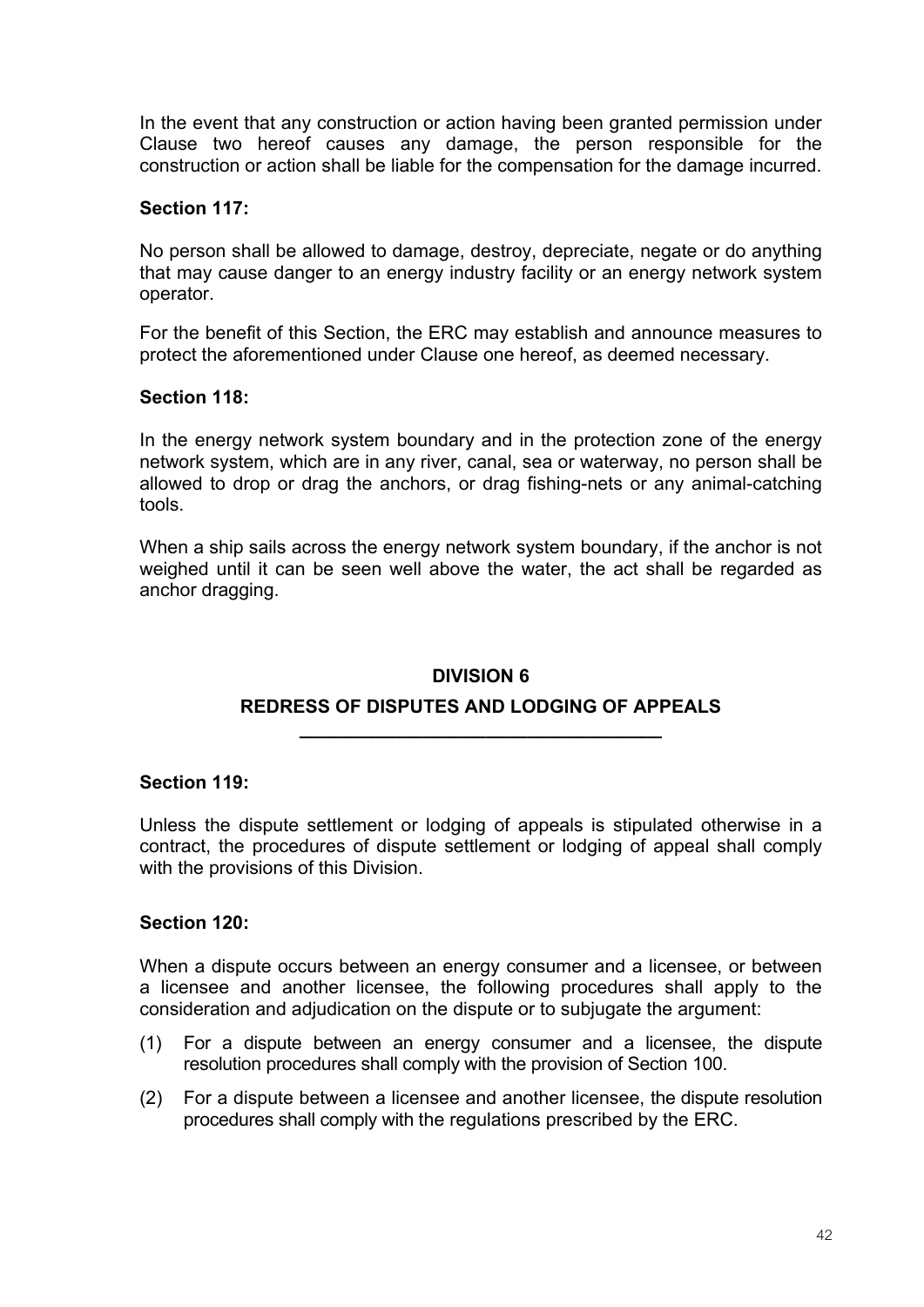## **Section 121:**

In the event that any energy consumer, licensee or stakeholder is dissatisfied with any order, regulation, requirement, announcement or code issued by the ERC, the person shall have the right to lodge an appeal to the ERC.

The appeal under Clause one hereof shall be submitted to the ERC within thirty (30) days as from the date of receipt of the ERC's order or from the date on which the ERC issues the regulation, requirement, announcement or code.

The criteria, procedures and conditions of the appeal submission and the appeal consideration procedures shall be in accordance with the regulations set forth by the ERC.

The appeal under Clause two hereof shall not be the cause to suspend the enforcement of the ERC's order unless the ERC has given an interim instruction to be otherwise before a decision is made on the appeal.

The ERC's decision on the appeal shall be treated as final.

## **DIVISION 7 COMPETENT OFFICIALS**

**\_\_\_\_\_\_\_\_\_\_\_\_\_\_\_\_\_** 

#### **Section 122:**

For the execution of this Act, the competent officials shall have the authority and duties as follows:

- (1) to enter the building or the energy industry facility of a licensee during the time between sunrise and sunset, or during the office hours of that establishment, for the purpose of inspection of the business, accounts, documents or evidence, or relevant information, including any acts of the licensee that may violate or fail to comply with the provisions of this Act or the conditions specified in the license;
- (2) to issue a written notification requiring any person's presence to furnish a statement or ordering the person to submit any document or material for consideration;
- (3) to inspect and compile facts, then report to the ERC in the case where the licensee has committed malfeasance or has caused damage arising from the violation of or non-compliance with the provisions of this Act or the conditions specified in the license;
- (4) to enter and temporarily make use or occupy the immovable property of any person, which is not his dwelling place, for the benefit of surveying or exploring for a location for an energy network system installation, as stipulated under Section 105, by and with approval of the ERC; and
- (5) to enter and carry out the acts affecting the land or assets of other persons, as stipulated under Section 107, Section 109, Section 113, Section 114 and Section 116, by and with approval of the ERC.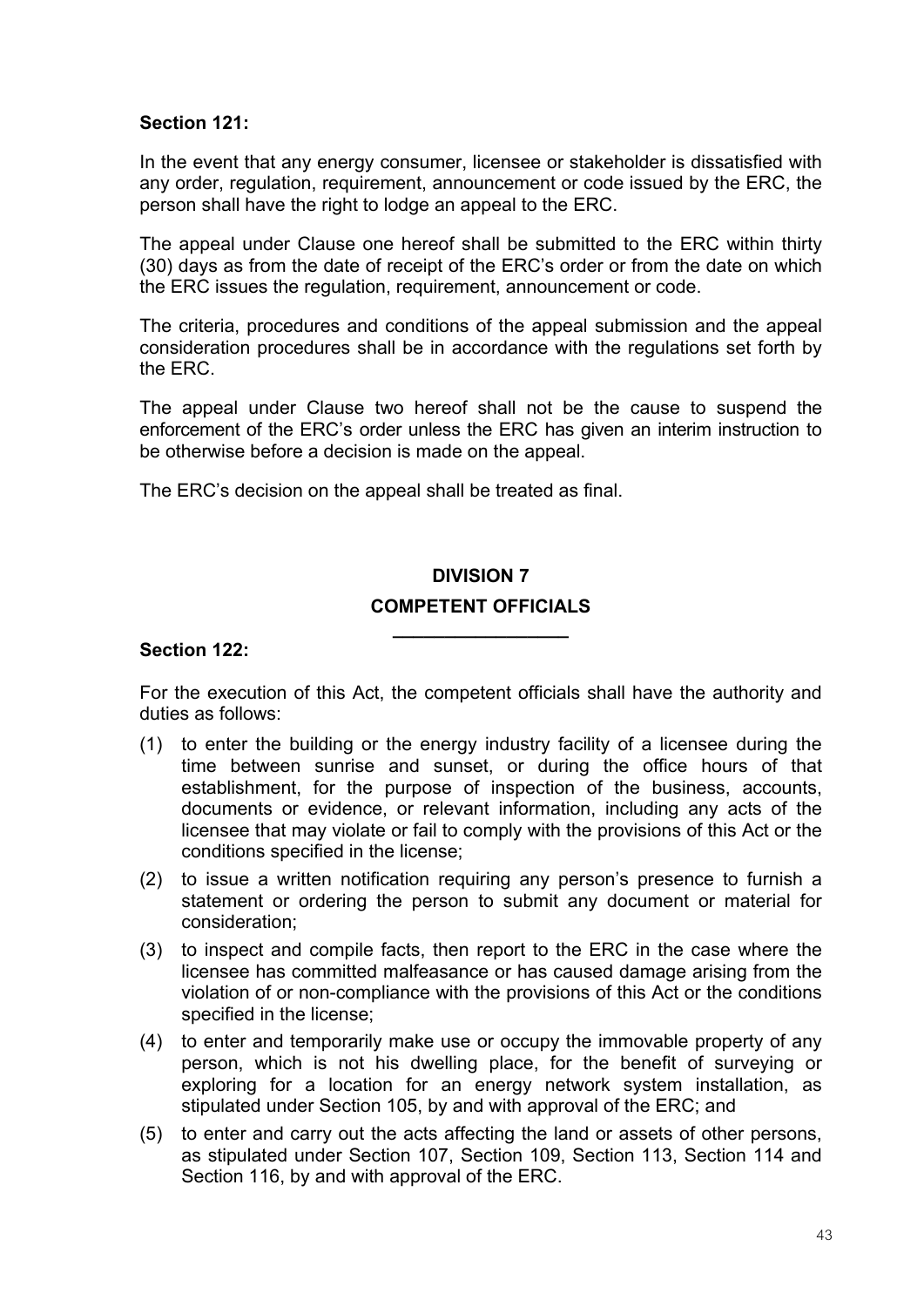Having entered the establishment and commenced the inspection under (1), if the inspection is not completed, the competent officials can continue doing their duties after sunset or after the office hours of that establishment, as may be deemed necessary and appropriate.

In executing the duty under (1), the competent officials shall not act in a threatening or searching manner under the crime procedure code.

## **Section 123:**

A person affected by the duty execution of the competent officials shall provide facilities to the latter, as appropriate.

#### **Section 124:**

In executing the duties, a competent official shall produce his identification card to the interested persons.

The identification card of the competent official shall be in the form prescribed and announced by the ERC.

#### **Section 125:**

In executing the duties under this Act, the Secretary General, the staff members of the Office and the competent officials shall be considered officials under the Criminal Code.

#### **Section 126:**

In the case of an emergency or necessity to maintain the national security or the economic stability, or to protect the public interest, or to maintain peacefulness of the people, the ERC may assign or order a government agency with experience and expertise in the energy industry operation or the competent officials to occupy or utilize the equipment and devices of a licensee to operate the business, or order the licensee or his staff to take any actions until the emergency or necessity dissolves.

In carrying out the implementation under Clause one hereof, the government agency or competent officials shall exercise caution to keep and protect the assets of the licensee in the same manner that an energy industry operator or a person with such a profession should do.

In carrying out the implementation under Clause one hereof, if any damage occurs to the licensee, the latter shall have the right to claim compensation for the damage from the Office, according to the criteria, procedures and conditions prescribed by the ERC.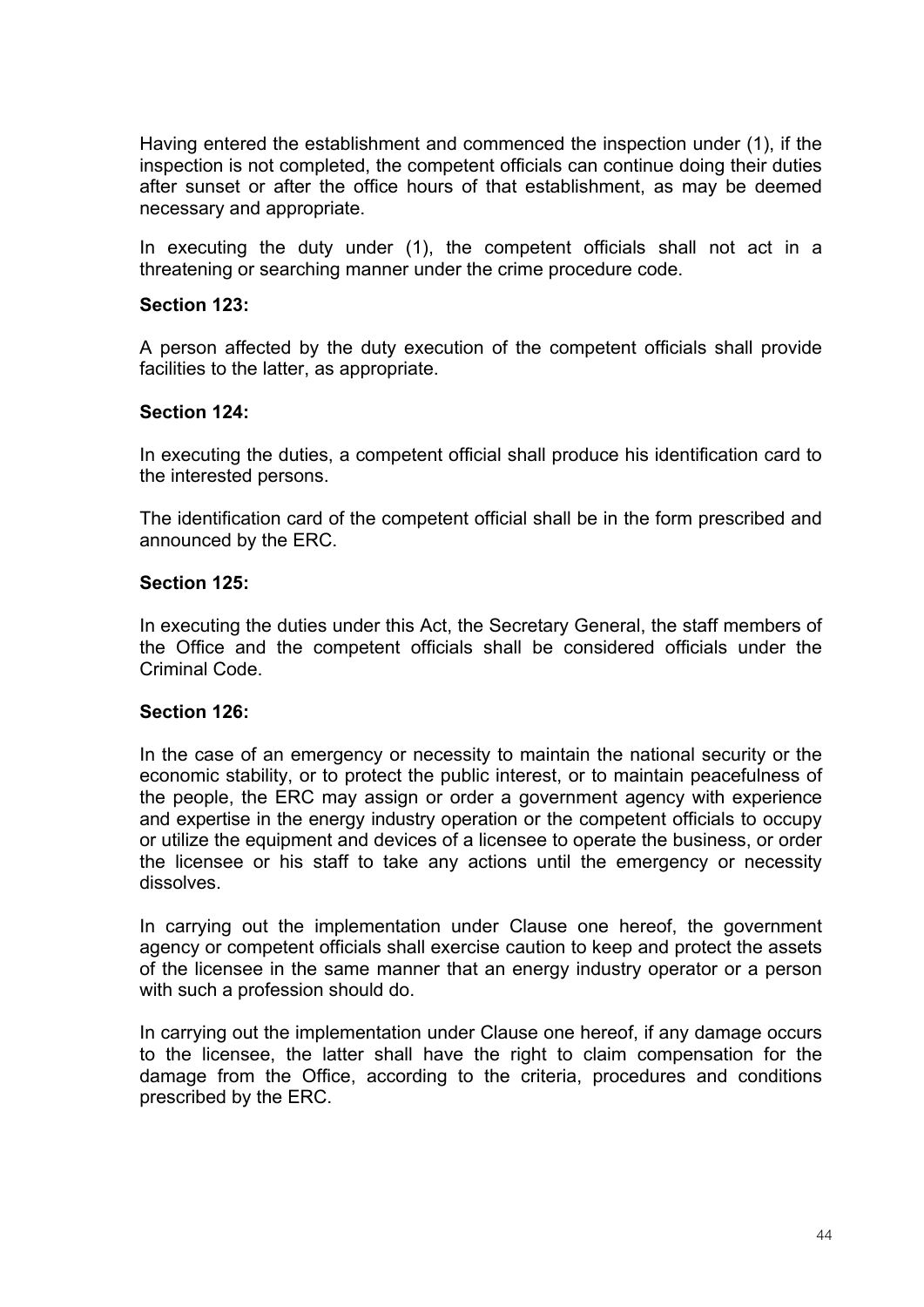## **DIVISION 8 DISCIPLINARY PROCEDURES**

**\_\_\_\_\_\_\_\_\_\_\_\_\_\_\_\_\_\_\_\_** 

#### **Section 127:**

In the case where it is evident to the ERC that there is a violation or a breach of Section 53, Section 55, Section 58, Section 63, Section 70, Section 71, Section 73, Section 74, Section 79, Section 80, Section 85, Section 86, Section 87, Section 89, Section 92, Section 96 (Clause one) or Section 102, the ERC shall have the power to order the licensee to act or refrain from the act, or to improve or rectify the act, within a specified period of time.

#### **Section 128:**

In the case where the licensee violates or fails to comply with the ERC's order under Section 56, Section 57, Section 61, Section 62, Section 68 (2), Section 72 (Clause two), Section 82, Section 83 (Clause two), Section 84 (Clause two) or Section 127, and where the period for lodging an appeal under Section 121 has elapsed, or in the case where an appeal is submitted under Section 121 but the ERC has passed a resolution overriding the appeal, and when the ERC has issued a warning notification to the licensee but still no compliance with the order is made, the ERC shall consider determining an administrative fine, which shall not exceed five hundred thousand (500,000) Baht per day, taking into account the degree of severity of the violation or breach of the order as well.

In the case where no payment of the administrative fine is made, the enforcement of disciplinary procedures shall be made pursuant to Part 8: Disciplinary Procedures, Division 2: Administrative Orders, under the Administrative Procedure Act, B.E. 2539 (1996).

In the event that the licensee still ignores to rectify the operation or violates the license suspension order, or in the event that serious damage affecting the public interest arises, the ERC shall have the power to suspend or revoke his license, as the case may be.

## **DIVISION 9 PUNISHMENT**

**\_\_\_\_\_\_\_\_\_\_\_\_\_\_\_\_\_** 

#### **Section 129:**

Whoever violates Section 20 shall be punished with imprisonment of not exceeding one (1) year or a fine of not exceeding one million (1,000,000) Baht, or both.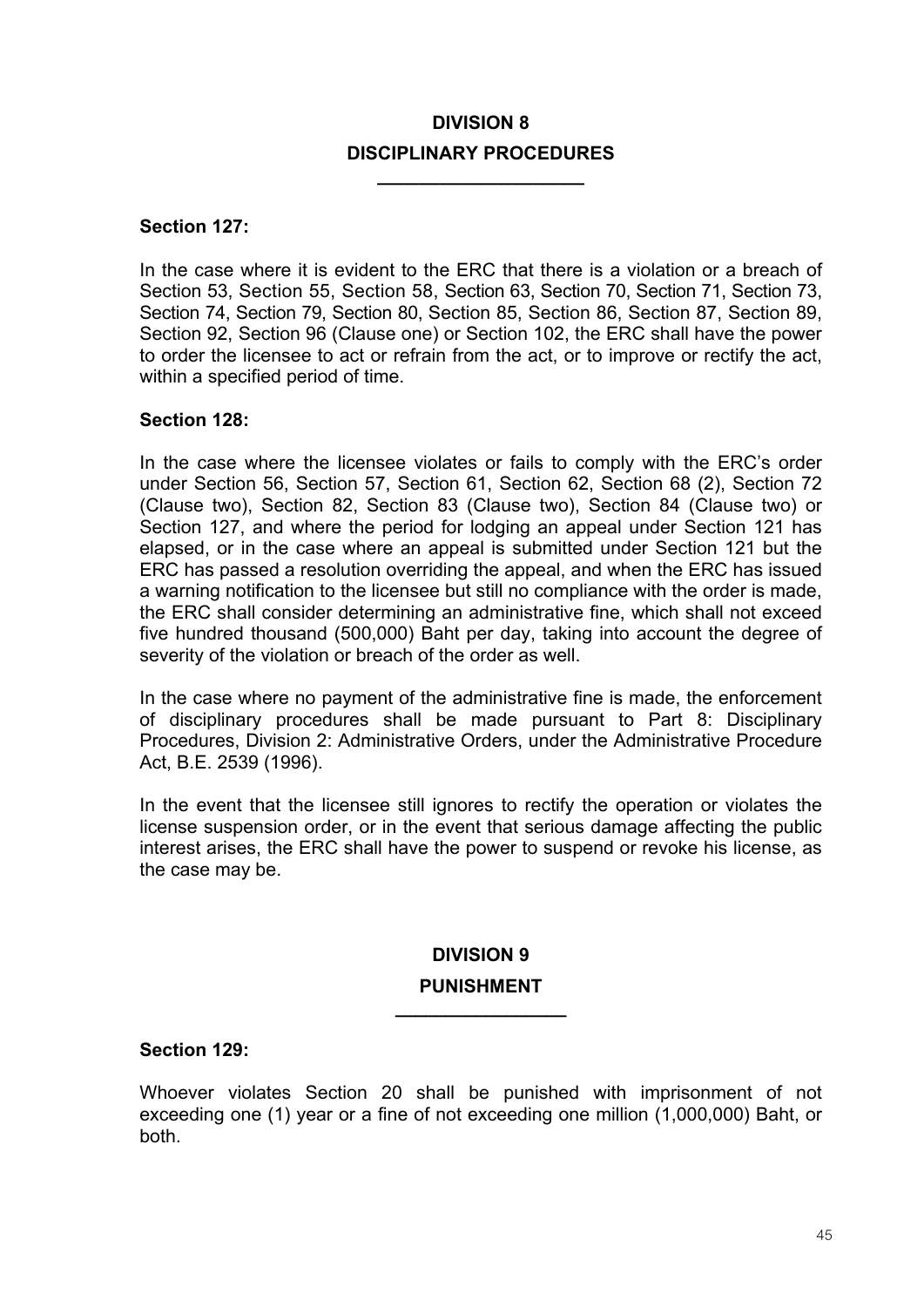## **Section 130:**

Whoever obstructs or fails to comply with the order of the ERC, the sub-committee or the person appointed by the ERC under Section 24 and exercising their authority under Section 25, or of the competent officials exercising their authority under Section 122, shall be punished with imprisonment of not exceeding one (1) year or a fine of not exceeding one million (1,000,000) Baht, or both.

## **Section 131:**

Whoever refuses to facilitate the competent officials pursuant to Section 122 and Section 123 shall be punished with imprisonment of not exceeding six (6) months or a fine of not exceeding ten thousand (10,000) Baht, or both.

## **Section 132:**

Any person who misrepresents or provides distorted information to the ERC, the sub-committee or the person appointed by the ERC under Section 24, and hence damage caused to the Office, energy consumers, licensees or other persons, shall be punished with imprisonment of not exceeding six (6) months or a fine of not exceeding five hundred thousand (500,000) Baht, or both.

## **Section 133:**

Whoever violates Section 47 (Clause one) or Section 59 (Clause one) shall be punished with imprisonment of not exceeding two (2) years or a fine of not exceeding ten million (10,000,000) Baht, or both.

In addition to the punishment under Clause one hereof, the violator of Section 47 (Clause one) shall be subject to a fine of not exceeding twenty thousand (20,000) Baht per day so long as the violation still continues.

## **Section 134:**

Whoever does not comply with the ERC's order issued under Section 127, arising from the violation of Section 96 (Clause one), shall be punished with imprisonment of not exceeding one (1) month or a fine of not exceeding twenty thousand (20,000) Baht per day so long as the violation still continues.

## **Section 135:**

Whoever violates Section 61 (1), Section 76 (Clause one) or Section 84 (Clause two) shall be punished with imprisonment of not exceeding two (2) years or a fine of not exceeding four million (4,000,000) Baht, or both.

## **Section 136:**

Any licensee to be a standard testing and certifying entity, who commits the act under Section 77 (2), shall be punished with imprisonment of not exceeding two (2) years or a fine of not exceeding four million (4,000,000) Baht, or both.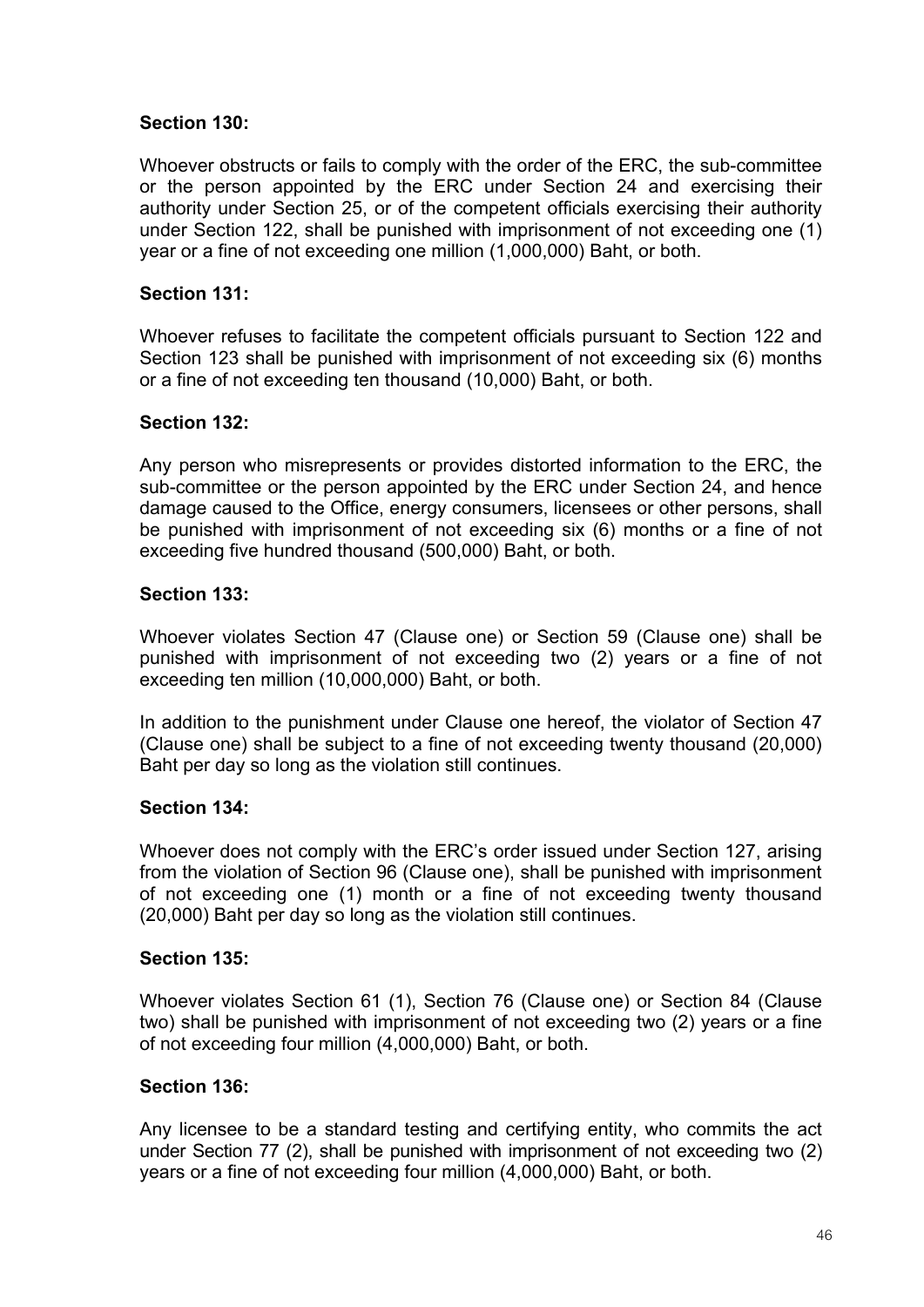## **Section 137:**

Whoever violates Section 116 (Clause two) or Section 117 shall be punished with imprisonment of not exceeding ten (10) years or a fine of not exceeding ten million (10,000,000) Baht, or both.

## **Section 138:**

Whoever violates Section 118 shall be punished with imprisonment of not exceeding six (6) months or a fine of not exceeding ten thousand (10,000) Baht, or both.

If such an act has caused destruction, damage, depreciation or negation to the energy network system, the person who commits the act shall be punished with imprisonment of not exceeding two (2) years or a fine of not exceeding two hundred thousand (200,000) Baht, or both.

## **Section 139:**

Whoever clandestinely uses the services of a licensee without legitimate rights, which causes damage to the licensee, shall be punished with imprisonment of not exceeding three (3) years or a fine of not exceeding three hundred thousand (300,000) Baht, or both.

## **Section 140:**

For any offenses under Section 131, Section 132, Section 134 or Section 138 (Clause one), the ERC shall have the power to settle the case. For this purpose, the ERC may appoint a sub-committee to settle the case in its place and may establish the settlement criteria or set up any conditions for the duty execution of the sub-committee.

In the case where an offense is evident to the inquiry officials and the offender consents to settle the case, the inquiry officials shall expeditiously refer the case to the ERC for further consideration of the settlement.

When the offender has paid the fine imposed on him through the setttlement, the case shall be deemed to have been settled under the Criminal Procedure Code.

## **Section 141:**

In the event that the person who has committed an offense and who shall be punished under this Act is a juristic entity, the managing director, the manager or any person responsible for the operation of that juristic entity shall also be punished pursuant to the provision dealing with that offense, unless he can prove that he has no part in or consent to the commission of the offense.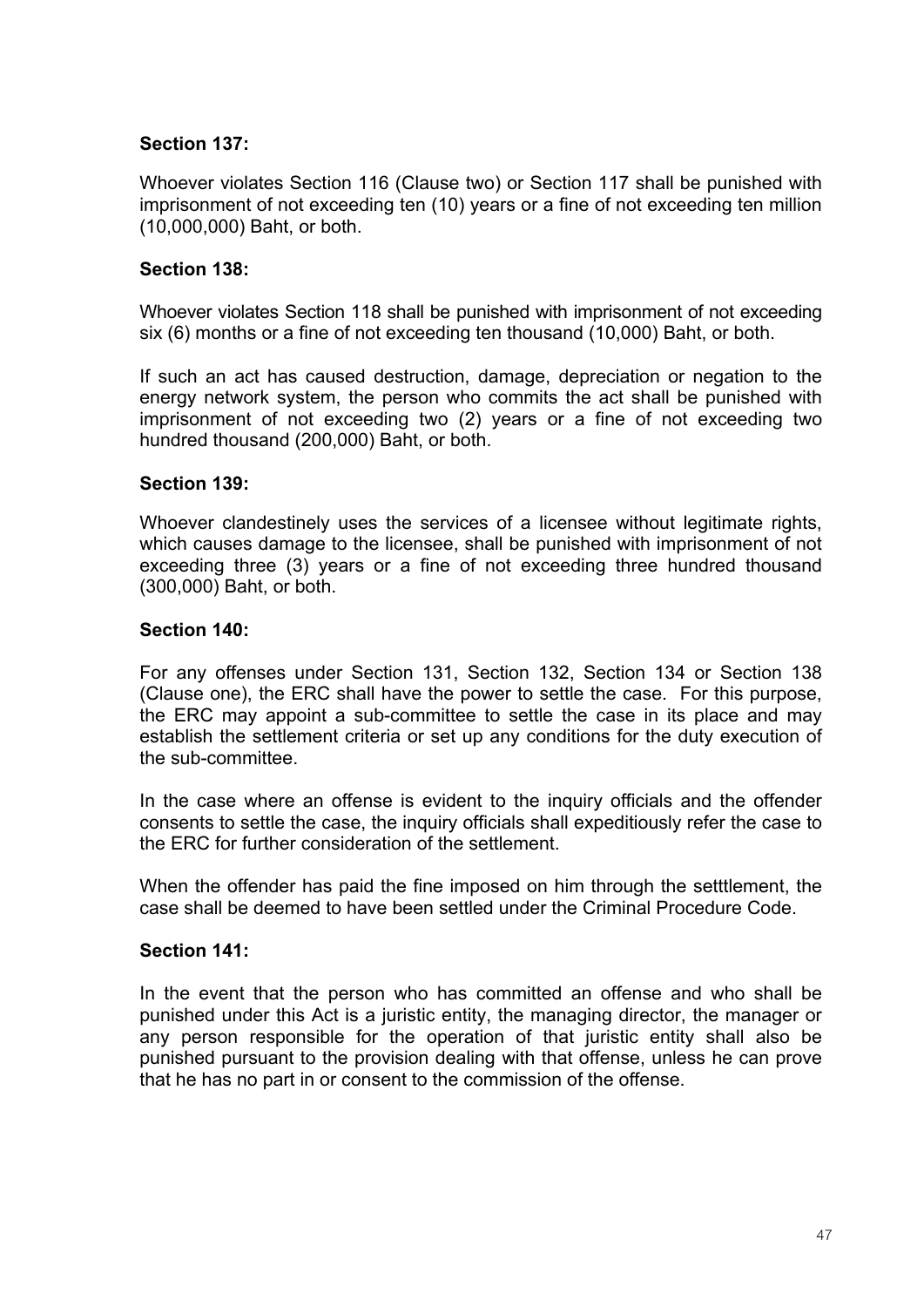#### **TRANSITIONAL PROVISIONS \_\_\_\_\_\_\_\_\_\_\_\_\_\_\_\_\_\_\_**

#### **Section 142:**

At the initial term, the selection of the ERC shall be completed within one hundred and twenty (120) days as from the effective date of this Act.

The National Energy Policy Council shall temporarily assume charge of the ERC until His Majesty the King graciously appoints the ERC under this Act.

#### **Section 143:**

The Director General of the Energy Policy and Planning Office shall assume charge of the Secretary General, and the Energy Policy and Planning Office shall assume charge of the Office until the Secretary General is appointed and the Office established under this Act.

#### **Section 144:**

For the purpose of enhancing efficient operation of the Office, the Minister, by and with the cabinet approval, may designate the secondment of the civil servants, government staff members or employees from government departments, local government affairs bureaux or other government agencies to assist with the work of the Office on a temporary basis, while obtaining a salary from their respective offices of recruitment but being under the Secretary General's supervision.

#### **Section 145:**

The civil servants, government staff members and employees of the Ministry of Energy's Office of the Permanent Secretary, the Department of Mineral Fuels, the Department of Energy Business, the Department of Alternative Energy Development and Efficiency, and the Energy Policy and Planning Office, who voluntarily wish to be staff members or employees of the Office, shall exert the right by submitting a written notification of their wish to their respective supervisors within one hundred and eighty (180) days as from the date this Act comes into force.

The assignment and appointment of the staff members and employees of the Office under Clause one hereof to any posts in the Office shall be in accordance with the manpower, qualifications and salary scale or engagement fees, prescribed by the ERC.

The assignment and appointment of the civil servants under this Section shall be regarded as the discharge from the government service because the government has terminated or dissolved the posts under the law on government pension or the law on government pension fund, as the case may be.

The assignment and appointment of the employees under this Section shall be regarded as the discharge from the job because the government has dissolved the posts or discontinued the engagement, with no offense, and shall be eligible for the gratuity under the Ministry of Finance's regulations on employees' gratuity.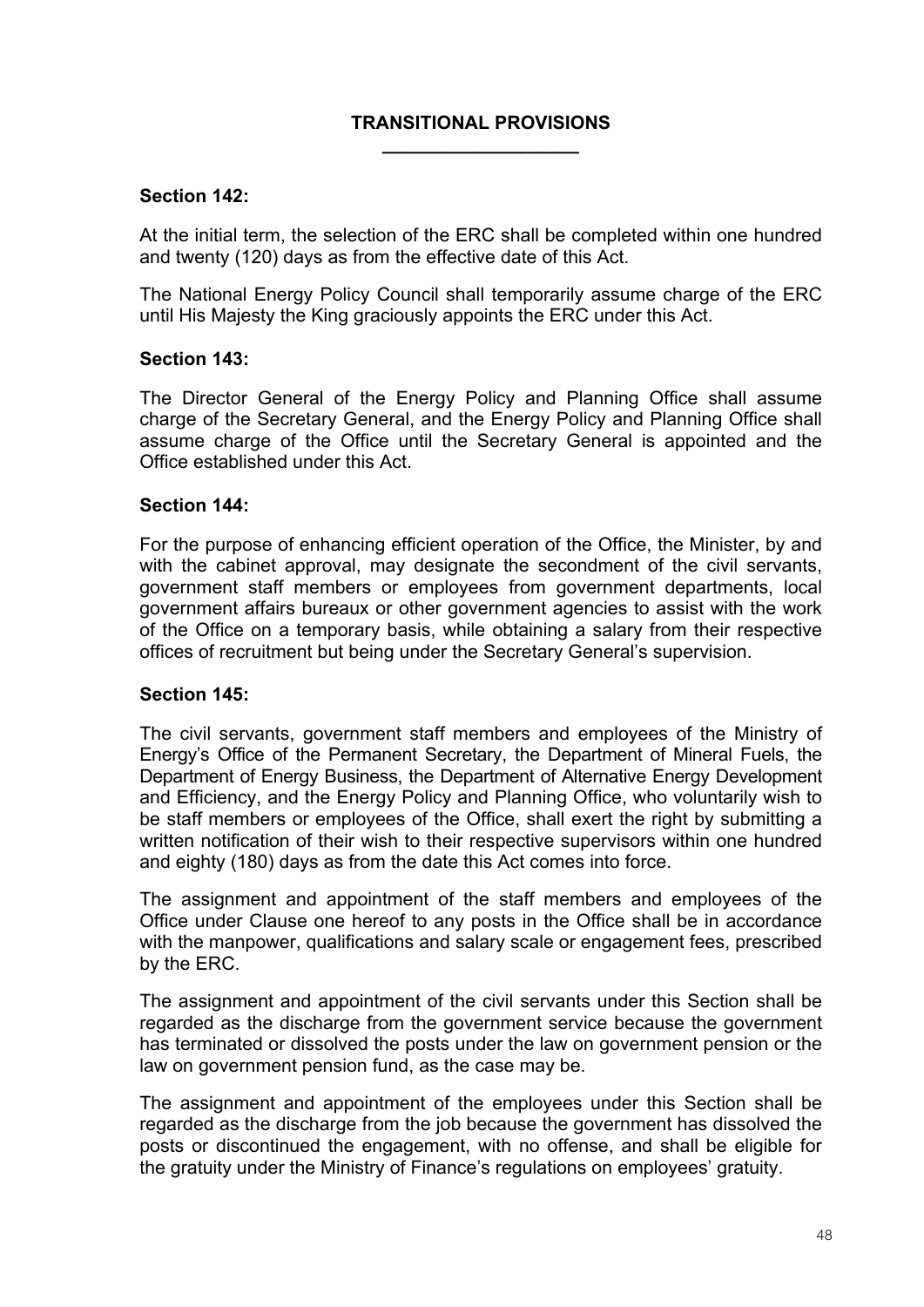## **Section 146:**

As from the effective date of this Act, the energy industry operation of the Electricity Generating Authority of Thailand (EGAT), the Metropolitan Electricity Authority (MEA), the Provincial Electricity Authority (PEA) and the PTT Public Company Limited (PTT) shall be able to continue until a license under this Act is respectively granted.

During the energy industry operation under Clause one hereof, the EGAT, MEA, PEA and PTT shall have to comply with the law on the Electricity Generating Authority of Thailand, the law on the Metropolitan Electricity Authority, the law on the Provincial Electricity Authority and the Royal Decree Describing Powers, Rights and Benefits of the PTT Public Company Limited, whichever is the case.

#### **Section 147:**

All the powers, rights and benefits that the EGAT, MEA and PEA are entitled to under the law on the Electricity Generating Authority of Thailand, the law on the Metropolitan Electricity Authority and the law on the Provincial Electricity Authority shall remain insofar as they do not contradict or contravene this Act.

#### **Section 148:**

The provisions regarding the execution so as to acquire the immovable property by expropriation, entrusted to the EGAT, MEA and PEA under the law on the Electricity Generating Authority of Thailand, the law on the Metropolitan Electricity Authority and the law on the Provincial Electricity Authority, shall remain in force.

## **Section 149:**

In order that the energy industry operation of the PTT could continue in accordance with Section 146, the provision of Section 26 (Clause four) of the State Enterprise Corporatization Act, B.E. 2542 (1999), shall not be enforceable on the PTT until the PTT is granted a license under this Act, and during such a duration, the Royal Decree Describing Powers, Rights and Benefits of the PTT Public Company Limited, B.E. 2544 (2001), amended up to the Royal Decree Describing Powers, Rights and Benefits of the PTT Public Company Limited, No. 2, B.E. 2550 (2007) shall remain in force.

#### **Section 150:**

Within one hundred and eighty (180) days as from the effective date of the ERC's regulations under Section 50, the ERC shall grant a license for energy industry operation under this Act to the EGAT, MEA, PEA and PTT according to the characteristics and categories of their business operation, the scope of service provision, including the existing rights related to the provision of electricity or natural gas services, as far as the responsibilities of the EGAT, MEA, PEA and PTT are concerned as at the date on which this Act comes into force.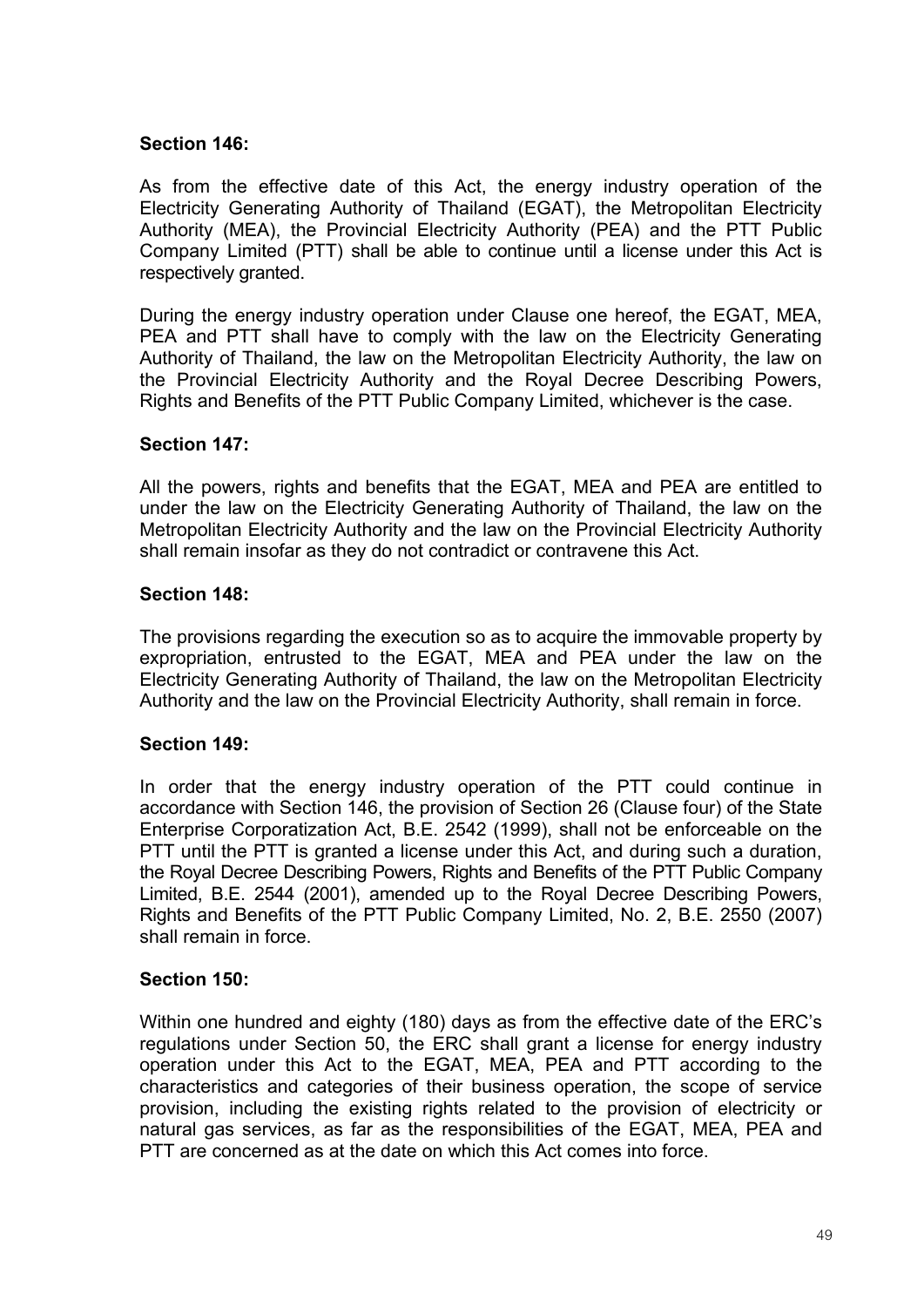In granting a license under Clause one hereof, the ERC shall specify the conditions of the business operation of the EGAT, MEA, PEA and PTT, taking into account the existing rights and commitments of the energy industry operators and the existing benefits that energy consumers have obtained from the services, including the development to improve the service quality and efficiency, with a view to achieving the objectives of this Act.

## **Section 151:**

Within one hundred and eighty (180) days as from the effective date of the ERC's regulations under Section 50, the ERC shall grant a license for energy industry operation under this Act to the energy industry operators involving with the development of natural gas resources in the Joint Development Area, under the law on Thailand-Malaysia Joint Development Authority, and providing natural gas transmission services via pipelines through the natural gas transmission system to Malaysia, who have operated the business prior to the enforcement date of this Act and who are considered energy industry operators requiring a license under this Act. In granting such a license, consideration must be given to the existing agreements and terms of contracts that the energy industry operators have already committed when this Act comes into force, and this shall not affect the rights or benefits of the contract partners under the mentioned contracts.

## **Section 152:**

With regard to the energy industry operation undertaken by other government agencies, apart from the EGAT, MEA, PEA and PTT, the provisions of Section 146 and Section 150 shall apply mutatis mutandis.

## **Section 153:**

The power system interconnection or the power network system connection that the EGAT, MEA and PEA have approved prior to the effective date of this Act shall be able to proceed and shall be regarded as the energy network system connection which must comply with this Act.

The areas of petroleum pipeline transmission systems that have been announced prior to the date this Act comes into force shall be regarded as the energy network system areas under this Act.

## **Section 154:**

Apart from the EGAT, MEA, PEA, PTT and other government agencies under Section 152, any energy industry operator who has operated the business prior to the effective date of this Act and who is regarded as an energy industry operator requiring a license under this Act shall be able to continue his energy industry operation and shall apply for a license according to Clause two hereof.

The energy industry operator under Clause one hereof shall have to apply for a license under this Act within sixty (60) days as from the date on which the ERC's regulations under Section 50 take effect, and when the application for such a